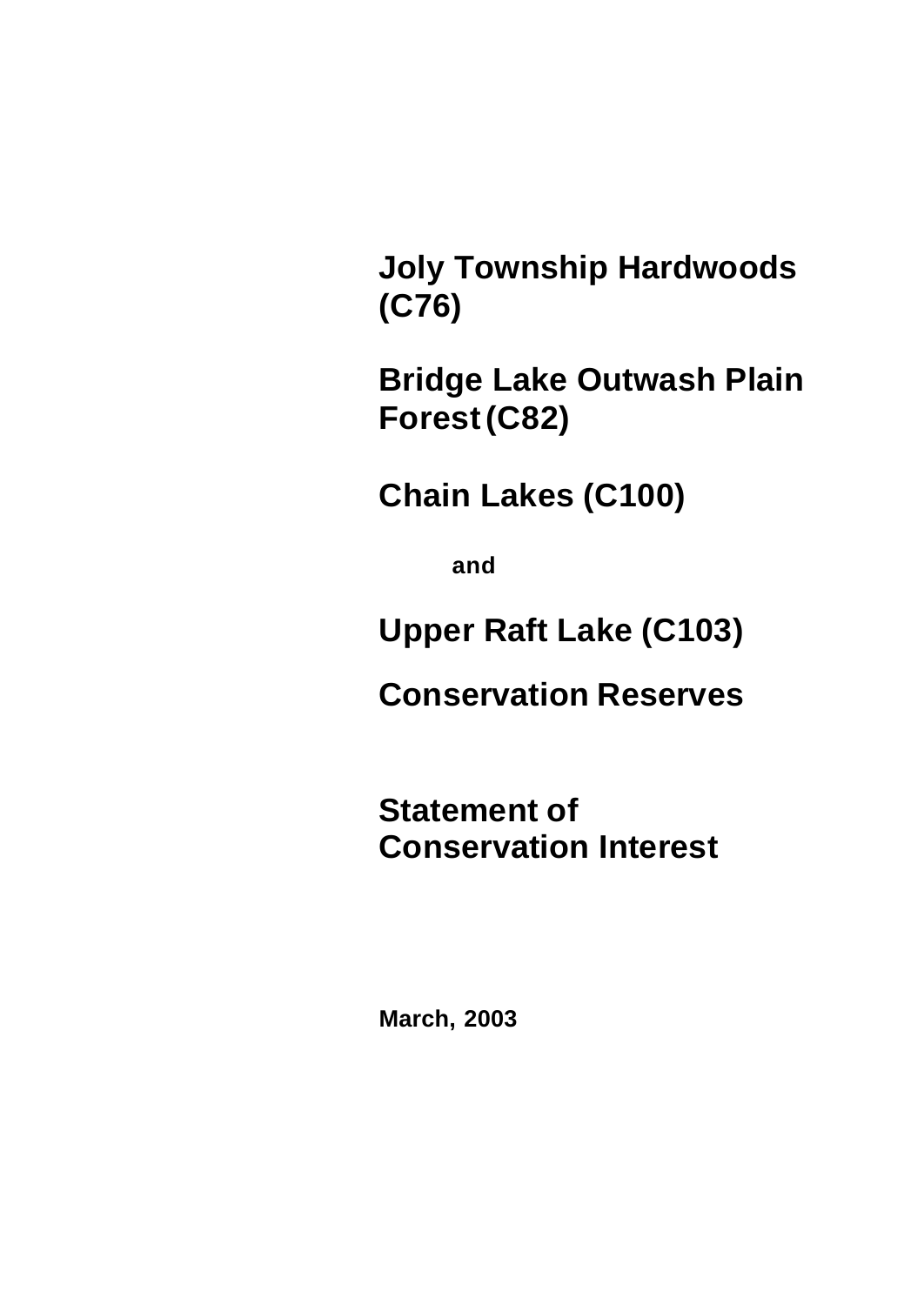# **Statement of Conservation Interest**

**for**

**Joly Township Hardwoods Conservation Reserve (C76)**

# **Bridge Lake Outwash Plain Forest Conservation Reserve (C82)**

**Chain Lakes Conservation Reserve (C100)**

**and**

**Upper Raft Lake Conservation Reserve (C103)**

**Ministry of Natural Resources Parry Sound District**

Prepared with the assistance of:

**Meteek & Company Huntsville, Ontario**

**March, 2003**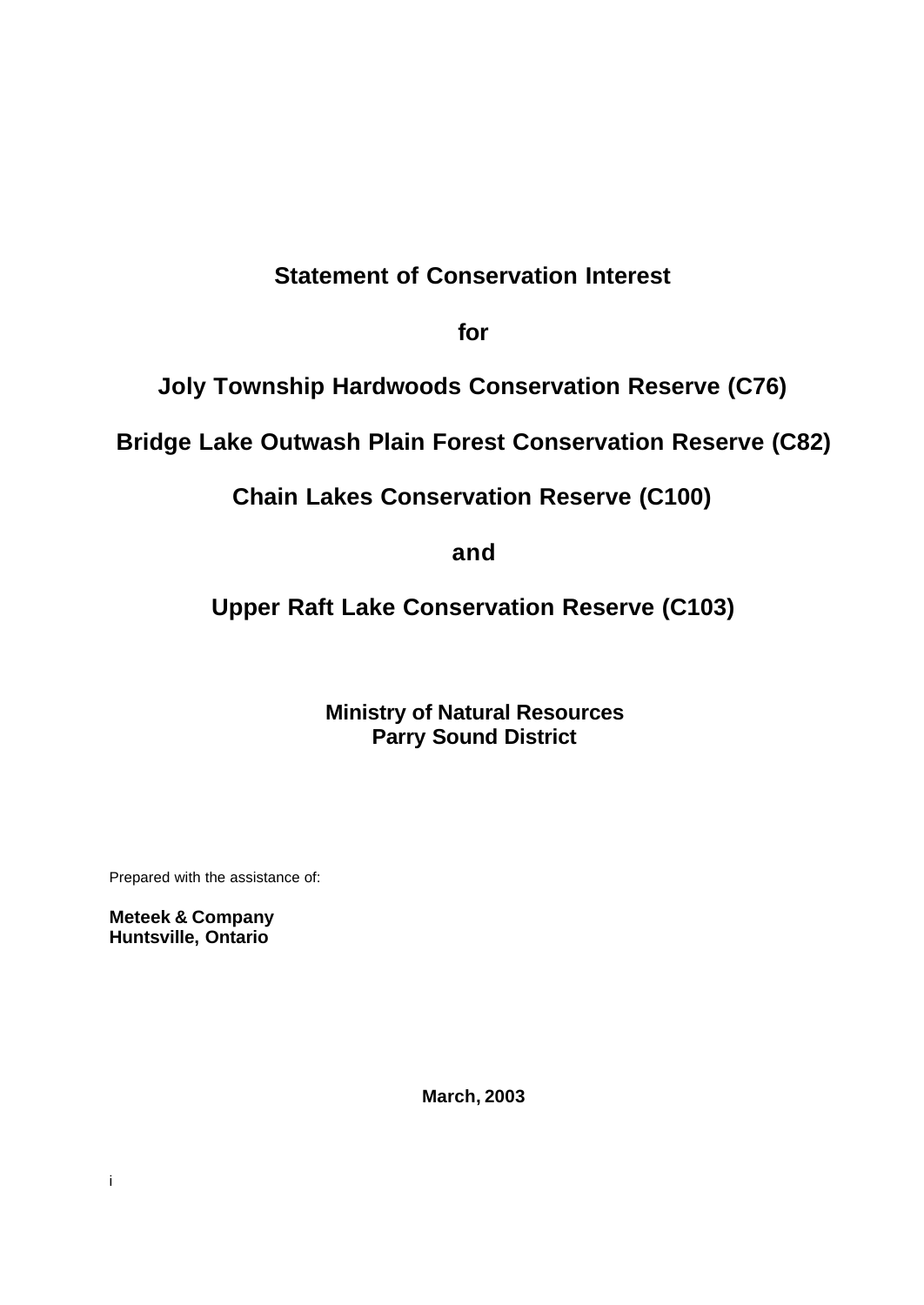### **Approval Statement**

We are pleased to approve the Statement of Conservation Interest for four conservation reserves: Joly Township Hardwoods Conservation Reserve (C76), Bridge Lake Outwash Plain Forest Conservation Reserve (C82), Chain Lakes Conservation Reserve (C100), and Upper Raft Lake Conservation Reserve (C103).

All four of these conservation reserves are located within Hill's ecological Site District 5E-8. Two of them (C76 & C82) lie within six kilometres of Algonquin Provincial Park, and are surrounded mostly by Crown lands within a larger area of Crown lands. The other two (C100 & C103) lie within 8 to 10 kilometres of the Highway 11 corridor, and are mostly surrounded by private lands. All four are used for a variety of traditional uses, including hunting.

**Joly Township Hardwoods Conservation Reserve** is a 496 hectare area of Crown land located approximately 12 kilometres east of the Village of South River. This conservation reserve lies in the northeastern part of the Township of Joly, in the Territorial District of Parry Sound, and extends a short distance into the western part of Paxton Township (which is unincorporated). The site is approximately 6 kilometres west of Algonquin Provincial Park, and is bounded in the north and east by a number of small lakes (Twin Lakes, Capsell Lake, Long Lake and Dead Horse Lake).

Joly Township Hardwoods Conservation Reserve contains a mixture of hardwood and conifer species on a glacial spillway. While diverse hardwoods with sugar maple as the dominant species grow on the tops and sides of rolling hills, there is a transition to mixed conifer species as one moves downwards towards the depressions between the hills. The proportion of conifers increases up to the leading edge of wetlands and continues throughout the lowlands in the depressions.

In this area, wetlands are diverse in form and structure. They are mainly open water marshes with white and yellow water-lilies, along with submerged aquatic vegetation surrounded with a mat of sphagnum and sweet gale. Beaver activity is prevalent throughout the area. The site drains into two main watershed systems: the South River Watershed and the Magnetawan River Watershed.

**Bridge Lake Outwash Plain Forest Conservation Reserve** is a 149 hectare area of Crown land located about 17 kilometres east of the hamlet of Kearney. It is located in eastern Bethune Ward of the Town of Kearney. The conservation reserve extends north from the municipal shore road allowance adjacent to the northern shoreline of Bridge Lake. The site lies about 6 kilometres west of the western boundary of Algonquin Provincial Park and about 3 kilometres south of the Rain Lake Access Road.

This area provides representation of various forest types in ecological Site District 5E-8, including spruce forests in a pocket of flat delta-like deposits left by glacial meltwater.

**The Chain Lakes Conservation Reserve** consists of approximately 919 hectares of Crown land. It is located principally in Proudfoot Ward of the Town of Kearney, extending into the eastern portion of the Township of Armour. The site is located about 10 kilometres due east of the Village of Burk's Falls and about 2.5 kilometres west of Sand Lake. The majority of lands adjacent to the northern part of this site are privately owned, as are some of the adjacent lands to the east and west; these lands are not part of the conservation reserve and will remain privately owned.

This conservation reserve has a mixture of forests and other habitats, including open muskeg overlying the sandy till soils representative of the area. The rolling hills and rugged terrain are mixed with flat sandy deposits from post-glacial waterbodies, which resulted in flat topography. Balsam fir, spruce and sugar maple forests are the most common vegetation communities, although there are many representative habitat types (combinations of vegetation and landforms) in this conservation reserve. The area is used for a variety of traditional recreational uses, including hunting.

**The Upper Raft Lake Conservation Reserve** is a 476 hectare area of Crown land, located about 20 kilometres north of the town centre of Huntsville. It is located in southern Bethune Ward of the Town of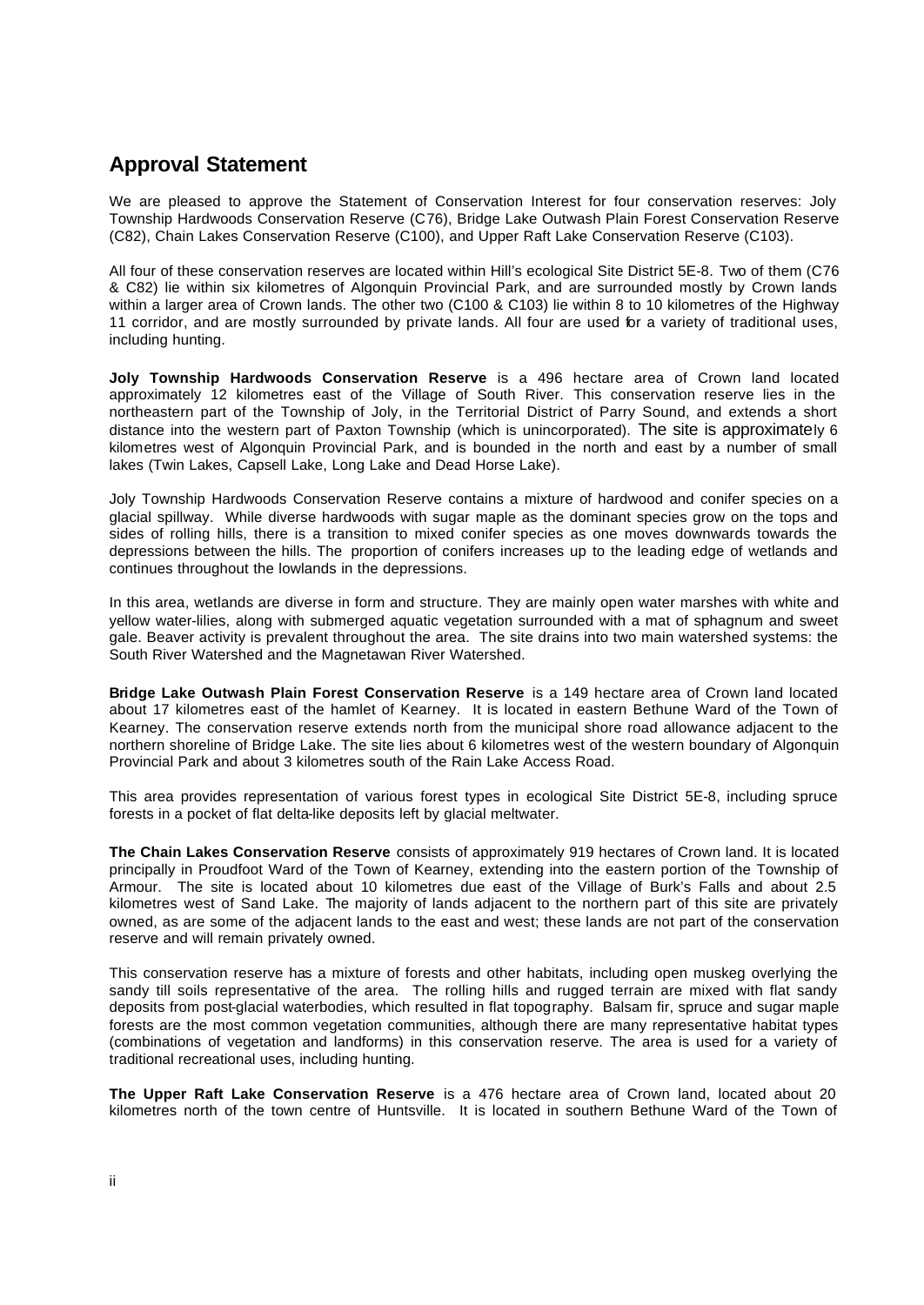Kearney. This site extends north from the northern end of Upper Raft Lake. Many of the adjacent lands are privately owned, and these are not part of the conservation reserve.

This conservation reserve includes approximately 11 representative vegetation and landform combinations, including balsam fir, hemlock, spruce and yellow birch forests on hilly terrain with sandy till deposits. The area is actively used for a variety of recreational activities.

These conservation reserves are four of 378 new protected areas approved through *Ontario's Living Legacy Land Use Strategy*, aimed, in part, at completing Ontario's system of parks and protected areas.

During the "Lands for Life" planning process, the public was widely consulted and provided valuable input into what became *Ontario's Living Legacy Land Use Strategy*. During consultation related to the formal Public Lands Act (Ontario Regulation 805/94) regulation of the boundaries of these conservation reserves (in 2000 & 2001) a number of minor boundary changes were made to reduce resource management conflicts, and to ensure the boundaries reflected areas requiring protection. Comments received during public consultation were generally supportive of the protection of these areas. Stakeholders who provided comment during the earlier consultation for these sites were subsequently consulted regarding the draft Statement of Conservation Interest and their comments were considered in the finalization of this document.

This Statement of Conservation Interest provides guidance for the management of the conservation reserves and provides the basis for the ongoing monitoring of activities. More detailed direction is not anticipated at this time. Should more complex resource management or conservation issues arise or significant facility development be considered for any of these reserves, then a detailed Resource Management Plan will be prepared with full public consultation.

All four of these conservation reserves are managed under the direction of the District Manager and the Bracebridge Area Supervisor of the Ministry of Natural Resources, Parry Sound District.

Approved by: R. Griffiths District Manager Parry Sound District Approved by: Ron Running Regional Director Southcentral Region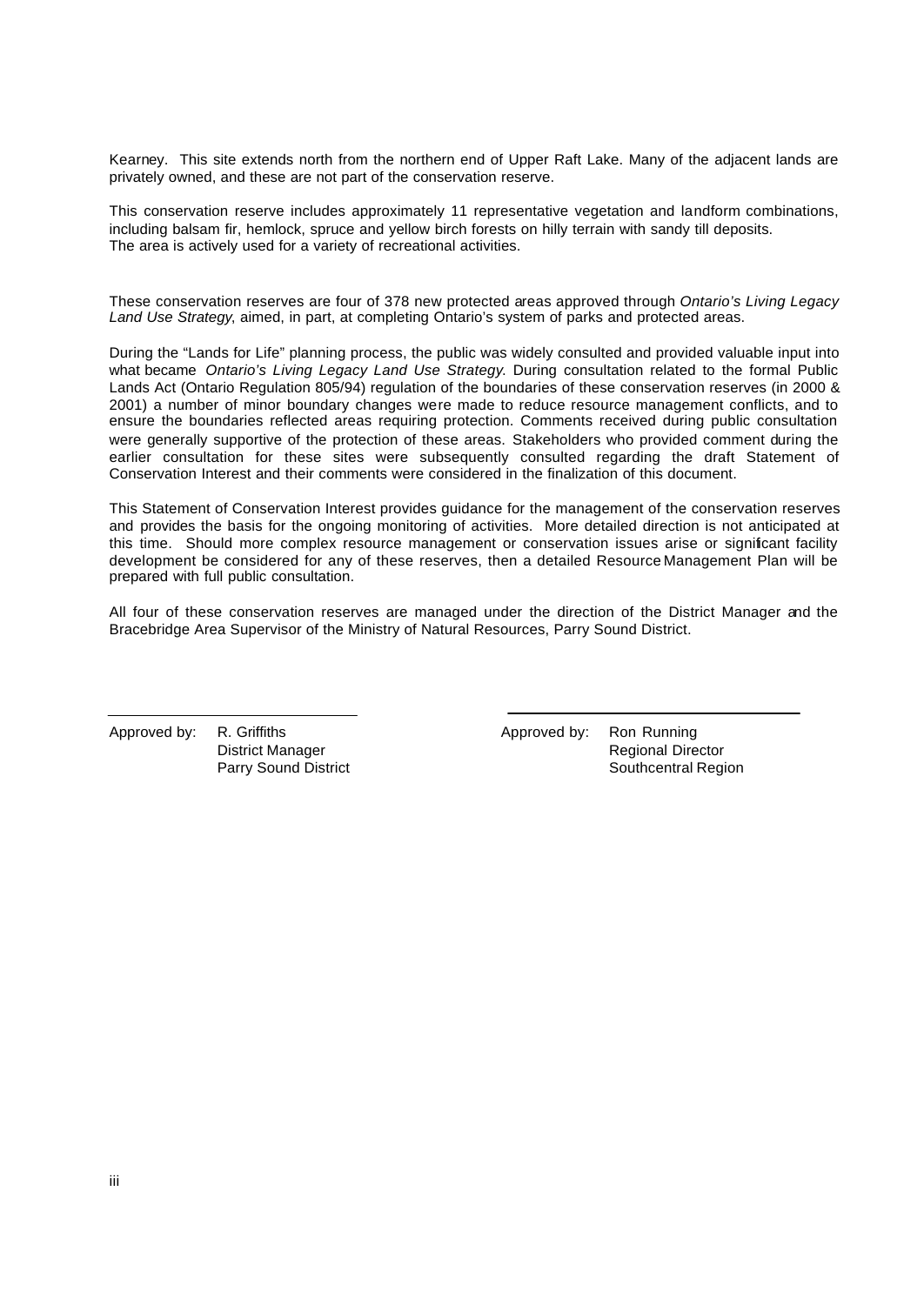## **Table of Contents**

| 1.0                   |                                                                  |  |
|-----------------------|------------------------------------------------------------------|--|
|                       |                                                                  |  |
| 2.0                   |                                                                  |  |
|                       |                                                                  |  |
|                       |                                                                  |  |
|                       |                                                                  |  |
|                       |                                                                  |  |
| 3.0                   |                                                                  |  |
|                       |                                                                  |  |
|                       |                                                                  |  |
|                       |                                                                  |  |
|                       |                                                                  |  |
|                       |                                                                  |  |
|                       |                                                                  |  |
|                       |                                                                  |  |
|                       |                                                                  |  |
|                       |                                                                  |  |
|                       |                                                                  |  |
| 4.0                   |                                                                  |  |
| 5.0                   | REVIEW AND REVISION OF THE STATEMENT OF CONSERVATION INTEREST 30 |  |
|                       |                                                                  |  |
| 6.0                   |                                                                  |  |
|                       |                                                                  |  |
| <b>APPENDIX 1</b>     |                                                                  |  |
| APPFNDIX <sub>2</sub> |                                                                  |  |
| <b>APPENDIX 3</b>     |                                                                  |  |
| <b>APPENDIX 4</b>     |                                                                  |  |

# **Table of Figures**

| Figure 1: Location of Joly Township Hardwoods, Bridge Lake Outwash Plain Forest, Chain Lakes, |  |
|-----------------------------------------------------------------------------------------------|--|
|                                                                                               |  |
|                                                                                               |  |
| Figure 3: Site Map - Bridge Lake Outwash Plain Forest Conservation Reserve 3                  |  |
|                                                                                               |  |
|                                                                                               |  |
|                                                                                               |  |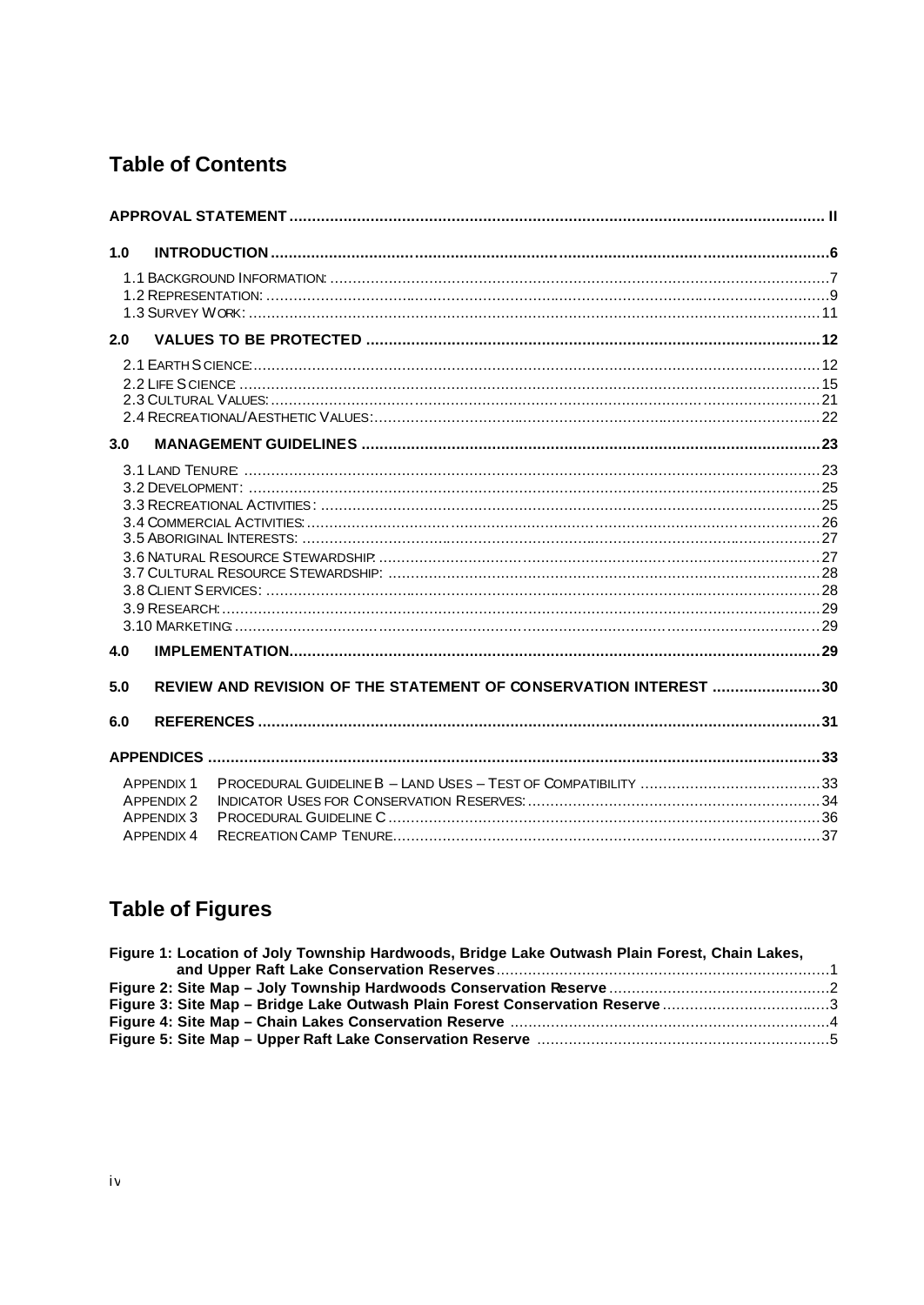**Figure 1: Location of Joly Township Hardwoods, Bridge Lake Outwash Plain Forest, Chain Lakes, and Upper Raft Lake Conservation Reserves**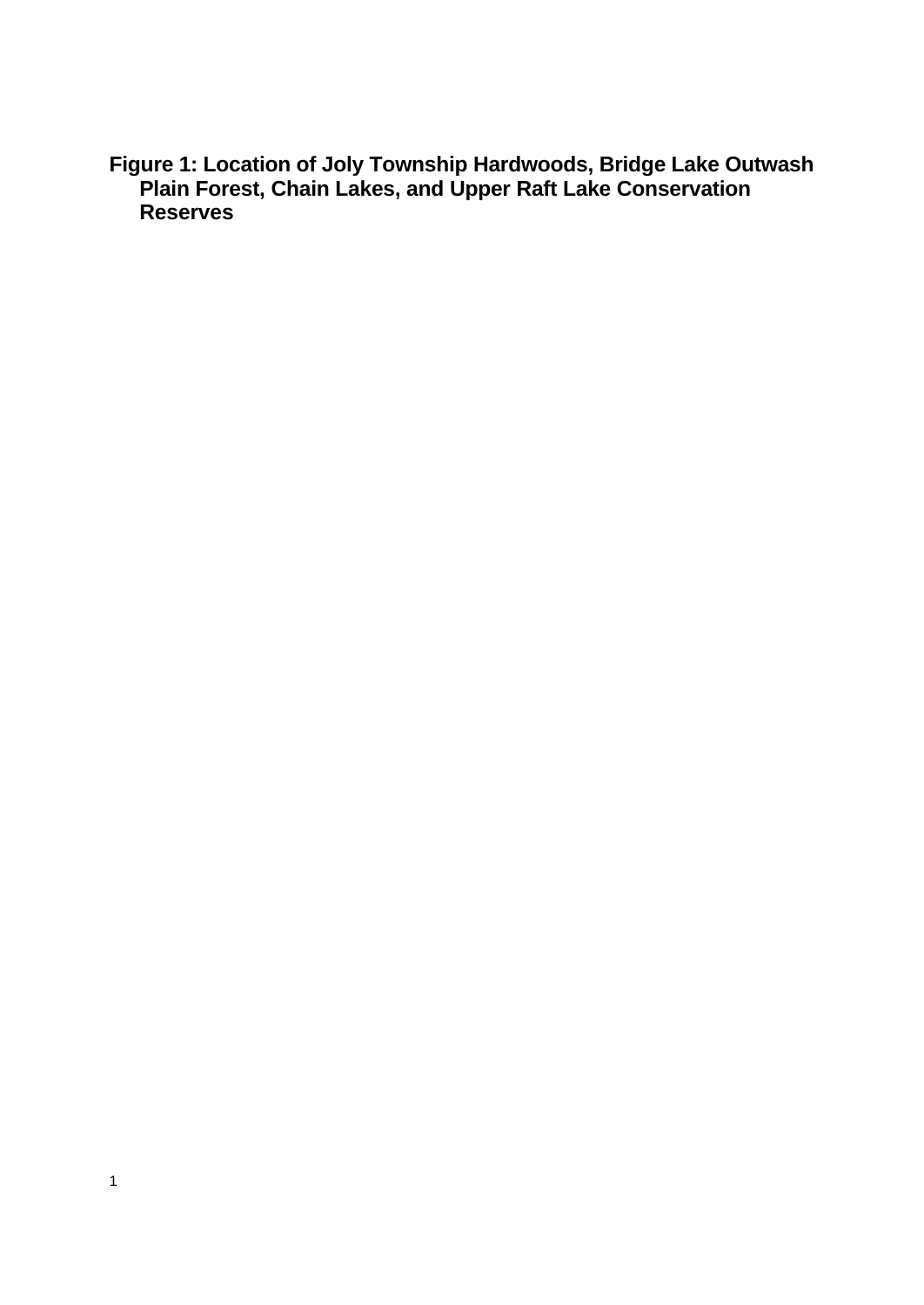# **Figure 2: Site Map – Joly Township Hardwoods Conservation Reserve**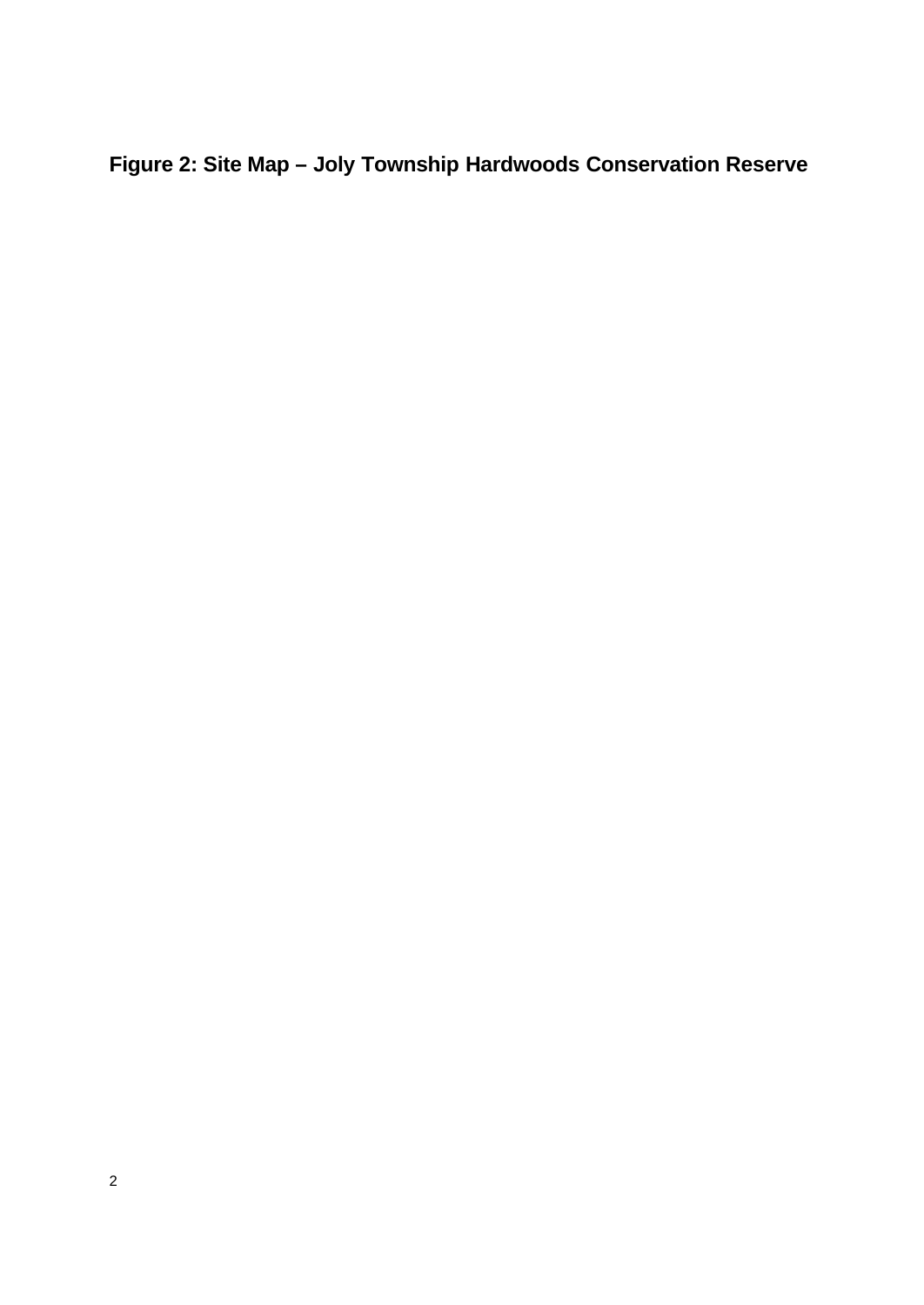**Figure 3: Site Map – Bridge Lake Outwash Plain Forest Conservation Reserve**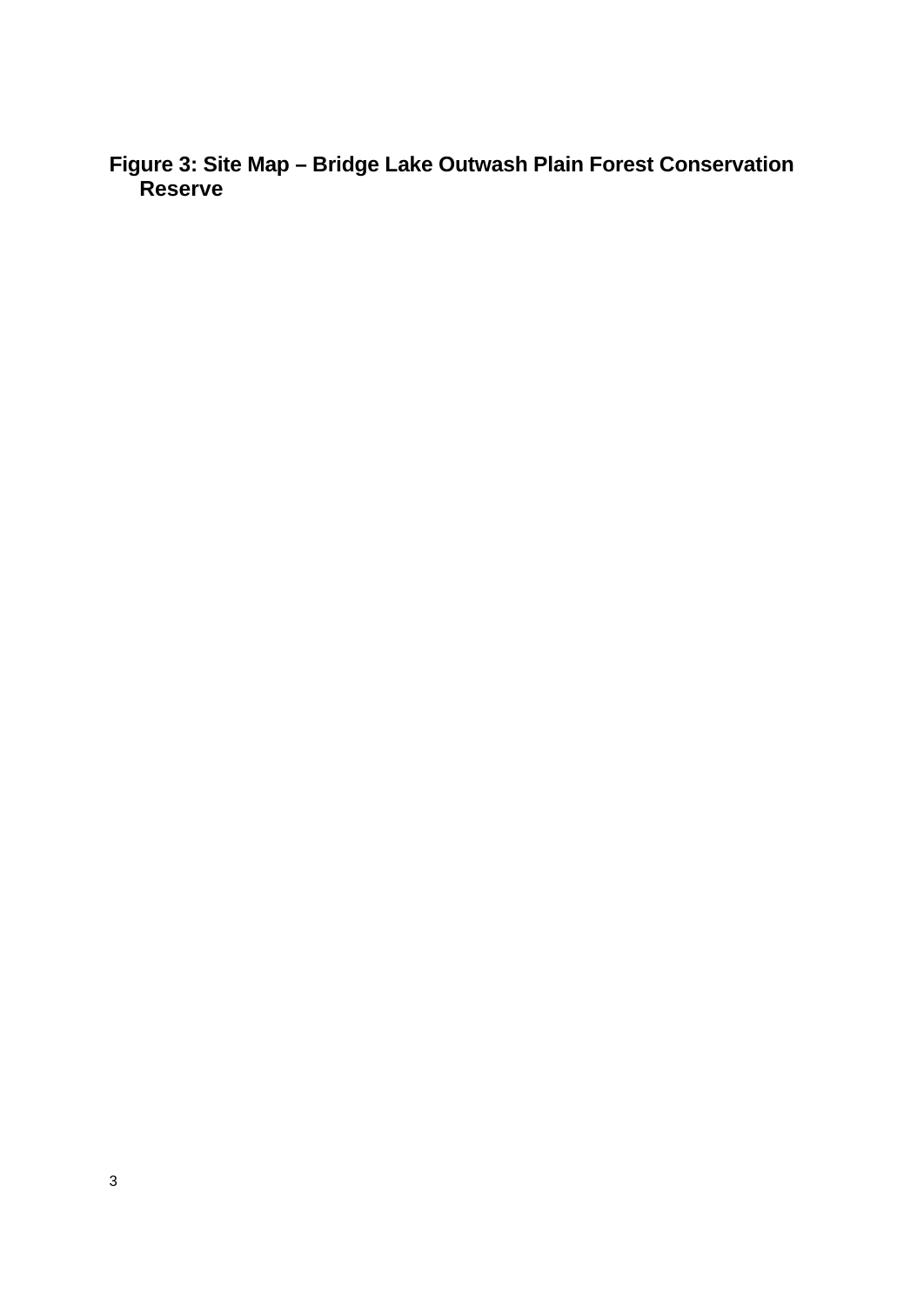# **Figure 4: Site Map – Chain Lakes Conservation Reserve**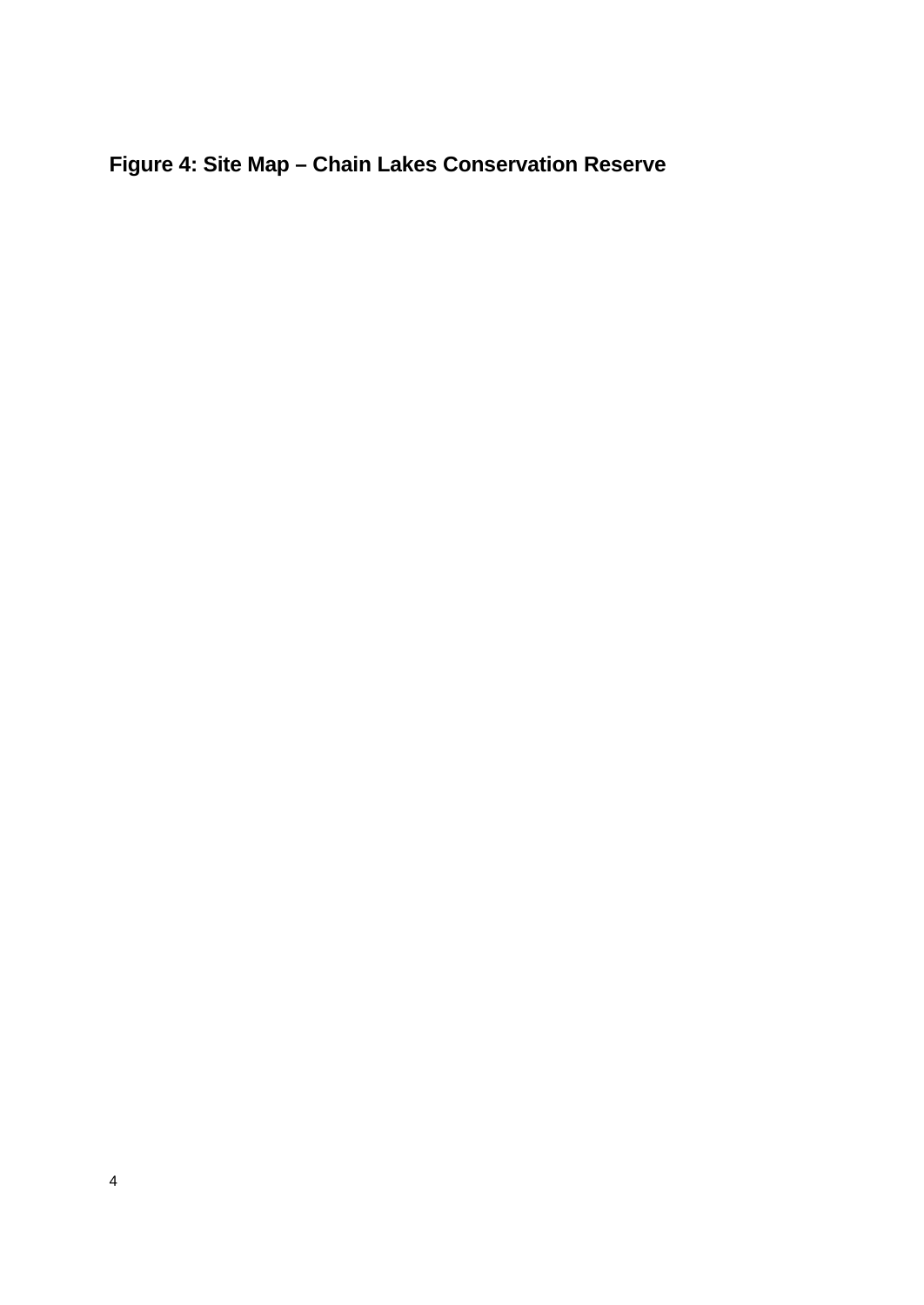# **Figure 5: Site Map – Upper Raft Lake Conservation Reserve**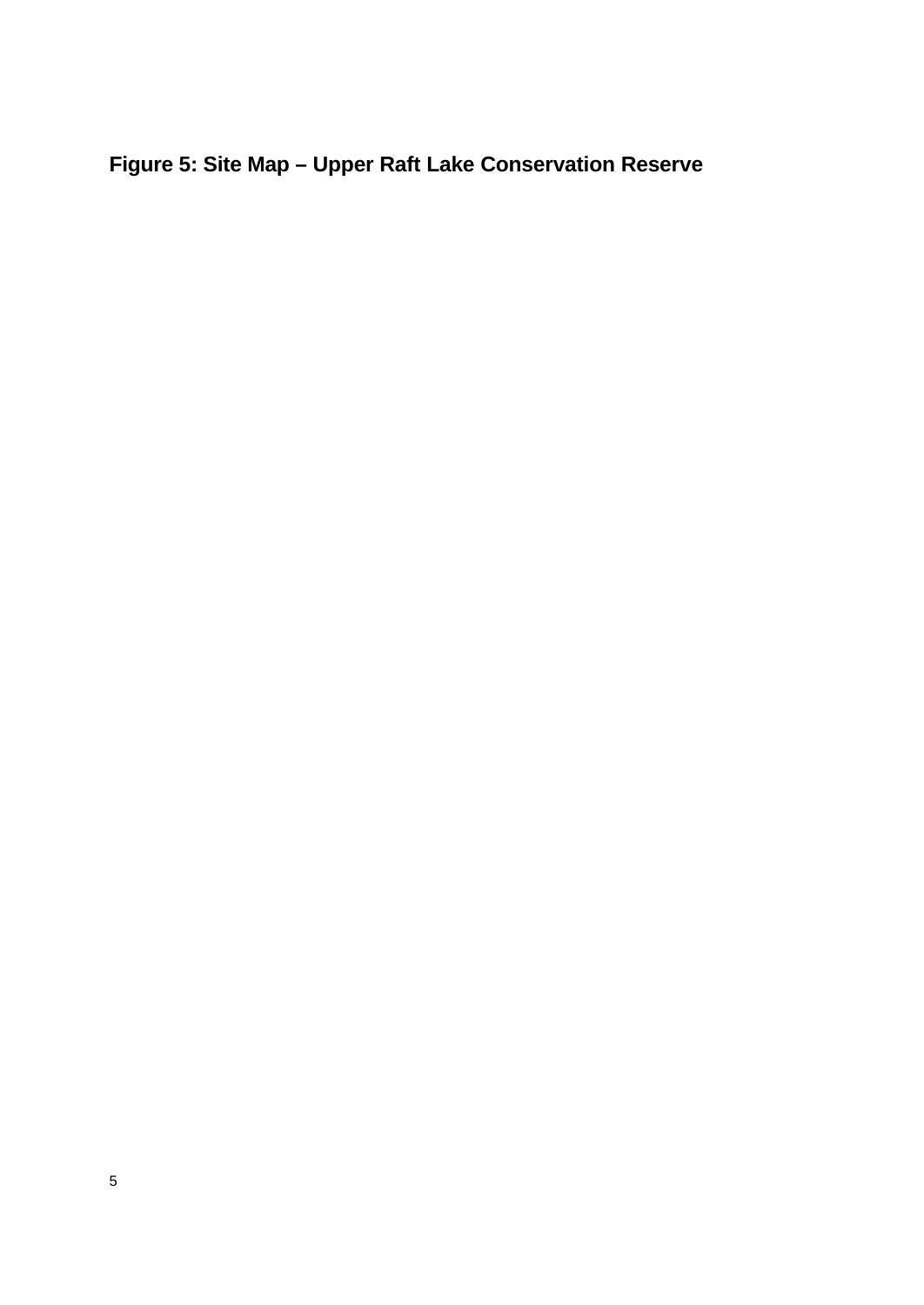### **1.0 Introduction**

*Ontario's Living Legacy*, the result of an extensive planning process that began in early 1997, culminated in the approval in July 1999 of a Land Use Strategy that identifies the intended strategic direction for Crown land, including the completion of Ontario's system of parks and potected areas. This process, which included extensive public consultation, resulted in the recommendation for regulation of 378 new protected areas, including these four conservation reserves.

All four conservation reserves are within ecological Site District 5E-8, and have been selected through the *Ontario's Living Legacy* planning process to add to earth and life science representation within this Site District. They are all located east of Highway 11 in the Territorial District of Parry Sound.

**The Joly Township Hardwoods Conservation Reserve (C76)** is located approximately 12 kilometres east of the Village of South River, and 6 kilometres west of Algonquin Provincial Park. The majority of the site is in the Township of Joly, with the eastern tip in Paxton Township (which is unincorporated). It is bounded in the north and east by Twin Lakes, Capsell Lake, Long Lake and Dead Horse Lake. The site is dominated by several tolerant and mid-tolerant hardwoods and intolerant hardwoods and mixed wood stands. The canopies in the tolerant and mid-tolerant hardwoods stands consist mainly of middle and old age sugar maple (*Acer saccharum)*, middle aged yellow and white birch (*Betula alleghaniensis & B. paperifera*). The forest floor is a thick organic mat consisting mainly of broadleaf litter. The intolerant hardwoods and mixed woods stands tend to be transition zones between the higher upland sites and lower terrestrial sites. Poplar (*Populus spp*.) and its associated species white birch are likely the result of harves ting and natural disturbance events such as blow down.

**The Bridge Lake Outwash Plain Forest Conservation Reserve (C82) is located about 17 kilometres east of the hamlet of Kearney, in eastern Bethune Ward of the Town of Kearney. It lies about 6 kilometres west of Algonquin Provincial Park, and abuts the municipal shore road allowance on the northern shoreline of Bridge Lake. The site** provides representation of four forest/landform units on two landform types, mainly spruce (*Picea spp.*) forest in a pocket of flat delta-like deposits forming outwash plains created by glacial meltwater. These relatively flat plains have high water tables and are pitted with kettle holes forming shallow lakes. Over time, organic materials have built up in many of the depression areas creating treed muskegs and graminoid marshes with a mat of *Sphagnum*. These wetland complexes are connected by meandering creeks and small streams cut into the outwash deposits. The surrounding uplands consist of a bedrock-controlled mantle covered by a thin bouldery sandy till drift material laid down as lodgement and/or ablation.

**The Chain Lakes Conservation Reserve (C100) is located about 10 kilometres east of the Village of Burk's Falls and about 2½ kilometres west of Sand Lake. Most of the site is in Proudfoot Ward of the Town of Kearney; the western part of the site is in the Township of Armour. The site** consists of a mixture of forests and open muskegs overlying sandy till soils which provides very diverse habitat. This area provides representation of mainly middle aged spruce, sugar maple and balsam fir (*Abies balsamea*) on moderately broken shallow sandy till uplands and weakly broken lacustrine sand plain. There are three connected open water basins known as the Chain Lakes in the conservation reserve. Streams running southwest connect the three basins and eventually drain into Tank Lake to the southeast of the conservation reserve. Drainage is towards the Magnetawan River. The area contains winter deer concentration habitat that was identified during a survey conducted in 1997. The boundaries of this site shown on Figure 4 (page 4) reflect the intended boundaries of this site. The formal regulation plan for this site excludes the lands in Lot 7, Concession 5 in error and this will be amended in the near future.

**The Upper Raft Lake Conservation Reserve (C103)** is located about 20 kilometres north of the town centre of Huntsville, in southern Bethune Ward of the Town of Kearney. It extends north from the municipal shore road allowance at the northern end of Upper Raft Lake. The site encompasses an area of forest and wetlands located on a deep deposit of glacial till. Approximately one half of the site is comprised of wetland features. The forests within the conservation reserve boundaries are typified by mature, large diameter stands of tolerant hardwoods. The terrain is gently rolling to hilly and, for the most part, the reserve is relatively undisturbed in terms of human activity. This site contains two provincially significant plant species: long sedge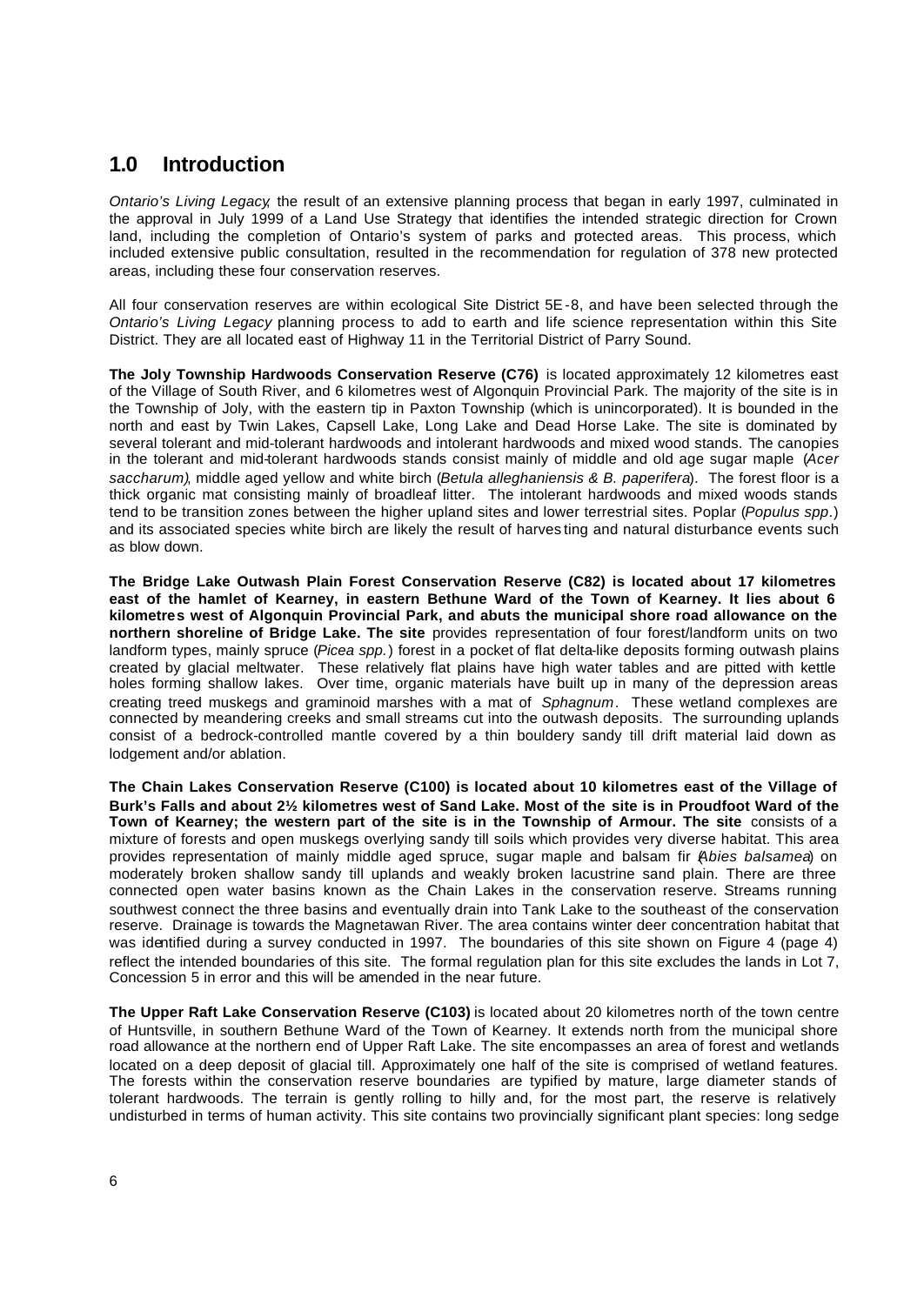*(Carex folliculat*a) and New England sedge *(Carex novae anglia*e). The conservation reserve also supports other uncommon plant assemblages in small rich site pockets.

These conservation reserves and their surroundings are used for a variety of traditional uses, including hunting, fishing and fur harvesting.

Conservation reserves are established under the authority of the Public Lands Act, Ontario Regulation 805/94. Three of these conservation reserves (Joly Township Hardwoods, Bridge Lake Outwash Plain Forest and Chain Lakes) were established by Ontario Regulation 86/01, an amendment of the Public Lands Act, on April 6, 2001. Upper Raft Lake Conservation Reserve was established by Ontario Regulation 148/02, an amendment of the Public Lands Act, on May 8, 2002.

A Statement of Conservation Interest (SCI) is prepared under the authority of Procedural Guideline A – Resource Management Planning (PL. Procedure 3.03.05). The purpose of this SCI is to identify and describe the values of the four conservation reserves. The SCI also outlines the activities that currently occur within these conservation reserves and provides guidelines for the management of current and future activities in the context of protecting the natural, recreational and cultural values.

| Name                                            | <b>Joly Township Hardwoods Conservation Reserve (C76)</b>            |  |
|-------------------------------------------------|----------------------------------------------------------------------|--|
| Site Region/District                            | Georgian Bay 5E-8                                                    |  |
| <b>OMNR Administrative Region/District/Area</b> | Southcentral Region/Parry Sound District/<br><b>Bracebridge Area</b> |  |
| Total Area (ha.)                                | 496 hectares                                                         |  |
| <b>Regulation Date</b>                          | April 6, 2001 (Ont. Reg. 86/01)                                      |  |
| <b>First Nations</b>                            | <b>Robinson-Huron Treaty</b>                                         |  |
| OBM map sheets                                  | 10 17 6350 50750, 20 17 6400 50750                                   |  |
| Topographic Map                                 | South River 31E/14                                                   |  |
| UTM co-ordinates                                | 17T 64000 507900 (Centroid)                                          |  |

#### **1.1 Background Information:**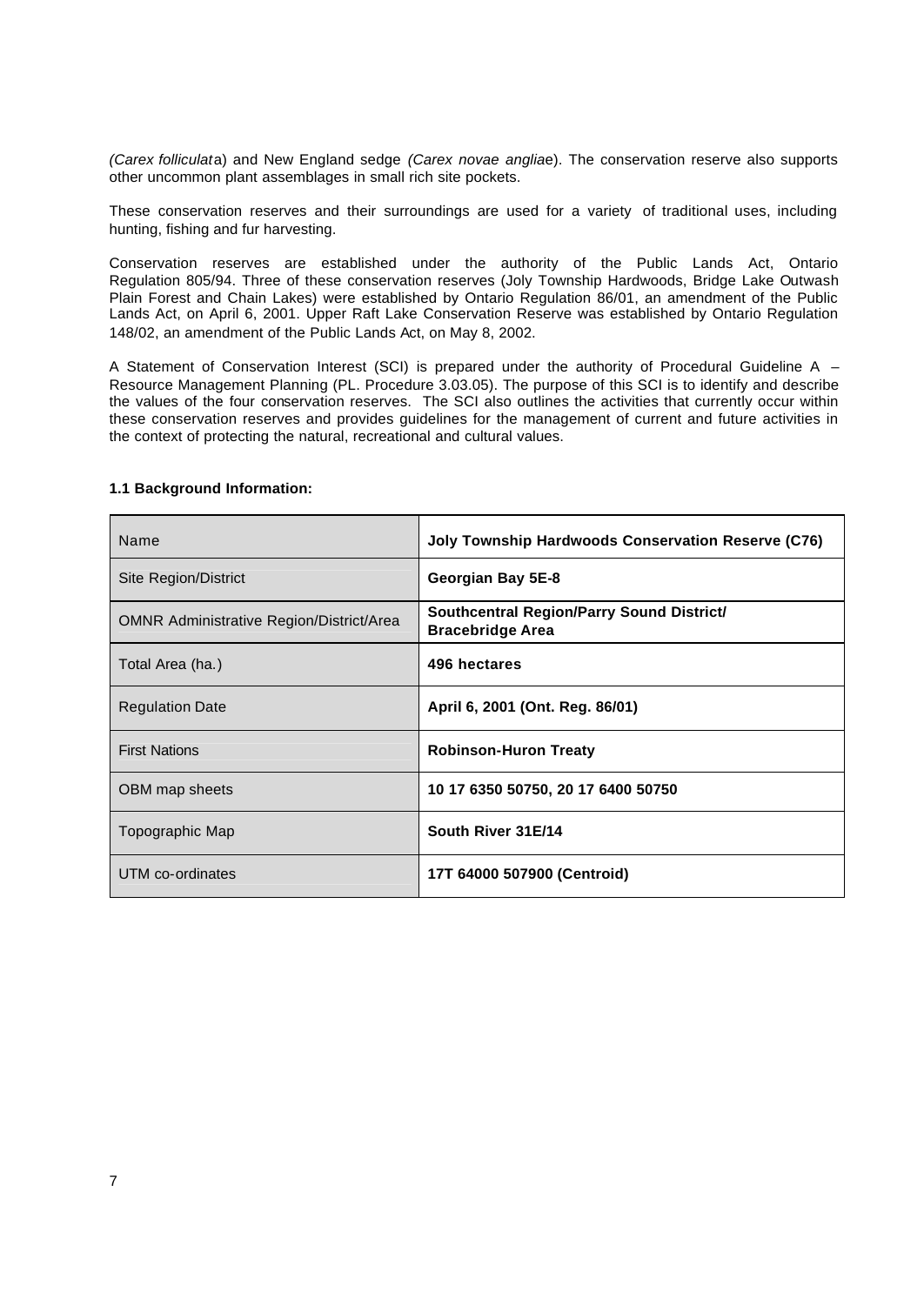| Name                                            | Bridge Lake Outwash Plain Forest Conservation Reserve (C82)          |  |
|-------------------------------------------------|----------------------------------------------------------------------|--|
| Site Region/District                            | Georgian Bay 5E-8                                                    |  |
| <b>OMNR Administrative Region/District/Area</b> | Southcentral Region/Parry Sound District/<br><b>Bracebridge Area</b> |  |
| Total Area (ha.)                                | 149 hectares                                                         |  |
| <b>Regulation Date</b>                          | April 6, 2001 (Ont. Reg. 86/01)                                      |  |
| <b>First Nations</b>                            | <b>Robinson-Huron Treaty</b>                                         |  |
| OBM map sheet                                   | 10 17 6500 50450                                                     |  |
| Topographic Map                                 | Burk's Falls 31E/11                                                  |  |
| UTM co-ordinates                                | 17T 65200 504900 (Centroid)                                          |  |

| Name                                            | <b>Chain Lakes Conservation Reserve (C100)</b>                            |
|-------------------------------------------------|---------------------------------------------------------------------------|
| Site Region/District                            | Georgian Bay 5E-8                                                         |
| <b>OMNR Administrative Region/District/Area</b> | Southcentral Region/Parry Sound District/<br><b>Bracebridge Area</b>      |
| Total Area (ha.)                                | 919 hectares                                                              |
| <b>Regulation Date</b>                          | April 6, 2001 (Ont. Reg. 86/01)                                           |
| <b>First Nations</b>                            | <b>Robinson-Huron Treaty</b>                                              |
| OBM map sheets                                  | 10 17 6300 50500, 10 17 6300 50550, 10 17 6350 50500, 10<br>17 6350 50550 |
| Topographic Map                                 | Burk's Falls 31E/11                                                       |
| UTM co-ordinates                                | 17T 63700 505400 (Centroid)                                               |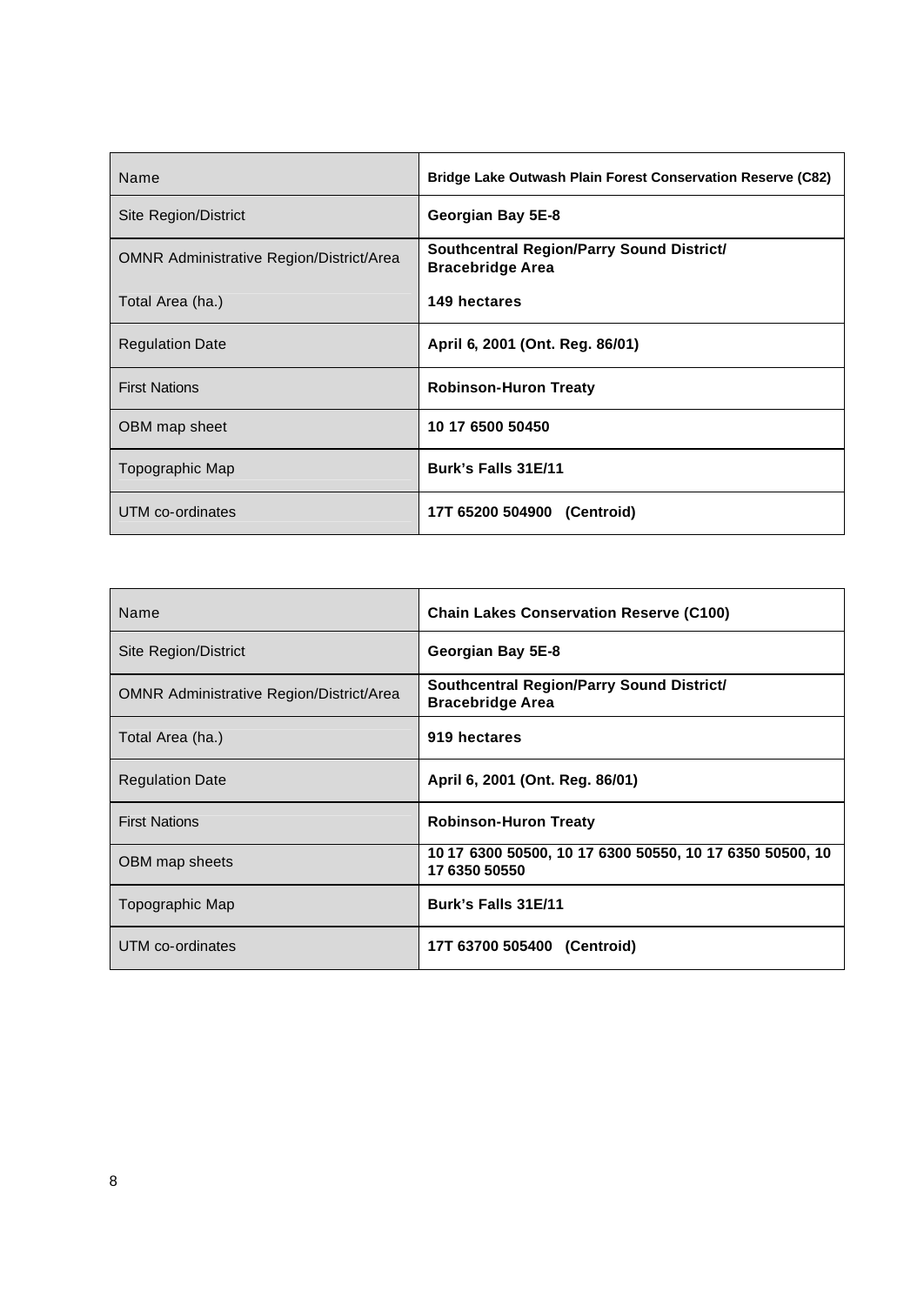| Name                                            | <b>Upper Raft Lake Conservation Reserve (C103)</b>                   |  |
|-------------------------------------------------|----------------------------------------------------------------------|--|
| Site Region/District                            | Georgian Bay 5E-8                                                    |  |
| <b>OMNR Administrative Region/District/Area</b> | Southcentral Region/Parry Sound District/<br><b>Bracebridge Area</b> |  |
| Total Area (ha.)                                | 476 hectares                                                         |  |
| <b>Regulation Date</b>                          | May 8, 2002 (O. Reg. 148/02)                                         |  |
| <b>First Nations</b>                            | <b>Robinson-Huron Treaty</b>                                         |  |
| OBM map sheets                                  | 10 17 6400 50350, 10 17 6450 50350, 10 17 6450 50400                 |  |
| Topographic Map                                 | Burk's Falls 31E/11 and Huntsville 31E/6                             |  |
| UTM co-ordinates                                | 17T 64400 503960 (Centroid)                                          |  |

#### **1.2 Representation:**

#### **Earth Science Representation:**

#### **a) Joly Township Hardwoods Conservation Reserve**

Bedrock -- migmatitic felsic and mafic gneisses of mixed origin and indeterminate protolith of the Kiosk Domain, Algonquin Terrane in the central part of the Proterozoic Central Gneiss Belt of the Grenville Province.

Surficial -- The morphology of the region is divided into: 1) low relief terrain underlain by thick complexes of ice-contact and glaciolacustrine sediments; and 2) more rugged terrain of moderate to high relief, generally above 405 m elevation, consisting of extensive bedrock-drift complexes of greater than 1 m thickness and deeply incised narrow valleys. The till in the low relief areas effectively masks the character of the underlying bedrock topography, but does not mask it in the latter areas. The bedrock-drift complexes (till, ice-contact stratified drift, glaciofluvial outwash and glaciolacustrine sediments), ice-contact kame mounds of sand and gravel and glaciofluvial outwash deposits are typical components of the Wisconsinan Stage of the Quaternary Era in southeastern Ontario.

#### **b) Bridge Lake Outwash Plain Forest Conservation Reserve**

Bedrock -- garnetiferous quartzofeldspathic gneisses of probable metasedimentary origin of the McCraney Domain, Algonquin Terrane in the central part of the Proterozoic Central Gneiss Belt of the Grenville Province.

Surficial -- Same general morphology and Quaternary deposits as Joly Township Hardwoods Conservation Reserve. The bedrock-drift complex, till and ice-contact stratified drift are typical components of the Wisconsinan Stage of the Quaternary Era in southeastern Ontario.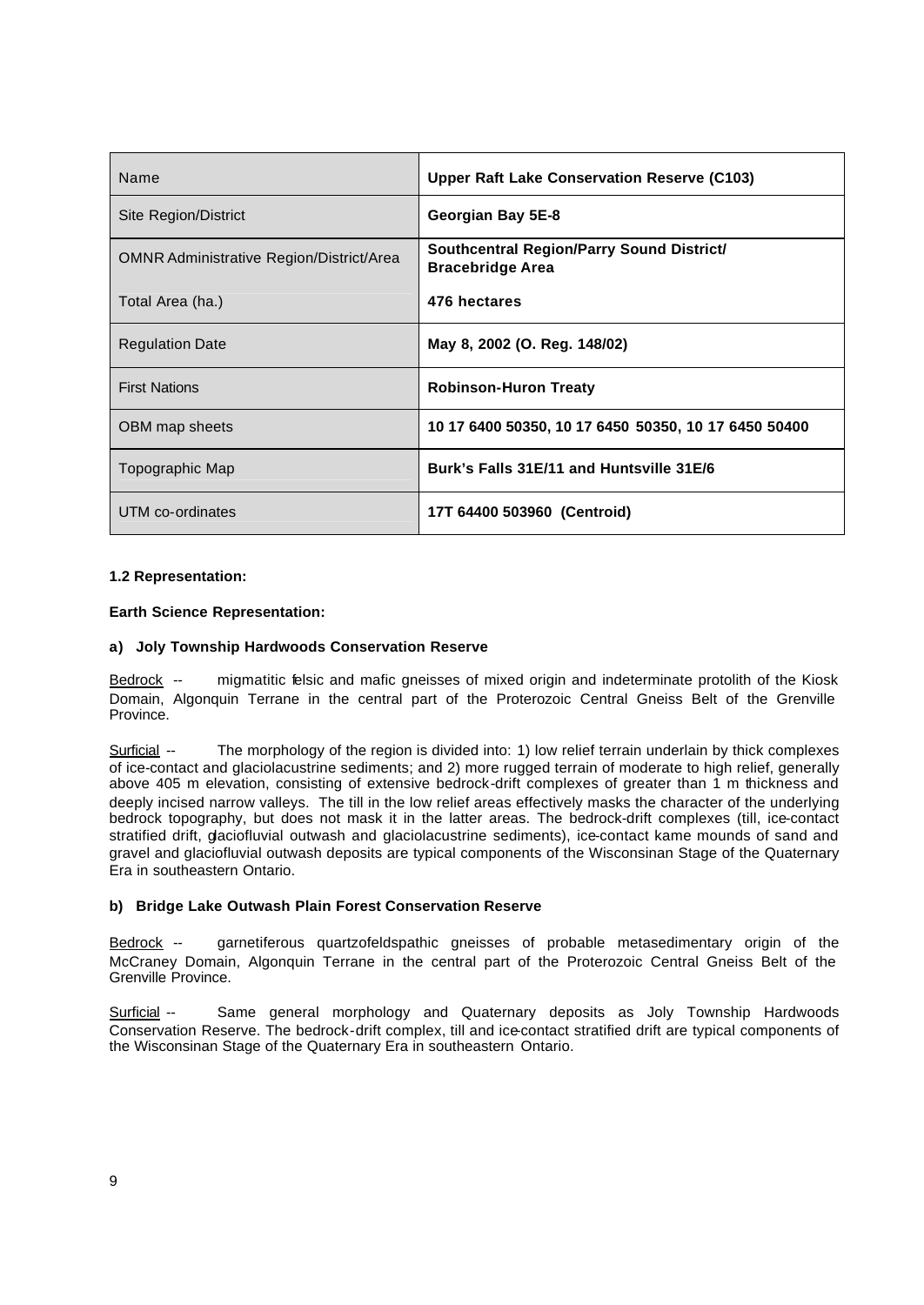#### **c) Chain Lakes Conservation Reserve**

Bedrock -- migmatitic felsic to intermediate gneiss (possibly of metasedimentary protolith) of the Kiosk Domain, Algonquin Terrane in the central part of the Proterozoic Central Gneiss Belt of the Grenville Province.

Surficial -- Same general morphology and Quaternary deposits as Joly Township Hardwoods Conservation Reserve. The bedrock-drift complexes, till, ice-contact subaquatic fan and glaciolacustrine deposits are typical components of the Wisconsinan Stage of the Quaternary Era in southeastern Ontario.

#### **d) Upper Raft Lake Conservation Reserve**

Bedrock -- metaplutonic gneiss of the Novar Domain, Algonquin Terrane in the central part of the Proterozoic Central Gneiss Belt of the Grenville Province.

Surficial -- deposits of glacial till, and wetland areas with organic muck soils.

#### **Life Science Representation:**

#### **a) Joly Township Hardwoods Conservation Reserve**

- Tolerant and mid-tolerant hardwoods and intolerant hardwoods and mixed woods on tops and sides d rolling hills.
- Mixed conifer species between hills.
- Diverse wetlands, mostly open marshes.

#### **b) Bridge Lake Outwash Plain Forest Conservation Reserve**

- The majority of this conservation reserve is dominated by a conifer forest consisting mainly of black spruce (*Picea mariana*) with white spruce (*Picea glauca*) and balsam fir on flat plains of outwash deposits from glaciation.
- Lowland wetland areas, including conifer swamps, graminoid marshes and open water marshes are prevalent.

#### **c) Chain Lakes Conservation Rese rve**

- Middle aged spruce, sugar maple and balsam fir on three landform types.
- Marsh and poor fen type wetlands; open water marshes with floating and submerged aquatic vegetation; graminoid marshes.

#### **d) Upper Raft Lake Conservation Reserve**

- Older eastern hemlock *(Tsuga canadensi*s)forests on sandy soils
- Immature hardwood stands on silt/clay soils
- Small patches of bare bedrock
- A small representation of graminoid/sedge wetlands

#### **Cultural Resources Representation:**

Neither detailed cultural research nor inventory has been done for these four conservation reserves. All show some degree of past forest harvest activities, and there is some evidence of pioneer settlement activity in or near most of these sites.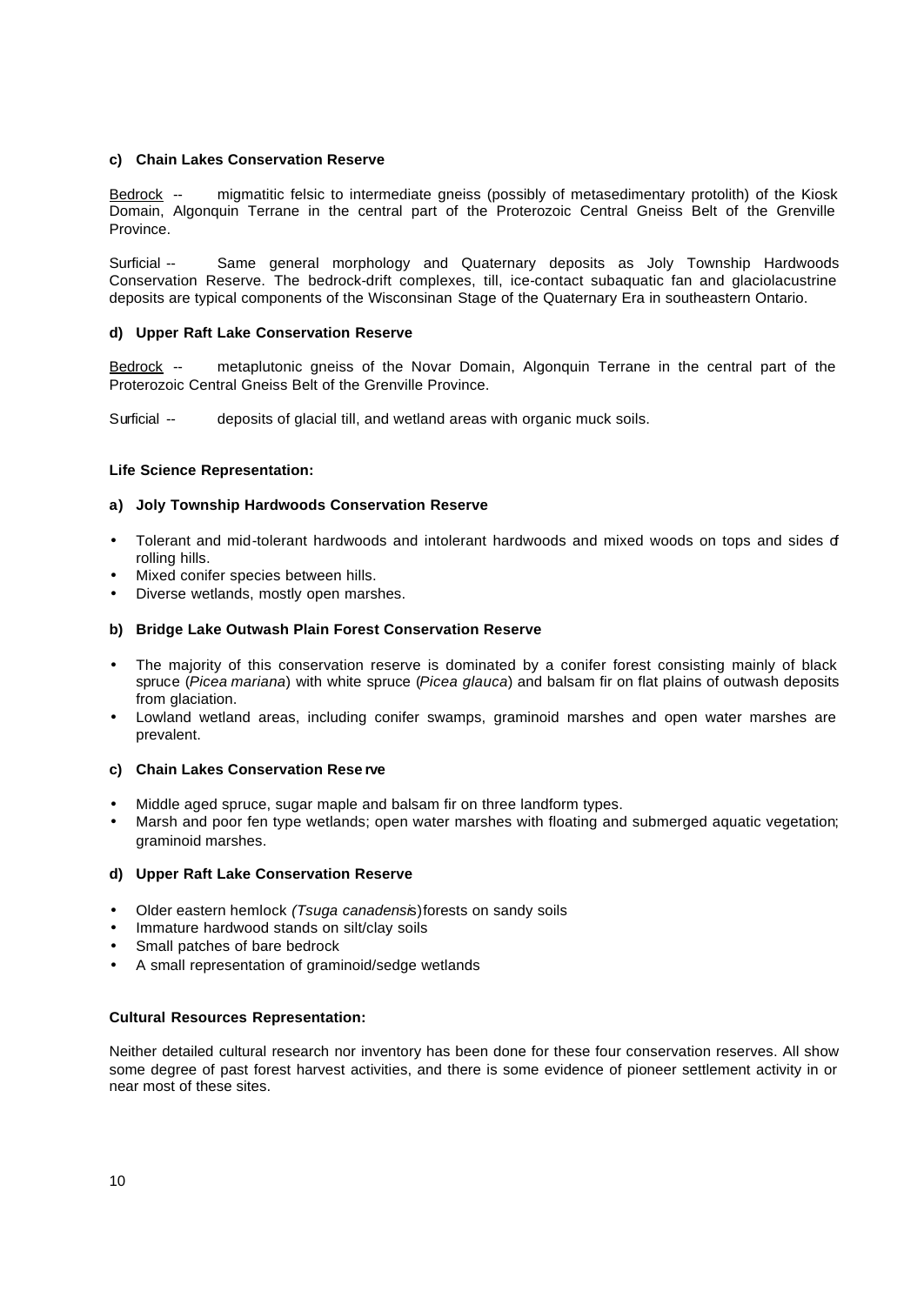Recent regional evaluation (OMNR 2003) shows that these conservation reserves contain some areas that have a high potential for cultural heritage sites.

#### **Recreational Opportunities:**

Recreational inventory reports were prepared for these four conservation reserves based on existing knowledge and data sources of MNR staff, as well as several visits to each site (Gavel, 2002).

#### **a) Joly Township Hardwoods Conservation Reserve**

The area is recognized as providing big and small game hunting in a relatively remote area. There are no Crown land recreational camps in the site. Border lakes are known to support angling. Snowmobiling and allterrain vehicle use occurs on trails in the area

#### **b) Bridge Lake Outwash Plain Forest Conservation Reserve**

The area is generally recognized as providing wilderness-type recreation opportunities. It accommodates big game hunting, hiking, and fur harvesting. Snowmobiling and all-terrain vehicle use occurs on trails in the area and within the conservation reserve. There is one Crown land recreational camp in the site.

#### **c) Chain Lakes Conservation Reserve**

The area is generally recognized as providing recreation opportunities in a relatively remote setting. It accommodates big game hunting, hiking, fur harvesting, all-terrain vehicle use and snowmobiling. A registered snowmobile trail (OFSC AL303) meanders throughout the length of the conservation reserve. There is one Crown land recreational camp in the site.

#### **d) Upper Raft Lake Conservation Reserve**

The area is generally recognized as providing wilderness-type recreation opportunities. It accommodates big game hunting, hiking, all-terrain vehicle use and snowmobiling. There is potential for angling on coldwater streams in the conservation reserve. There are two Crown land recreational camps within the site.

#### **1.3 Survey Work:**

#### **Joly Township Hardwoods Conservation Reserve, Bridge Lake Outwash Plain Forest Conservation Reserve, and Chain Lakes Conservation Reserve:**

| <b>Survey Level</b><br>Earth<br>Science |                  | Life Science                                                                  | Cultural                      | Recreational                      | Other |
|-----------------------------------------|------------------|-------------------------------------------------------------------------------|-------------------------------|-----------------------------------|-------|
| Reconnaissance                          | Duba & Frey 2001 | Bissonnette, 2001                                                             | <b>OMNR,2003</b>              | Gavel 2002; (Inventory<br>Report) | None  |
| Detailed                                | None             | None                                                                          | None                          | None                              | None  |
| Requirement                             | None             | Monitor the<br>status/presence of<br>significant species<br>and associations. | Research to be<br>encouraged. | Monitor use impacts               | None  |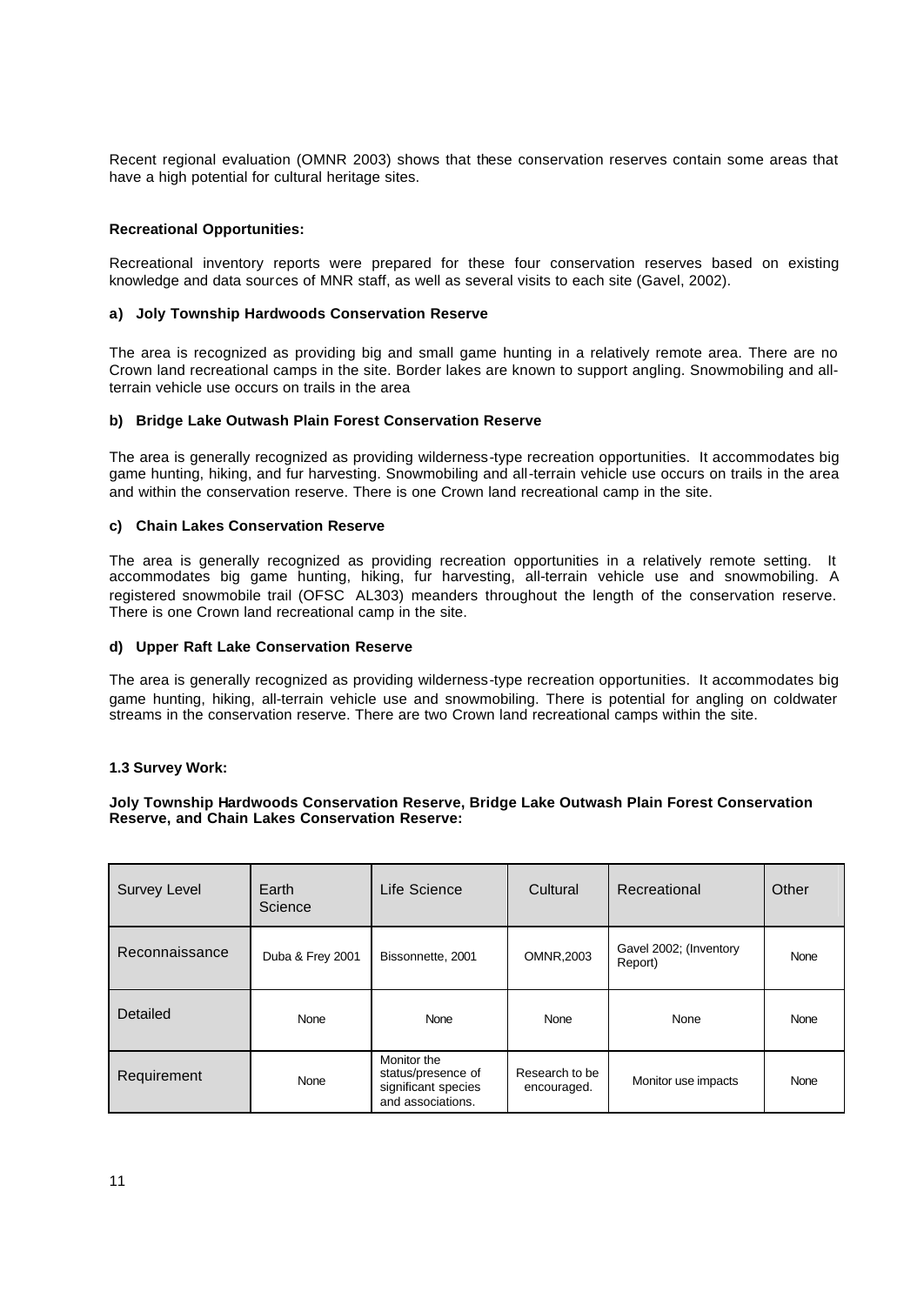#### **Upper Raft Lake Conservation Reserve**

| <b>Survey Level</b> | Earth<br>Science  | Life Science                                                                  | Cultural                      | Recreational                       | Other |
|---------------------|-------------------|-------------------------------------------------------------------------------|-------------------------------|------------------------------------|-------|
| Reconnaissance      | Duba & Frey, 2000 | Blythe & Assoc., 2002                                                         | OMNR, 2003                    | Gavel, 2002; (Inventory<br>Report) | None  |
| Detailed            | None              | <b>None</b>                                                                   | None                          | None                               | None  |
| Requirement         | None              | Monitor the<br>status/presence of<br>significant species<br>and associations. | Research to be<br>encouraged. | Monitor use impacts                | None  |

### **2.0 Values to be protected**

All four conservation reserves are located entirely within Hills' (1959) ecological Site District 5E-8. Values include earth science, life science and recreational/aesthetic values, with an emphasis on the life sciences.

#### **2.1 Earth Science:**

All four of these conservation reserves lie in the central part of the Proterozoic Central Gneiss Belt of the Grenville Province.

The Grenville Province is the product of thrusting and imbrication of the crust to the northwest as it collided with a continental landmass to the southeast. The Grenville Orogeny, circa 1140 to 1070 million years ago, culminated more than 500 million years of crustal evolution. The eroded roots of the products of these events are displayed in the complexly metamorphosed and deformed rocks of the region (Easton, 1992b).

The Algonquin Terrane is one of the four lithotectonic terranes of the Central Gneiss Belt.

#### **a) Joly Township Hardwoods Conservation Reserve**

(Earth science information, unless otherwise noted, is taken from Duba & Frey, 2001)

#### **Bedrock:**

The Joly Township Hardwoods Conservation Reserve is a small area of hilly terrain interspersed with small lakes and wetlands. The dominant rock types exposed are migmatitic felsic and mafic gneisses of mixed origin and indeterminate protolith of the Kiosk Domain, Algonquin Terrane in the central part of the Proterozoic Central Gneiss Belt of the Grenville Province.

Within the Algonquin Terrane, the Kiosk Domain is one of twelve structural domains. This geological environment is part of the modern organization of the complex products of the mid-Proterozoic Grenville orogenic events (Easton, 1992a & b). As such, its representation in the Joly Township Hardwoods Conservation Reserve contributes to the conservation of the Grenville continental accretion theme outlined by Davidson (1981).

Within the Ontario Provincial Park system , the bedrock geological features of the Joly Township Hardwoods Conservation Reserve have regional significance in the representation of compositional and structural complexities of the Kiosk Domain, Algonquin Terrane.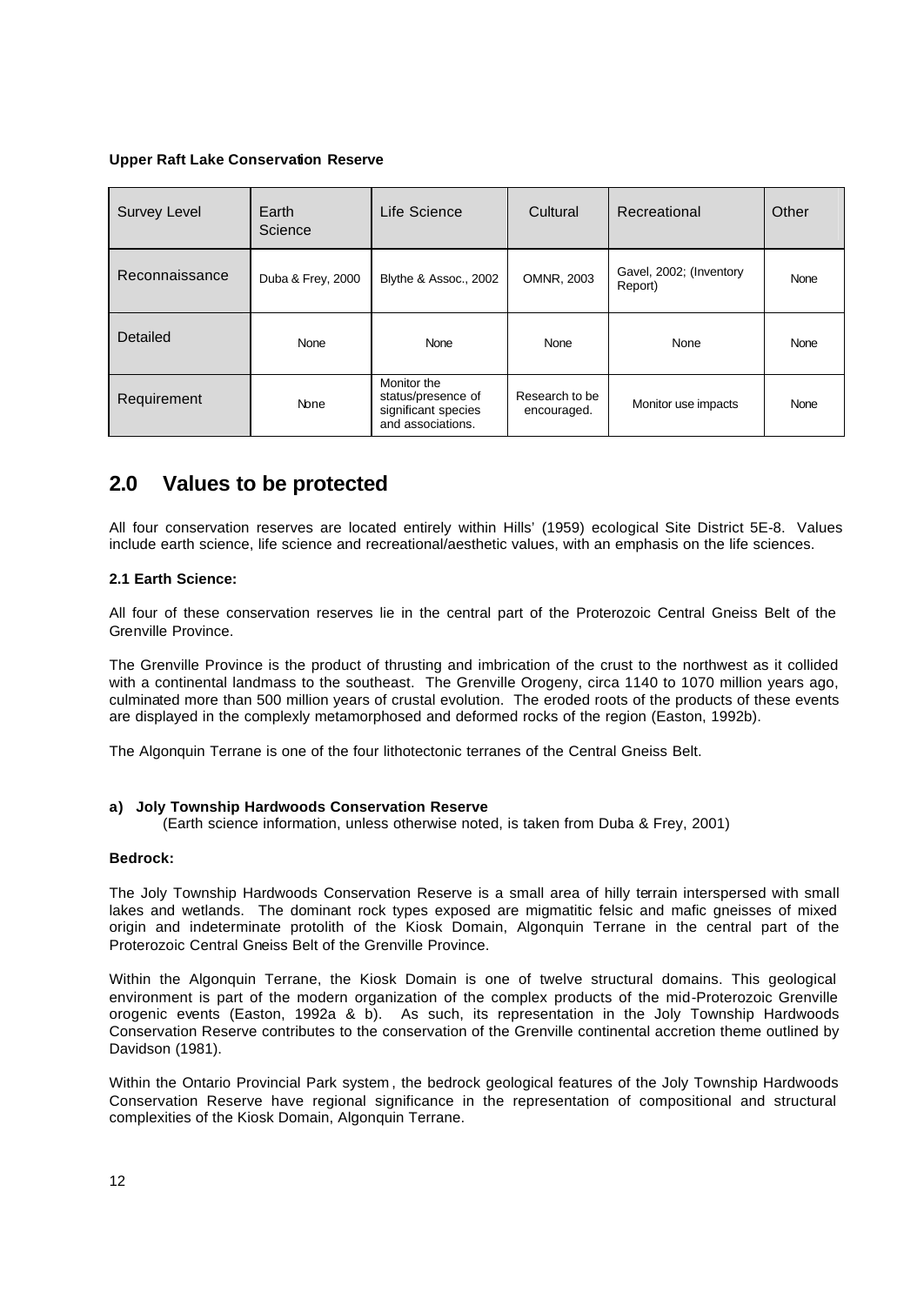#### **Surficial:**

More than 50% of the Joly Township Hardwoods Conservation Reserve is underlain by bedrock-drift complex (Kor and Delorme, 1990), consisting of loose, stony till with a grey sand matrix, with some rare, small thin patches of ice-contact stratified drift, glaciofluvial outwash and glaciolacustrine sediments in the northern part of the conservation reserve. Several isolated small ice-contact deposits occur in the southern and west central part of the conservation reserve. These consist of small kame mounds of stratified sand and gravel.

A large area of glaciofluvial outwash deposits is in the southeastern extremity of the conservation reserve. The outwash sediments are generally fine grained, grey silt and red clay rhythmites that fill depressions in glaciolacustrine basins.

The surficial geological features are locally significant. The bedrock-drift complexes (till, ice-contact stratified drift, glaciofluvial outwash and glaciolacustrine sediments), ice-contact kame mounds of sand and gravel and glaciofluvial outwash deposits are typical components of the Wisconsinan Stage of the Quaternary Era in southeastern Ontario.

#### **b) Bridge Lake Outwash Plain Forest Conservation Reserve**

(Earth science information, unless otherwise noted, is taken from Duba & Frey, 2001)

#### **Bedrock:**

The Bridge Lake Outwash Plain Forest Conservation Reserve is a low relief area surrounded by more hilly landscape. Dominant rock type is garnetiferous quartzofeldspathic gneiss of probably metasedimentary origin of the McCraney Domain, Algonquin Terrane in the central part of the Proterozoic Central Gneiss Belt of the Grenville Province.

Within the Algonquin Terrane the McCraney Domain is one of twelve structural domains. This geological environment is part of the modern organization of the complex products of the mid-Proterozoic Grenville orogenic events (Easton, 1992a & b). As such, its representation in the Bridge Lake Outwash Plain Forest Conservation Reserve contributes to the conservation of the Grenville continental accretion theme outlined by Davidson (1981).

Within the Ontario Provincial Park system, the bedrock geology of the Bridge Lake Outwash Plain Forest Conservation Reserve has regional significance in its representation of metasedimentary supracrustal component of the McCraney Domain of the Algonquin Terrane.

#### **Surficial:**

Bedrock drift complexes of till and stratified sediment underlie the Bridge Lake Outwash Plain Forest Conservation Reserve. (Kor & Delorme, 1990) Depressions in the bedrock topography often contain thin deposits of ice contact stratified drift, glaciofluvial outwash and glaciolacustrine sediments, of gravel, sand, silt and clay. Recent organic deposits of bog and swamp occur in low relief areas and depressions covered by wetlands.

The surficial geology is locally significant. The bedrock-drift complex, till and ice-contact stratified drift are typical components of the Wisconsinan Stage of the Quaternary Era in southeastern Ontario.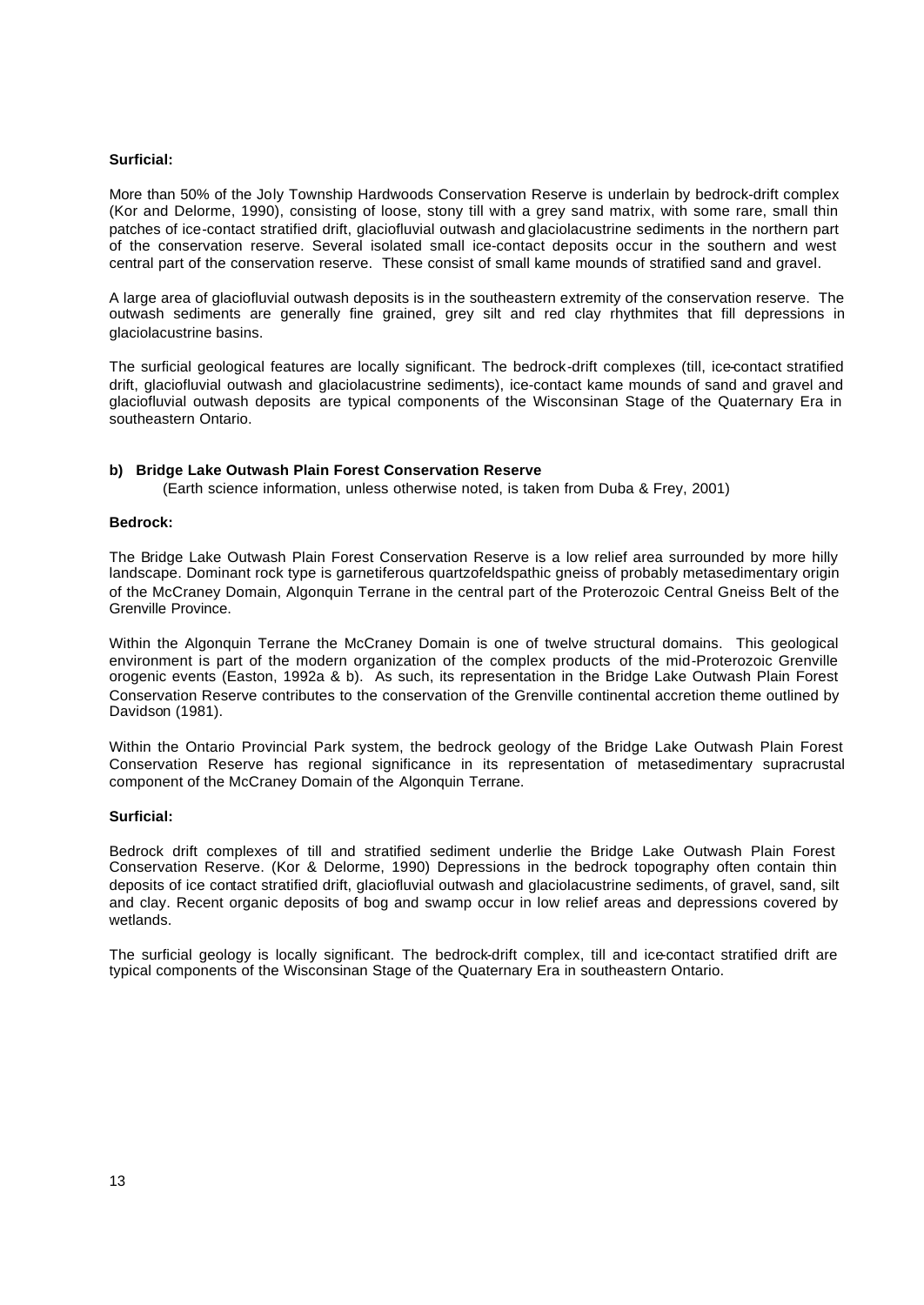#### **c) Chain Lakes Conservation Reserve**

(Earth science information, unless otherwise noted, is taken from Duba & Frey, 2001)

#### **Bedrock:**

Chain Lakes Conservation Reserve is an area of rugged, heavily forested terrain interspersed with small lakes and wetlands. The dominant rock type exposed is migmatitic felsic to intermediate gneiss (possibly of metasedimentary protolith) of the Kiosk Domain, Algonquin Terrane in the central part of the Proterozoic Central Gneiss Belt of the Grenville Province.

Within the Algonquin Terrane, the Kiosk Domain is one of twelve structural domains. This geological environment is part of the modern organization of the complex products of the mid-Proterozoic Grenville orogenic events (Easton, 1992a & b). As such, its representation in the Chain Lakes Conservation Reserve contributes to the conservation of the Grenville continental accretion theme outlined by Davidson (1981).

Within the Ontario Provincial Park system, the geological features of the Chain Lakes Conservation Reserve have regional significance in the representation of a possible metasedimentary supracrustal component of the Kiosk Domain, Algonquin Terrane.

#### **Surficial:**

Chain Lakes Conservation Reserve is underlain by a variety of Quaternary deposits (Kor and Delorme, 1990). The dominant, bedrock-drift complexes of till and stratified sediment cover more than two thirds of the area. Till forms a discontinuous, < 1 m thick veneer over bedrock. It is typically loose and stony with a grey sand matrix. Depressions in the bedrock topography often contain thin deposits of ice contact stratified drift, glaciofluvial outwash and glaciolacustrine sediments, composed of gravel, sand, silt and clay.

The southern part of the area contains patches of till generally >1 m thick. It occurs in bedrock saddles, leeward positions and under glaciolacustrine deposits.

Several small pockets of ice-contact sediments, overlain by >1 m glaciolacustrine sand and gravel, capped by silt, clay and sand occur in the northeastern part of the Chain Lakes Conservation Reserve. The ice-contact sediments are sub-aquatic fan deposits, identified where extraction operations have excavated through the upper glaciolacustrine cover.

Glaciolacustrine clay, silt and sand underlie part of the central Chain Lakes region area. Abundant recent deposits of bog and swamp occur throughout the area in depressions occupied by creeks, lakes and wetlands, including the long northeast and northwest trending Chain Lakes system.

The surficial geology is locally significant. The bedrock-drift complexes, till, ice-contact sub-aquatic fan and glaciolacustrine deposits are typical components of the Wisconsinan Stage of the Quaternary Era in southeastern Ontario.

#### **d) Upper Raft Lake Conservation Reserve**

(Earth science information, unless otherwise noted, is taken from Duba & Frey, 2000)

#### **Bedrock:**

The Upper Raft Lake Conservation Reserve is a small area of flat wetlands and relatively low relief (<30 metres) bedrock hills. The dominant rock type is metaplutonic gneiss of the Novar Domain, Algonquin Terrane in the Central Gneiss Belt of the Proterozoic Grenville Province.

Within the Algonquin Terrane, the Novar Domain is one of twelve structural domains. This geological environment is part of the modern organization of the complex products of the mid-Proterozoic Grenville orogenic events (Easton, 1992a & b). As such, its representation in the Upper Raft Lake Conservation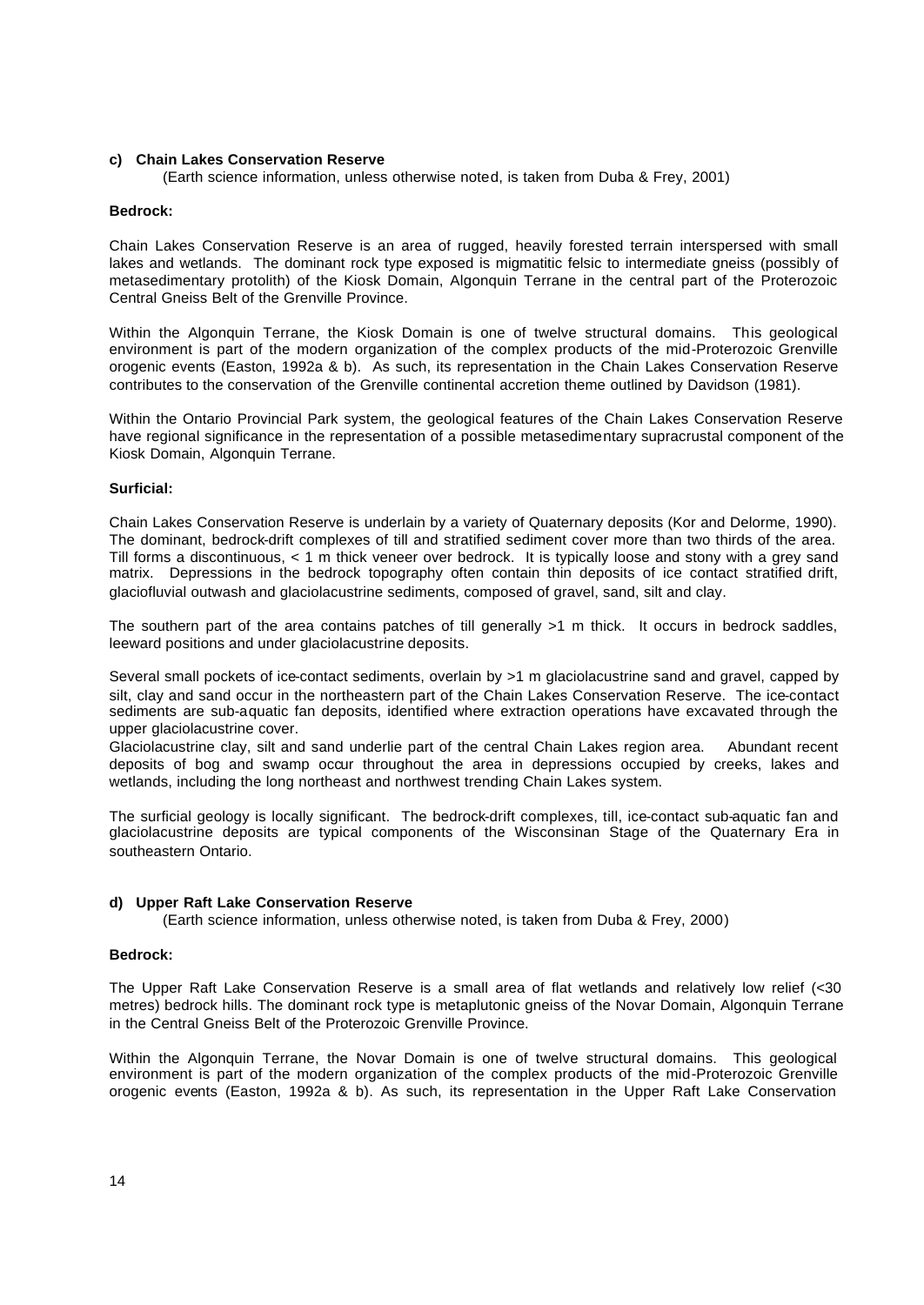Reserve contributes to the conservation of the Grenville continental accretion theme outlined by Davidson (1981).

Within the Ontario Provincial Park system, the bedrock geology of the Upper Raft Lake Conservation Reserve has local to regional significance in its representation of metaplutonic gneiss of the Novar Domain.

#### **Surficial:**

The earth sciences inventory for this site did not report on its surficial geology. A thin glacial till covers most of the rolling bedrock hills. Low areas are generally covered with flat wetlands and organic soils. (Blythe & Associates, 2002) The Quaternary deposits of the conservation reserve are likely typical components of Late Wisconsinan Stage of the Quaternary Era in southwestern Ontario.

#### **2.2 Life Science:**

In late May 1997, the Ministry of Natural Resources (Natural Heritage Information Centre and Natural Heritage Section) carried out a natural heritage "gap analysis" project br Site Districts 5E-7 and 5E-8, in conjunction with Ontario Living Legacy's land use planning process. The purpose of the gap analysis was to identify different vegetation and landform combinations that were not included in protected areas at that time. Geographic Information Systems technology was used and applied to the following criteria: 1) representation of landform-vegetation patterns; 2) diversity; 3) condition; 4) ecological considerations; and 5) special features (Crins and Kor 1998). These four conservation reserves were identified through this gap analysis.

#### **a) Joly Township Hardwoods Conservation Reserve**

(Life science information, unless otherwise noted, is taken from Bissonnette, 2001)

#### **Representation:**

This site is characterized by glaciofluvial outwash materials, which were deposited in the valleys as outwash plains. These deposited materials (sand and gravel) were in association with melt-waters flowing through spillways from an ice sheet that was retreating up the valley towards the Algonquin Highlands. Glacial and post-glacial events have greatly modified the surface of the landscape, further eroding the upland areas and adding additional sediment to the lowland sites. Much of the land is covered in a thin, sandy till, with rocky ridge outcrops throughout. The landform unit characterized by Noble (1983) that is represented in this site is weakly broken outwash plain.

The area contains a mixture of hardwood and conifer species. The upland forest canopy is composed of diverse hardwoods with middle and old aged sugar maple as the dominant species. A gradual change occurs as one moves downwards towards the valleys from the uplands; the composition of hardwoods decrease and the mixed conifer species increase up to the leading edges of wetlan ds.

#### **Condition:**

Forest stands of this site are a mix of even and uneven-aged forests. The forest reflects cutovers in the late 1940's and more recent logging activity in 1979.

Secondary and tertiary roads currently exist in the surrounding area. A secondary road is located at the southern edge of the conservation reserve. A tertiary road forms a north/south trail system within the conservation reserve and another tertiary road east of the site is used for vehicular traffic including logging vehicles to access crown land to the north and east. Trails within the site are useable by ATVs, snowmobiles, mountain bikes and for hiking.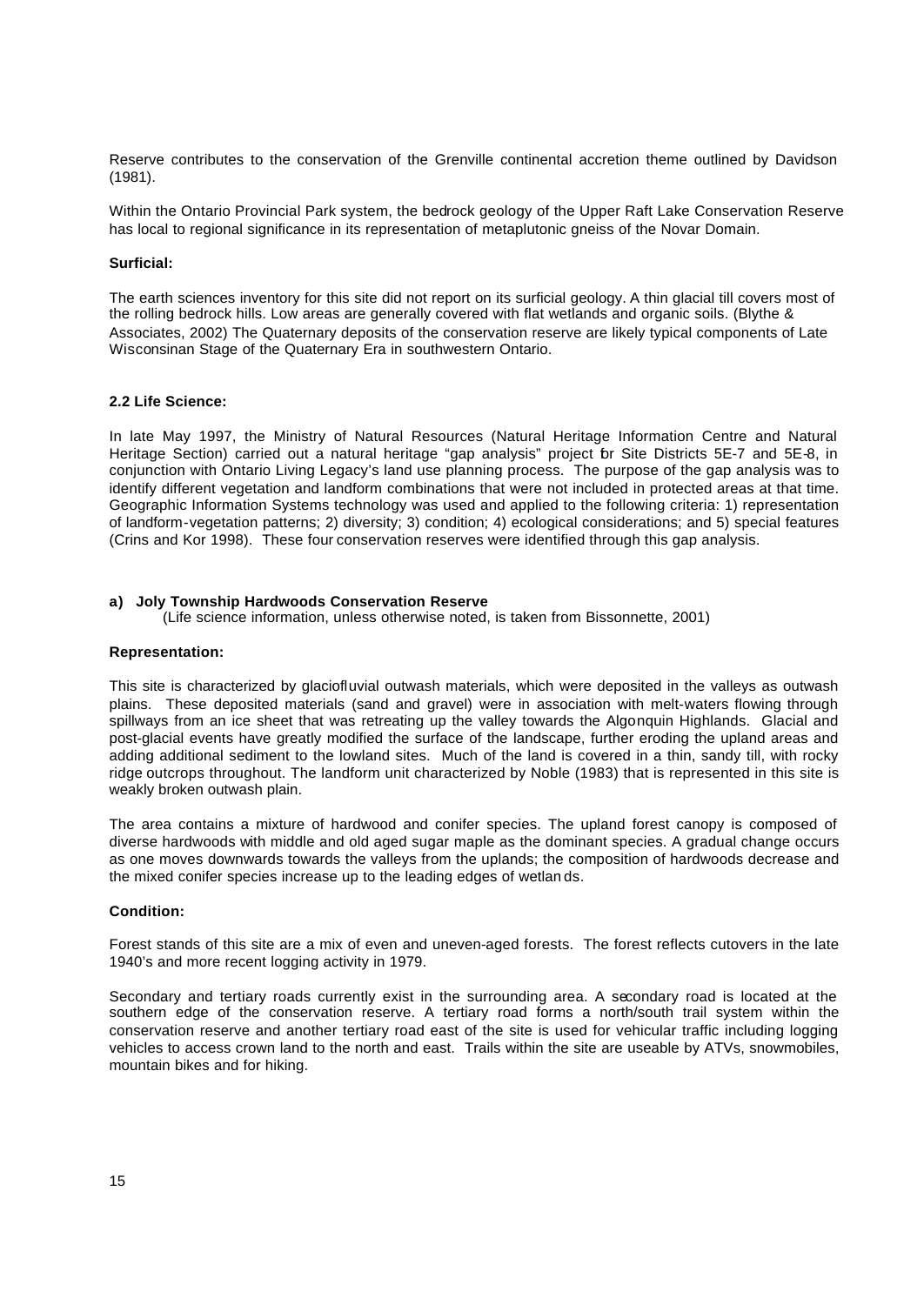#### **Diversity:**

About 86% of the Joly Township Hardwoods Conservation Reserve is dominated by tolerant and mid-tolerant hardwoods and intolerant hardwoods and mixed woods. Middle and old aged sugar maple, middle aged yellow birch and white birch dominate.

Generally, in the tolerant and mid-tolerant hardwoods stands, sugar maple is dominant. Depending on the ecosite, other species such as yellow birch, white birch, poplar, white pine (*Pinus strobus)*, beech (*Fagus grandifolia*) and red oak (*Quercus rubra*) may dominate. Density and species composition of the shrub and herb layer will vary depending on canopy closure and ecosite type. Commonly occurring species are mountain maple (*Acer spicatum* ), fly honeysuckle *(Lonicera canadensis)*, spinulose wood fern *(Dryopteris carthusiana)*, wild sarsaparilla *(Aralia nudicaulis)*, blue bead lily *(Clintonia borealis)* and rose twisted-stalk *(Streptopus roseus)*. The forest floor is a thick organic mat consisting mainly of broadleaf litter. The most common bryophytes found are *Dicranum* spp. and *Brachythecium* spp. *Cladonia* spp. lichens are also common within these ecosites.

These stands are a mix of even and uneven ages. This is a result of past logging activities and stand management techniques such as culling and girdling to recreate an uneven-aged stand. Presently, the main canopy is dense with a very dense sub -canopy of pole wood and sapling regeneration. The herbaceous growth on the forest floor is sparse. In some areas, moderately open stands with a dense regeneration of saplings occur. Overall, the abundance and diversity varies depending on site conditions.

The intolerant hardwoods and mixed woods tend to be transition zones between the higher upland sites and the lower aquatic sites. Poplar and its associate white birch are the dominant successional deciduous species. These species tend to become established on disturbed sites. Their presence in the conservation reserves is most likely due to past harvesting and natural disturbance events such as blow -down or fire. The main canopy consists of trembling aspen *(Populus tremuloides)* and largetoothed aspen *(Populus grandidentata)* and white birch. These sites have sandy to coarse loamy and occasionally silty soils with a dry to moderately fresh or very moist moisture regimes (Chambers et al 1997). The more open aspect of these communities results in abundant light in the understory and a warmer climate. This results in lush growth of young saplings, shrubs and a moderate number of herbs such as beaked hazel (*Corylus cornuta*), fly honeysuckle, blue bead lily, wild sarsaparilla and bracken fern *(Pteridium aquilinum).* 

The intolerant har dwoods and mixed woods ecosites are concentrated in the southeastern part of the protected area. This area is located in lowlands with slightly higher soil moisture content than the surrounding uplands. Disturbances created by past logging activities and natural events such as blow-down create favourable conditions for these species.

Poor or impeded drainage is prevalent throughout the site and caused the formation of wetlands and wetland complexes. Beaver activity is prevalent in most of these wetlands. These are mainly open water marshes with floating leaved plants such as fragant white water lily *(Nymphaea odorata)*, yellow pond lily *(Nuphar variegatum)* and submerged aquatic vegetation, surrounded by a mat of *Sphagnum sp.* and sweet gale (*Myrica gale*). The site drains into two main westerly flowing watersheds, the South River and the Magnetawan River.

The area offers suitable range for wildlife species typical of the region, such as white-tailed deer (*Odocoileus virginianus*), moose (*Alces alces*), coyote (*Canis latr*ans), eastern grey wolf (*Canis lupus lycaon*), beaver (*Castor canadensis*) and raccoon (*Procyon lotor*).

#### **Ecological considerations:**

Although this conservation reserve is relatively small, it represents an island of refuge in an area which will continue to be actively managed. The vegetation community will persist and continue to provide wildlife habitats through natural processes as the forest within the conservation reserve continues to age without human intervention.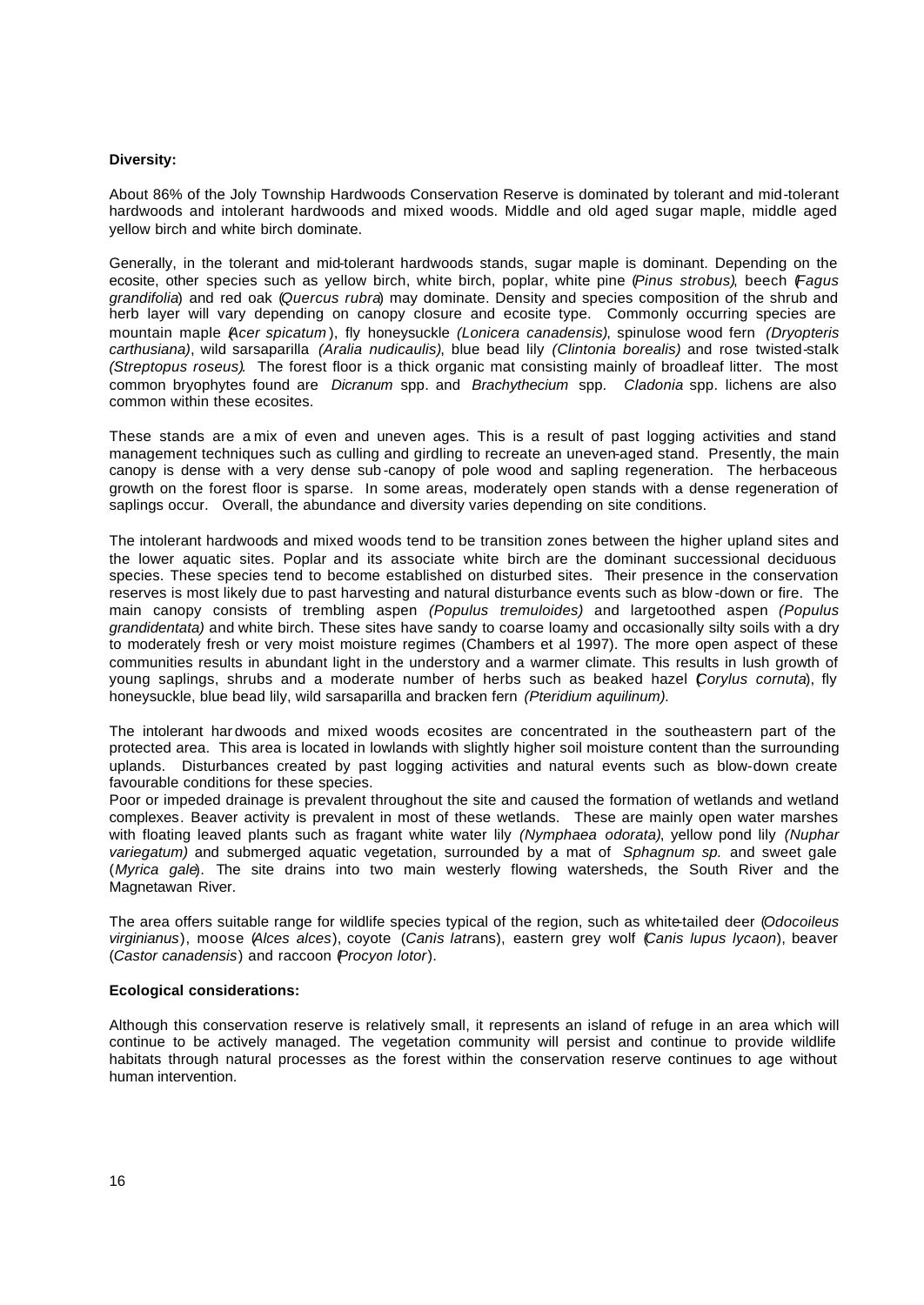Access to the site is relatively easy since well-travelled secondary and tertiary roads touch upon several of the conservation reserve borders. In addition, a network of trails, which used to be old logging roads, crosses the site boundary in several locations.

#### **Special Features:**

Emigration from Algonquin Provincial Park where there is no hunting is expected to contribute to the population of wildlife, particularly moose, bear and wolves.

#### **b) Bridge Lake Outwash Plain Forest Conservation Reserve**

(Life science information, unless otherwise noted, is taken from Bissonnette, 2001)

#### **Representation:**

The physiography of this site is characterized by flat plains with higher water tables and kettle holes forming shallow lakes. Over time, organic materials have built up in the depressions creating treed muskegs and graminoid marshes with mats of *Sphagnum* moss which may be underlain by fluvial sands. These wetland complexes are connected by meandering creeks and small streams cutting into the outwash deposits. The surrounding uplands consist of a bedrock-controlled mantle covered by a thin bouldery sandy till drift material lain down during the period of glacial retreat. Upland ridges, sculpted by glacial and post-glacial activity, have a distinct north/south arrangement.

This area provides representation of mainly middle aged spruce forest in a pocket of flat delta-like deposits forming outwash plains created by glacial meltwater. Lesser amounts of middle aged hardwoods co-exist with the dominant spruce community on the outwash plains. Otherwise, mixed communities of balsam fir, spruce, sugar maple and yellow birch occur on this site. The landform units characterized by Noble (1983) which are represented in this site are weakly broken outwash plains and moderately broken shallow sandy till uplands with bare bedrock.

#### **Condition:**

The forest reflects cutovers in the late 1940's and more recent logging activity in 1996.

Primary, secondary and tertiary roads currently exist in the surrounding area. Some tertiary roads are present within the conservation reserve.

#### **Diversity:**

Bridge Lake Outwash Plain Forest Conservation Reserve is dominated by a conifer forest consisting mainly of black spruce with white spruce and balsam fir on flat plains of outwash deposits from glaciation. Lowland wetland areas, including conifer swamps, graminoid marshes and open water marshes are prevalent.

The majority (58%) of this conservation reserve is dominated by mid to lowland conifers. Black spruce dominates the canopy with lesser amounts of white spruce and white birch and a sub-canopy of black spruce and balsam fir. The understory vegetation is moderately lush with ericaceous and low hardwood shrubs such as low sweet blueberry *(Vaccinium angustifolium)*, creeping snowberry *(Gaultheria hispidula)*, twinflower *(Linnaea borealis)*, Labrador tea *(Ledum groenlandicum)* and bush honeysuckle *(Diervilla lonicera)*. However, the herb community is sparse with bunchberry *(Cornus canadensis)*, blue bead lily, starflower *(Trientalis borealis)*, goldthread *(Coptis trifolia)* and bracken fern. The forest floor's organic materials consist of deciduous leaf litter, conifer needle litter and bryophytes such as schreber's moss *(Pleurozium schreberi)* and *Dicranum* spp.

The surrounding uplands consist of tolerant and mid-tolerant hardwoods and include about 27% of the conservation reserve. Sugar maple – yellow birch stands show the effects of forest management in the 1960s and 1980s and exhibit open canopies and dense understory regeneration. Other sugar maple, beech, red oak sites have been managed for black cherry, and the main tree canopy consists of black cherry and a sub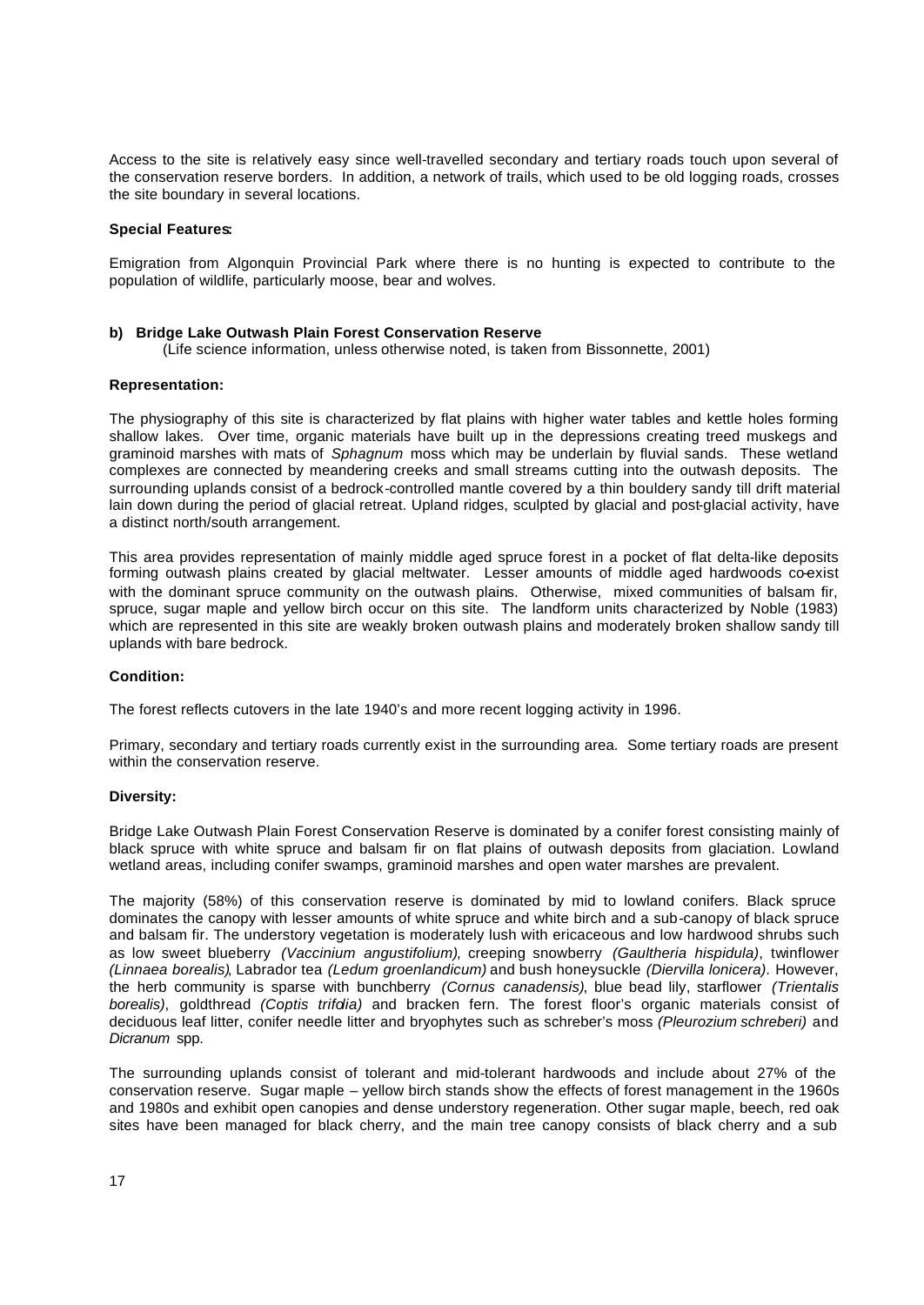canopy with a moderate number of white pine and a few balsam firs. Soft maple and some balsam fir dominate the regeneration layer as well. Wood ferns and ground cedar are prevalent in the ground cover. The black cherry trees are evenly spaced and create an open stand.

The wetland areas of the Bridge Lake Outwash Plain Forest Conservation Reserve cover approximately 15% of the site. The flat plains of the site are networked by small and mid size creeks, which weave their way through. Generally, wetlands represent the end of the transition between upland hills covered with tolerant hardwoods to the open water of lakes or ponds. As the elevation decreases, the tree cover changes from hardwoods to one dominated by conifer species, which are better adapted to cope with poorer soil drainage and temperature. At the bottom of the valley, there may be intolerant deciduous and mixed forest on thin ground moraine, or lowland intolerant coniferous forest dominated by black or white spruce and tamarack *(Larix laricin*a). This in turn may grade into shrubby growths of leatherleaf *(Chamaedaphne calyculata)*, sweet gale and Labrador tea, followed by a skirt of sedges and grasses. This grades into the open water wetlands or ponds, which may be dominated by floating and submerged aquatic vegetation.

Most wetland communities are variations of either marsh or poor fen types. Open water marshes with floating and submerged aquatic vegetation are common. The most common wetlands in the protected area are graminoid marshes. They are dominated by emergent sedges and grasses. Some low shrubs such as *Spirea spp.* and sweet gale may also be present. They occur primarily on mineral soil or muck substrates that are permanently saturated with water.

Poor fens appear to be transitional in terms of succession from fen to bog. Grasses, sedges, ericaceous shrubs and a sparse stunted black spruce and tamarack are dominant in these wetland communities. *Sphagnum* mosses predominate, particularly in the "hummock" phase. Ground water or precipitation is responsible for the transportation of minerals and nutrients into poor fens.

#### **Ecological considerations:**

Although this conservation reserve is relatively small, it represents an island of refuge in an area of Crown land which will continue to be actively managed. The vegetation community will persist and continue to provide wildlife habitats through natural processes as the forest within the res erve continues to age without human intervention.

#### **Special Features:**

A myriad of other wildlife species typical of central Ontario forests is expected to be found here, including small game, songbirds, reptiles, amphibians and insect species. Emigration from Algonquin Provincial Park, where there is no hunting, is expected to contribute to the population of wildlife, particularly moose, bear and wolves. (McDonnell, 2003)

#### **c) Chain Lakes Conservation Reserve**

(Life science information, unless otherwise noted, is taken from Bissonnette, 2001)

#### **Representation:**

The protected area consists of a mixture of forests and open muskegs overlying sandy till soils which provides very diverse habitat. The rolling hills and rugged terrain are interrupted with open lowland flats of sandy deposits from post-glacial waterbodies. There are three connected open water basins known as the Chain Lakes in the conservation reserve. Streams running southwest connect the three basins and eventually drain into Tank Lake to the southeast of the reserve. Drainage is towards the Magnetawan River.

This area provides representation of mainly middle aged spruce, sugar maple and balsam fir on three landform types. The landform types are moderately broken shallow sandy till uplands, moderately broken shallow sandy till uplands (lacustrine sand) and weakly broken lacustrine deltaic sand plain.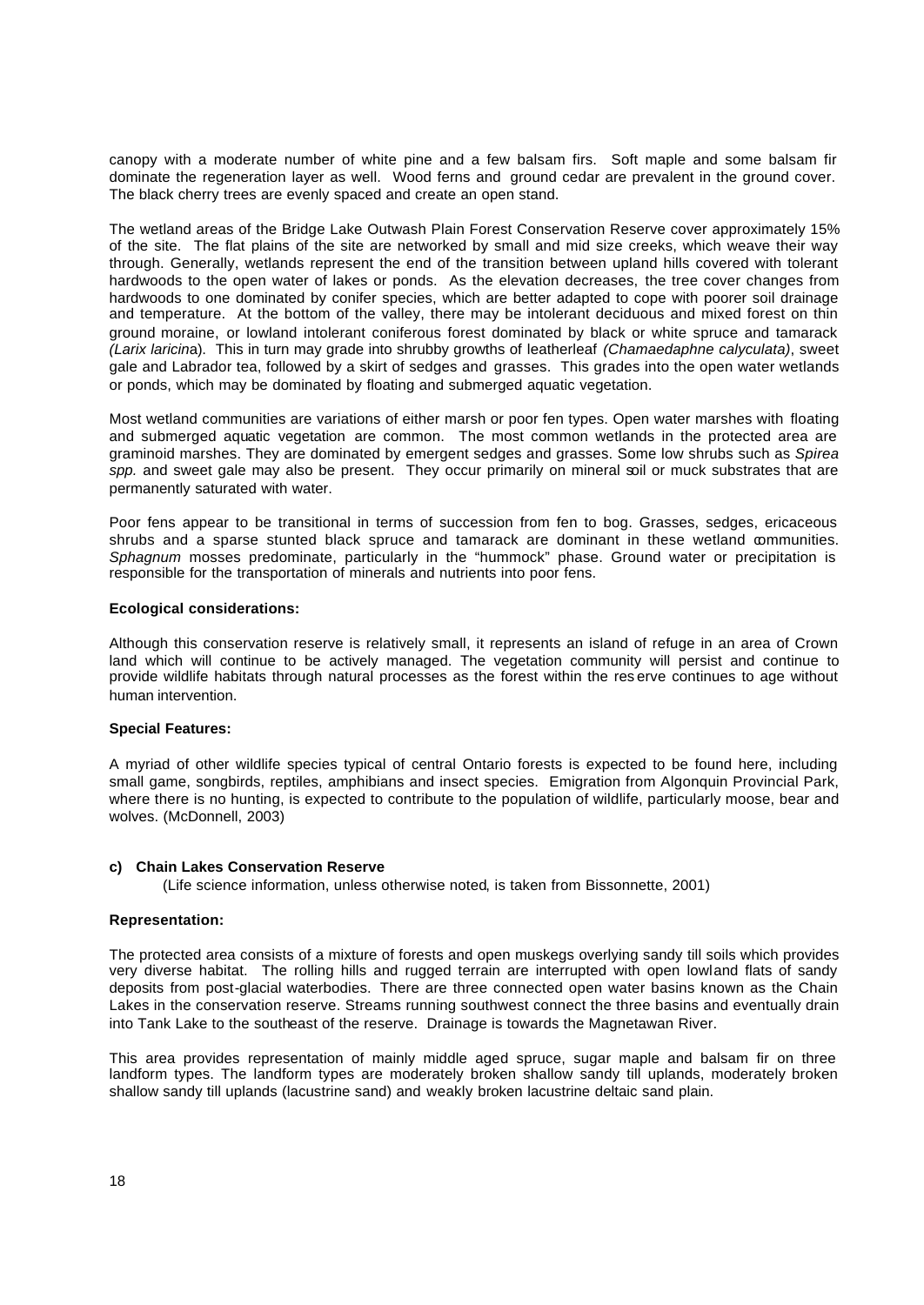#### **Condition:**

The forest reflects a successional stage due to cutovers in the late 1940's and more recent logging activity in 1996.

Primary, secondary and tertiary roads currently exist in the surrounding area. Some tertiary roads are present within the conservation reserve. One is a registered Ontario Federation of Snowmobile Clubs (OFSC) trail and others are utilized by ATV's and mountain bikes. Some trails can only be accessed on foot or by mountain bike.

#### **Diversity:**

Generally, sugar maple dominates the forest of this conservation reserve. Depending on the ecosite, other species may be abundant as well, such as yellow birch, white birch, poplar, white pine, beech and red oak. Density and species composition of the shrub and herb layer vary depending on canopy closure and site conditions. Commonly occurring species include mountain maple, fly honeysuckle, spinulose wood fern, wild sarsaparilla, blue bead lily and rose twisted-stalk. The forest floor is a thick organic mat consisting mainly of broadleaf litter. The most common bryophytes found are *Dicranum* spp. and *Brachythecium* spp. *Cladonia* spp. lichens are also common within these ecosites.

The majority of the Chain Lakes Conservation Reserve (70%) is composed of tolerant and mid-tolerant hardwoods. This includes 6 ecosites, dominated by the following:

- About 42% of the area is dominated by sugar maple and yellow birch stands on the uplands and slopes. Many of the stands have open canopies and dense understory regeneration, which is indicative of the forest management activities in the late 1960's and early 1980's.
- Sugar maple-white birch-poplar-white pine forests cover about 14% of the area. Generally, these sites are also found in the upper and mid-lower slope positions. Disturbances on many of these sites, where the canopy is opened, initiated the establishment of pioneer species such as *Populus* species, white birch, red maple, black cherry and various shrubs.
- The moderately dry uplands with hotter temperatures, about 10% of the area, support a mix of sugar maple with white pine and/or American beech.

The interface between lowland wetlands and upland forested communities, about 8% of the area, is dominated by black spruce.

The remaining terrestrial ecosites (7%) consist of intolerant hardwoods and mixed woods (5.5%), hardwood and conifer lowlands (2%) and white pine and red pine (<1%).

A variety of wetland types exist in this conservation reserve, covering about 14% of the site. Generally, wetlands represent the end of the transition between upland hills covered with tolerant hardwoods to the open water of lakes or ponds. As the elevation decreases, the tree cover changes from hardwoods on the tops of the hills to conifer species, which are better adapted to cope with poorer soil drainage and temperature at the bottom of slopes. At the bottom of the valley, there may be intolerant deciduous and mixed forest on thin ground moraine, or lowland intolerant coniferous forest dominated by black or white spruce and tamarack. This in turn may grade into shrubby growths of leatherleaf, sweet gale and Labrador tea, and then by a skirt of sedges and grasses. This grades into the open water wetlands or ponds, which may be dominated by floating and submerged aquatic vegetation.

The area offers suitable range for wildlife species typical of the region, such as white-tailed deer, moose, coyote, eastern grey wolf, beaver and raccoon.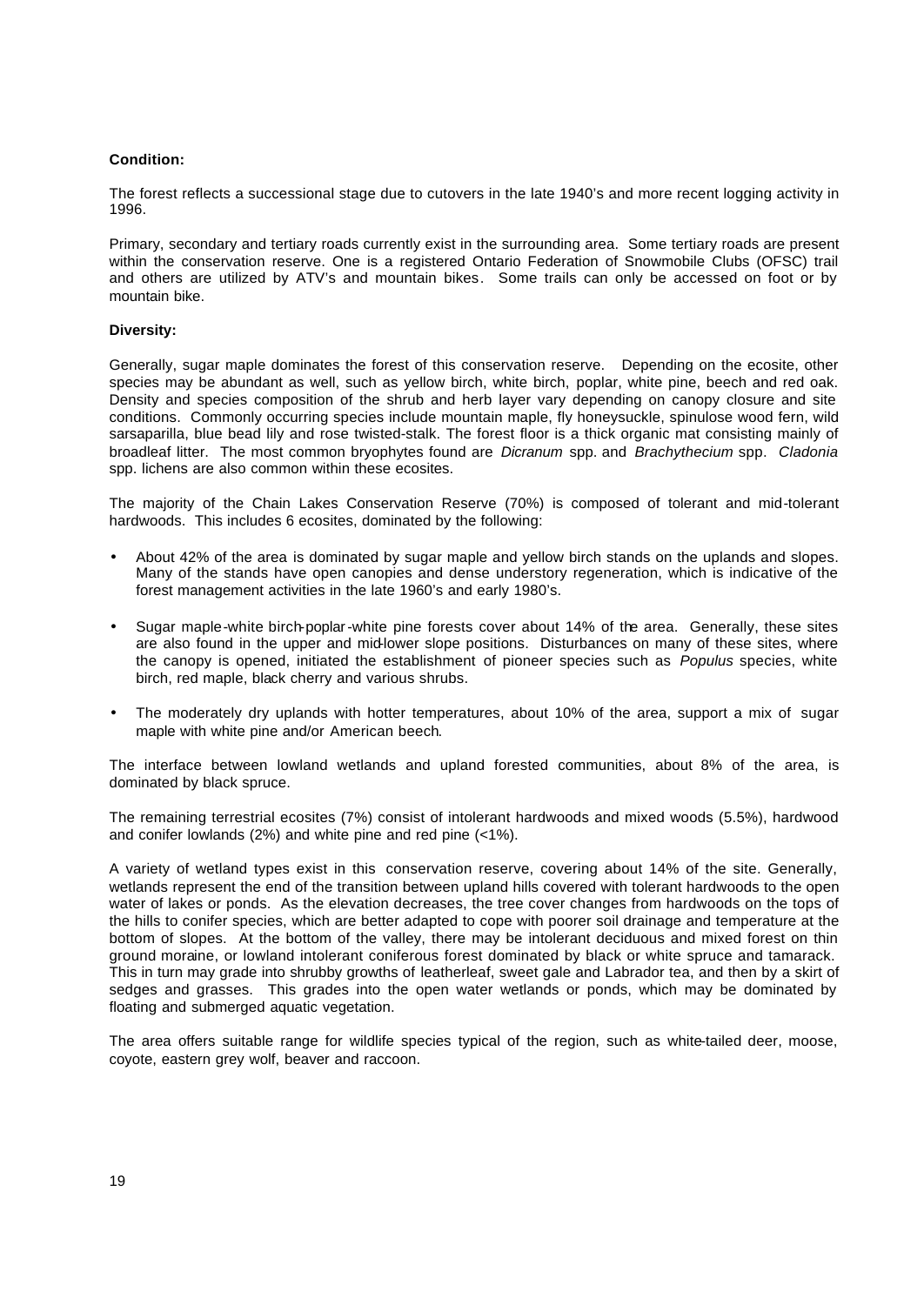#### **Ecological considerations:**

Although this conservation reserve is relatively small, it represents an island of refuge in an area of Crown land which will continue to be actively managed. The vegetation community will persist and continue to provide wildlife habitats through natural processes as the forest within the conservation reserve continues to age without human intervention.

Access to this conservation reserve is limited, although a network of trails and old logging roads cross the site, and logging and municipal roads approach the borders of the site in several locations.

#### **Special Features:**

The area contains winter deer concentration habitat that was identified during a survey conducted in 1997.

A heronry (Great Blue Heron – *Ardea herodius*) is known to exist in the Chain Lakes within the conservation reserve.

#### **d) Upper Raft Lake Conservation Reserve**

(Life science information, unless otherwise noted, is taken from Blythe & Associates, 2002)

#### **Representation:**

This site was identified during the selection process for the number and variety of wildlife habitats and landscape features contained in a single, contiguous Crown land parcel.

The conservation reserve encompasses an area of forest and wetlands located on a deep deposit of glacial till. Approximately one half of the site is comprised of wetland features. The forests within the conservation reserve boundaries are typified by mature, large diameter stands of tolerant hardwoods. The terrain is gently rolling to hilly and, for the most part, the reserve is relatively undisturbed in terms of human activity.

#### **Condition:**

With the exception of a handful of large white spruce trees that were cut without authorization in 2002, there have been no recent resource extraction activities in the conservation reserve. There is some evidence of square timber era logging activity throughout the site and some more recent hardwood cuts that probably took place in the early 1970s. Evidence of homesteading is present on private lands immediately adjacent to the conservation reserve.

#### **Diversity:**

The presence of a deep layer of glacial till soils in the conservation reserve is the primary factor responsible for the large mature hardwood forest that grows there. Similarly, soil fertility has contributed to an abundance of herbaceous species.

The forested portions of the conservation reserve are in a mid- to late successional stage and are evolving toward a climax forest of tolerant hardwoods. The predominant species within the forest were sugar maple and yellow birch. There is a significant component of black cherry *(Prunus serotin*a) which appears to be dying out as the forest matures. The presence of black cherry indicates some sort of historical disturbance, either clearcut logging, a large scale wind event or fire; however, there is no evidence of fire anywhere in the portion of the forest containing the black cherry. There is a modest representation of coniferous species within the upland forest, but it is primarily hardwood in composition. Eastern hemlock and eastern white cedar *(Thuja occidentali*s) occupy a small portion of the bottomlands. The associated forest understory species within the hardwood forest includes a relatively rich assemblage of herbaceous plants such as wild sarsaparilla, bladder sedge *(Carex int umescen*s), long-awned wood grass *(Brachyelytrum erectu*m), intermediate woodfern *(Dryopteris intermedi*a), hairy Solomon's seal *(Polygonatum pubescen*s), and rose twisted-stalk *(Streptopus roseu*s).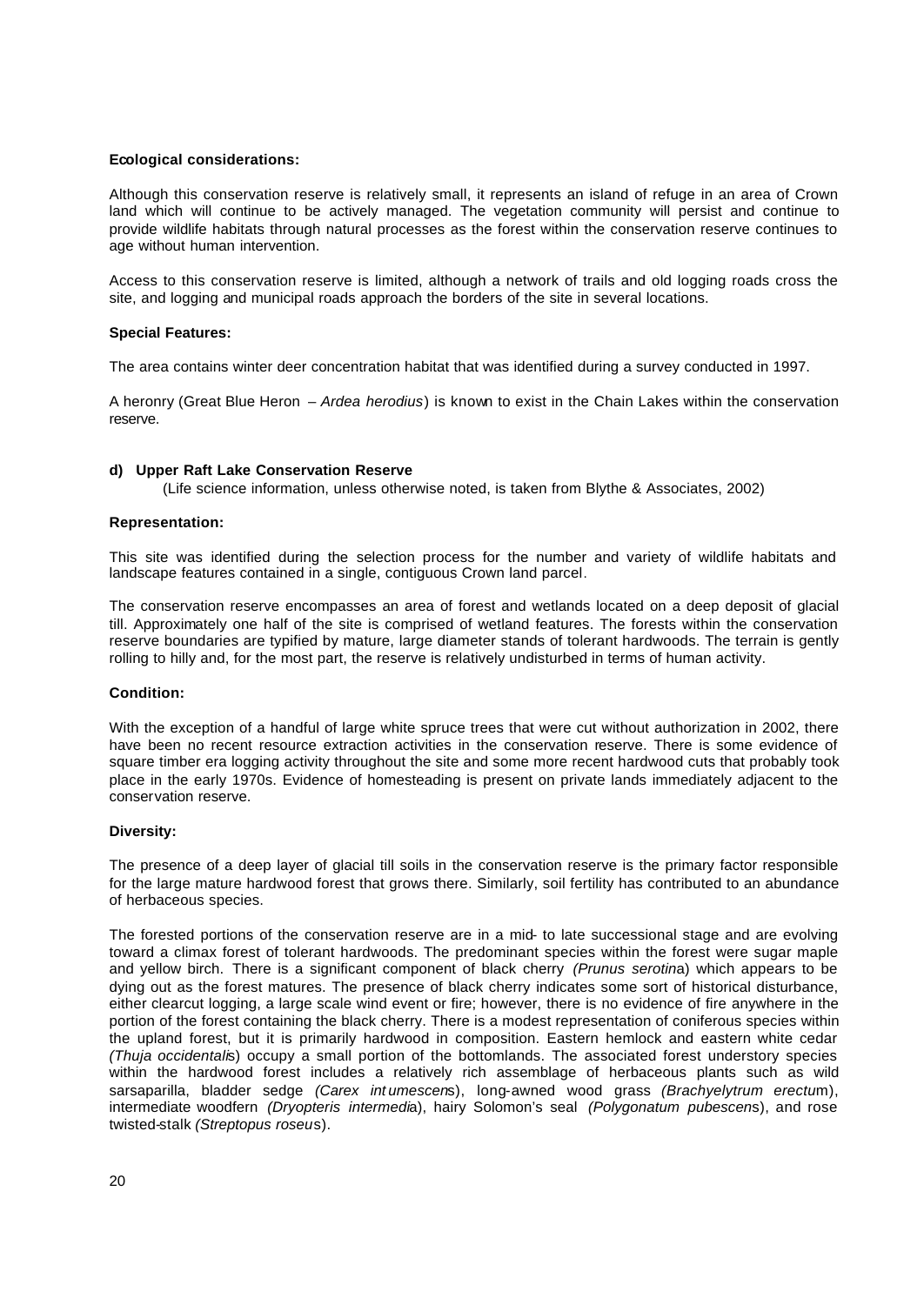In low lying areas, where the water table is close to the surface, the forests are primarily composed of eastern white cedar and eastern hemlock. These forest stands rapidly grade out into a variety of wetland types. Two of the most common wetland types are graminoid/sedge meadows, and fens/bogs. The former owe their existence to the past work of beaver, that have effectively blocked and modified local drainage patterns, specifically, along the Little Tonawanda Creek and the Upper Raft Creek. One of the two provincially significant plant species observed in the res erve, long sedge, was located on the margins of a drained beaver pond (Blythe and Associates, 2002). Long sedge is considered to be an Atlantic Coastal Plain Flora (ACPF) disjunct species (Keddy and Sharp, 1989). It carries a provincial significance rating of S3, or "rare".

Of particular note is a small groundwater-fed shallow, lake/wetland feature located in the southern portion of Lot 7 Con. 3. This lake has in its centre, a pool of clear water surrounded by a ring of ericaceous shrubs. Outside of the clear water centre and the shrub ring, the remainder of the lake's waters are turbid, shallow and heavily vegetated.

The largest contiguous wetland feature is located in the north central portion of the conservation reserve, where the majority of Lots 7, 8, 9 and 10, in Concession 4, are covered by a fen/bog complex. This wetland feature is sparsely forested with black spruce and tamarack. The predominant species are beakrush *(Rhynchospora* spp.) and an assortment of ericaceous shrubs such as, Labrador tea, and bog rosemary *(Andromeda polifolia* ssp. *glaucophyll*a).

The area offers suitable range for wildlife species typical of the region, such as white-tailed deer, moose, coyote, eastern grey wolf, beaver and raccoon.

#### **Ecological considerations:**

The deep deposits of glacial till, covered by mature forest provide an essential groundwater recharge area for the surrounding watercourses. This area forms part of the headwaters for the Tonawanda Creek and Upper Raft Creek that flow into the Big East River to the south. OMNR records indicate that there are numerous small coldwater lakes south of the conservation reserve that contain populations of brook trout.

#### **Special Features:**

Although the vast majority of species recorded were relatively common, two were found to be provincially significant — long sedge and New England sedge. The latter species was found throughout the mature tolerant hardwood forest and carries a provincial significance ranking of S3. The long sedge is an Atlantic Coastal Plain Flora affiliate. This sedge is usually found in areas closer to Georgian Bay. This conservation reserve also supports other uncommon plant assemblages in small rich site pockets.

#### **2.3 Cultural Values:**

None of these four conservation reserves have been the subject of specific studies or inventories, and no major cultural resource values have been evaluated or identified to date. However, all four show some history of logging activity in the past, most typically, the logging for white pine in the early 20<sup>th</sup> century. Recent regional evaluation (OMNR 2003) shows that these conservation reserves contain some areas that have a high potential for cultural heritage sites.

#### **a) Joly Township Hardwoods Conservation Reserve**

No specific cultural studies or inventories have been undertaken within this conservation reserve, and no major cultural resource values have been evaluated or identified to date. MNR records indicate that there were settlement attempts in the late  $19<sup>th</sup>$  century, but no patents were issued for the land.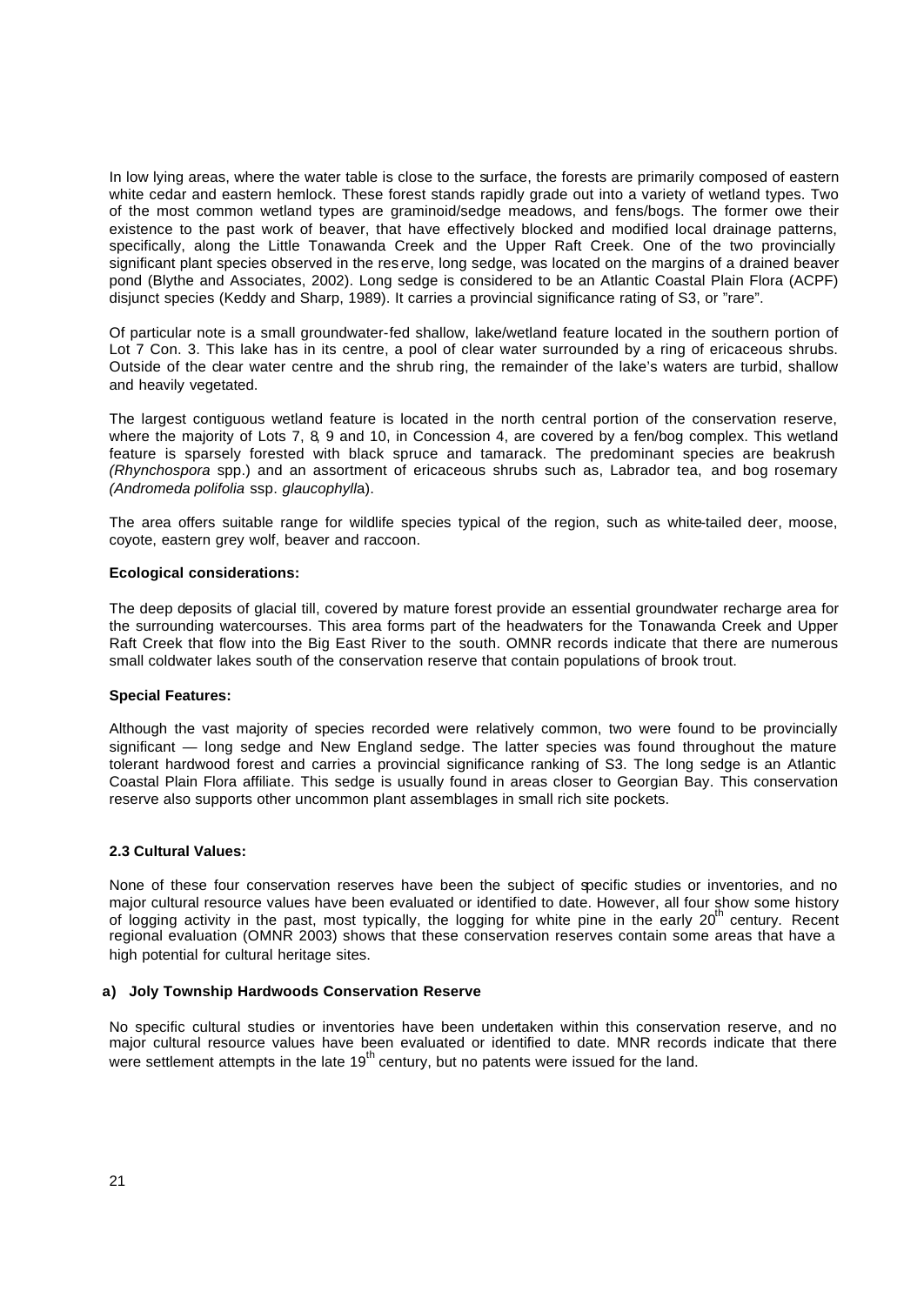#### **b) Bridge Lake Outwash Plain Forest Conservation Reserve**

No specific cultural studies or inventories have been undertaken within this conservation reserve, and no major cultural resource values have been evaluated or identified to date.

#### **c) Chain Lakes Conservation Reserve**

While no specific cultural studies or inventories have been undertaken within this conservation reserve, and no major cultural resource values have been evaluated or identified to date, there is speculation that the Chain Lakes area was an historic First Nation travel corridor (Allen 2000). Furthermore, the Savage Settlement Road, which probably has been in existence for well over 100 years, touches the north boundary of this conservation reserve. There is evidence of pioneer settlement activity nearby.

#### **d) Upper Raft Lake Conservation Reserve**

No specific cultural studies or inventories have been undertaken for this conservation reserve, and no major cultural resource values have been evaluated or identified to date.

#### **2.4 Recreational/Aesthetic Values:**

(Gavel, 2002)

#### **a) Joly Township Hardwoods Conservation Reserve**

The Joly Township Hardwoods Conservation Reserve is a long-standing traditional hunting area. There are several Crown land recreational camps abutting the conservation reserve but none are within the site. Some of the camps traditionally hunt this area. Most hunting activity within the site reserve focuses on the whitetailed deer, moose and black bear. To a much lesser extent other wildlife sought includes game birds, waterfowl, small mammals.

Deadhorse, Capsell and Long lakes, which form part of the boundary of the conservation reserve, are fished year round for brook trout. Anglers access these lakes by trails within the site.

It appears that the north/south trail system within the conservation reserve is used by snowmobiles for recreation and ice fishing. These trails are easily accessible off a groomed snowmobile club trail on the west side, outside the protected area. All-terrain vehicles can access the north/south trail system along the east and west boundary. Very few trails penetrate far into the interior of this site.

#### **b) Bridge Lake Outwash Plain Forest Conservation Reserve**

The Bridge Lake Outwash Plain Forest Conservation Reserve is a long-standing traditional hunting area for moose, but also for white-tailed deer, moose and black bear. To a much lesser extent other wildlife sought includes game birds, waterfowl, and small mammals. There is a Crown land recreational camp situated in the reserve, just north of Bridge Lake. There are well-manicured ATV trails leading to and around the camp.

All-terrain vehicle use within the conservation reserve has increased in recent years. All-terrain vehicles can access the site via the trail that runs from the Rain Lake Road to Bridge Lake.

#### **c) Chain Lakes Conservation Reserve**

The Chain Lakes Conservation Reserve is a long-standing traditional hunting area. There is a Crown land recreational camp situated on the west side of Chain Lakes. Most hunting activity within the site focuses on the white-tailed deer, moose and black bear. To a much lesser extent other wildlife sought includes game birds, waterfowl, and small mammals.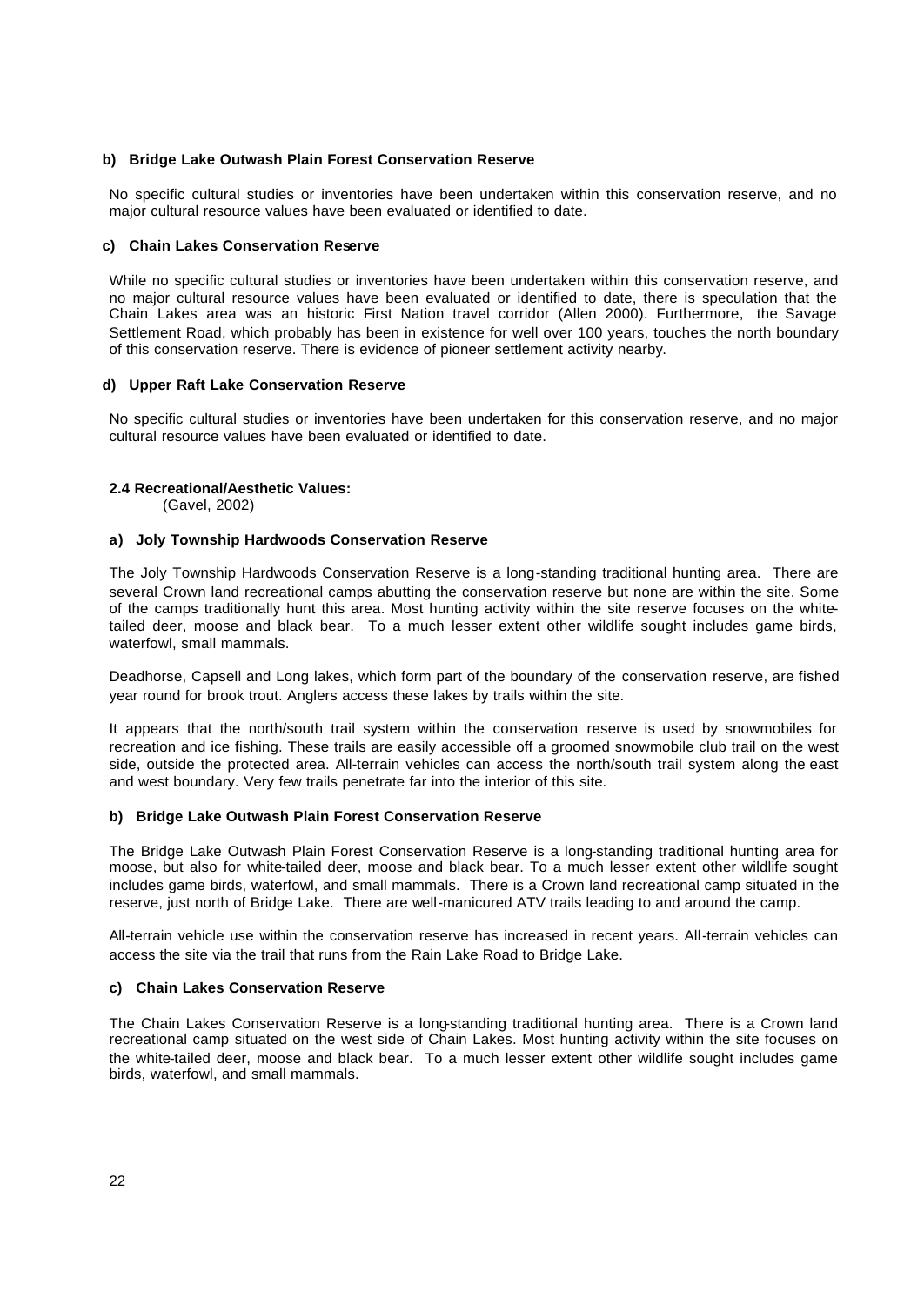An authorized snowmobile trail (OFSC AL303) meanders throughout the length of the conservation reserve. There are many non-OFSC trails that abut this trail and it is likely that snowmobilers use some of these trails in the winter time. All-terrain vehicles access the site via the OFSC trail and then travel along the network of smaller trails that connect with the OFSC trial.

There are many trails criss-crossing the conservation reserve. As the site is easily accessible off a maintained highway and diverse in landscape, there is potential for use by hikers and mountain bikers.

#### **d) Upper Raft Lake Conservation Reserve**

The Upper Raft Lake Conservation Reserve is a long-standing traditional hunting area for moose, deer and bear. There are two Crown land recreational camps situated in the middle portion of the conservation reserve, one on the east side and one on the west side. Most hunting activity within the site focuses on the white-tailed deer, moose and black bear. To a much lesser extent other wildlife sought includes game birds, waterfowl, and small mammals.

There are no authorized snowmobile trails in the vicinity of this conservation reserve, but snowmobilers can gain access to the area. All-terrain vehicles can access the site from both the north and west sides.

There are coldwater streams that empty into Upper Raft Lake, which contain a known self-sustaining brook trout fishery, and have potential for angling.

### **3.0 Management Guidelines**

#### **3.1 Land Tenure:**

#### **Background:**

#### **a) Joly Township Hardwoods Conservation Reserve**

Joly Township Hardwoods Conservation Reserve is completely surrounded by Crown lands, with no adjacent or nearby parcels of private lands.

Since it lies within an organized municipality, the road allowances throughout and adjacent to the conservation reserve remain under the authority of the Municipality of the Township of Joly wherein they lie, and are not included as part of the conservation reserve.

Joly Township Hardwoods Conservation Reserve lies within the assigned OMNR Bear Management Area (BR-50-002) and within registered trapline area (BR-32). Two commercial Bait Fish Blocks (Joly2 and Paxton 1), which are currently assigned, encompass the whole conservation reserve.

There are no authorized recreation camps within the conservation reserve, but several are located in the vicinity on Crown land.

#### **b) Bridge Lake Outwash Plain Forest Conservation Reserve**

Bridge Lake Outwash Plain Forest Conservation Reserve is completely surrounded by Crown lands, with no adjacent or nearby parcels of private lands.

Since it lies within an organized municipality, the road allowances throughout and adjacent to the conservation reserve remain under the authority of the Municipality of the Town of Kearney wherein they lie, and are not included as part of the conservation reserve.

Bridge Lake Outwash Plain Forest Conservation Reserve lies within two OMNR Bear Management Areas (BR-50-09 & BR-50-11), both assigned, and is divided between two registered trapline areas (BR-19 & BR-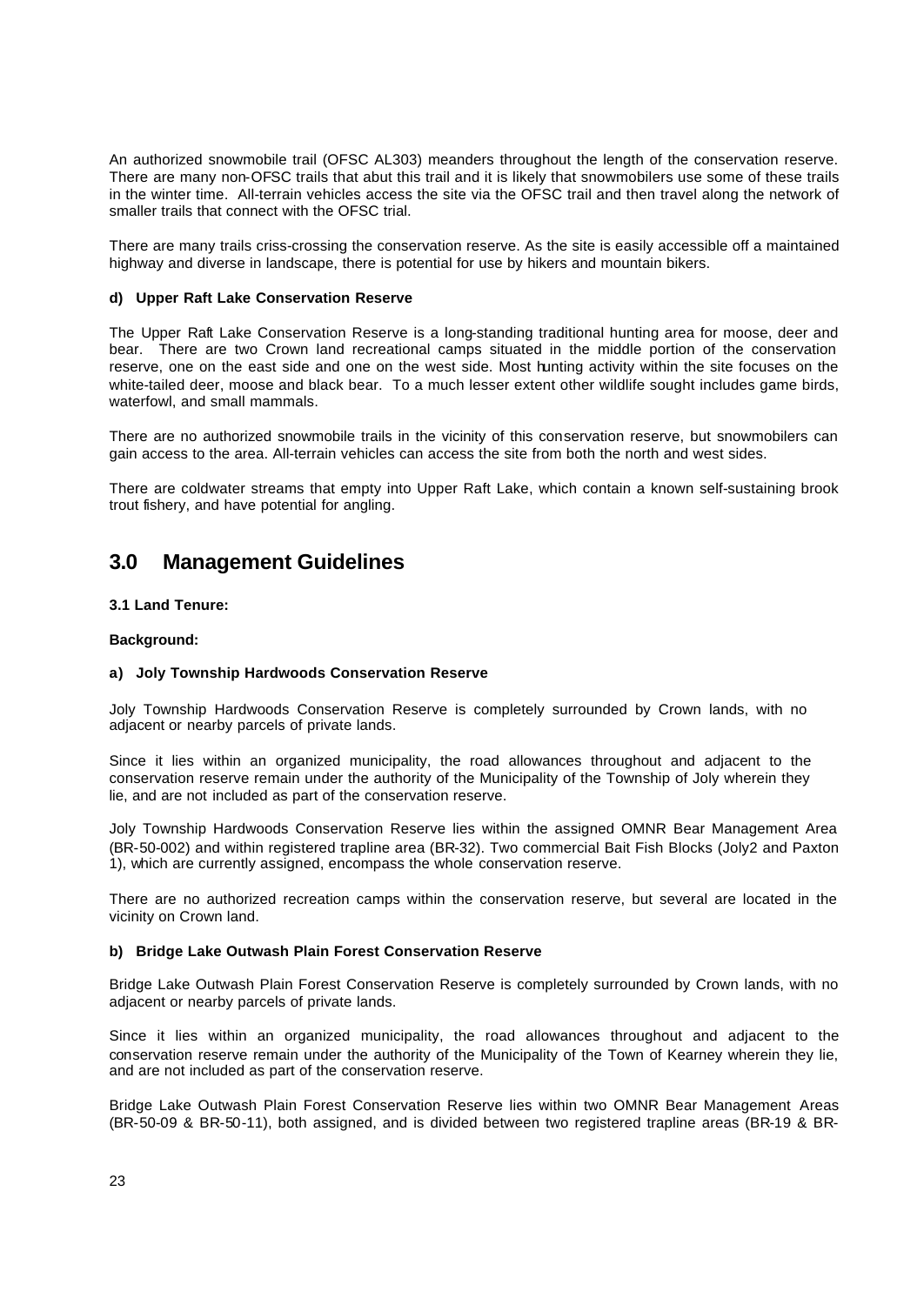23). The majority of this conservation reserve lies within two commercial Bait Fish Blocks (McCraney 2 & 3), which are currently assigned.

There is one authorized recreation camp within the conservation reserve and others are located in the vicinity on Crown land.

#### **c) Chain Lakes Conservation Reserve**

The northern third of the Chain Lakes Conservation Reserve lies adjacent to private lands, and other private lands adjoin its boundaries on parts of the west and southeast sides. These lands are not part of the conservation reserve and will remain privately owned.

Road allowances throughout and adjacent to the conservation reserve remain under the authority of the Municipality of the Town of Kearney wherein they lie, and are not included as part of the conservation reserve.

Chain Lakes Conservation Reserve lies within the assigned OMNR Bear Management Area (PS-49-009) and is divided between two registered trapline areas (BR-28 & BR29). The conservation reserve lies within two commercial Bait Fish Blocks (Armour 3 and Proudfoot 4), which are currently assigned.

There is one authorized recreation camp within the conservation reserve.

An authorized snowmobile trail (OFSC AL303) meanders throughout the length of the conservation reserve.

#### **d) Upper Raft Lake Conservation Reserve**

Upper Raft Lake Conservation Reserve is surrounded by private lands on most of its north and east sides, and about half of its west side. These private lands are not part of the conservation reserve and will remain privately owned.

Road allowances throughout and adjacent to the conservation reserve remain under the authority of the Municipality of the Town of Kearney wherein they lie, and are not included as part of the conservation reserve.

Upper Raft Lake Conservation Reserve lies within the assigned OMNR Bear Management Area (BR-50-10). It does not lie within a registered trapline area. It lies within one commercial Bait Fish Block (Bethune 4), which is currently assigned.

There are two authorized recreation camps within the conservation reserve.

#### **Guideline:**

The sale of Crown lands within conservation reserves is generally not permitted. Exceptions will only be considered under unusual circumstances, such as where an adjacent privately owned parcel has inadequate area for the installation of a septic system.

The commercial bear hunting service associated with the current Bear Management Areas is allowed to continue. Fur harvest is permitted to continue in the registered trapline areas. The Bait Fish Blocks, which are currently assigned, are permitted to continue.

Existing recreation camps within the conservation reserves are permitted to continue. They may be eligible for "enhanced" tenure, but are not eligible for purchase of land. (See Appendix 4)

New recreation camps are not permitted in conservation reserves.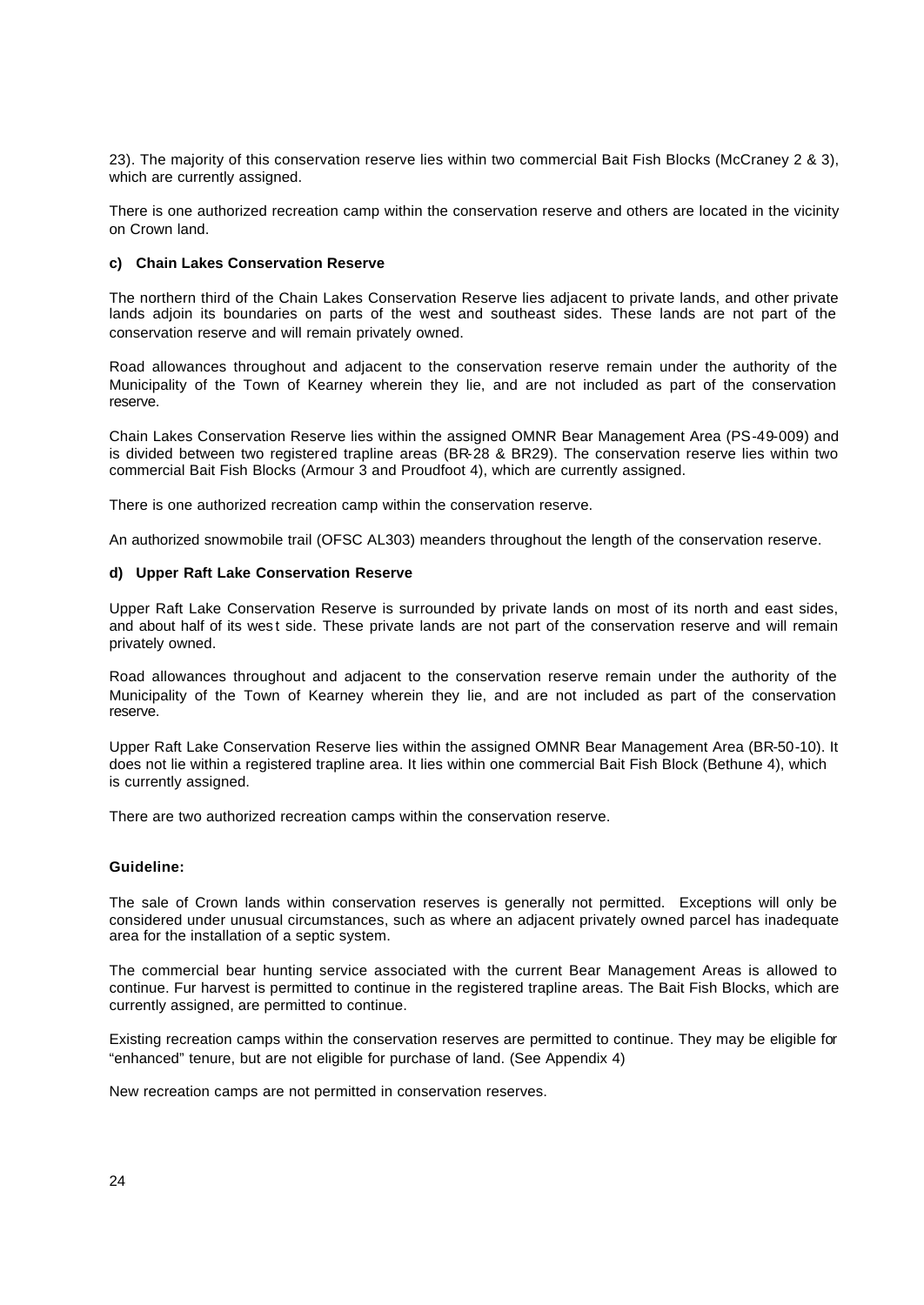The authorized snowmobile trail which runs alongside through Chain Lakes Conservation Reserve continues to be authorized. (See Section 3.2)

#### **3.2 Development:**

#### **Background:**

There are no Crown owned buildings or other facilities within any of these conservation reserves.

All four conservation reserves are accessed by a variety of roads and trails that originated with logging activity. In addition, Chain Lakes Conservation Reserve adjoins the Savage Settlement Road. There are many trails currently used within the conservation reserves, including the authorized OFSC snowmobile trail AL303 in Chain Lakes Conservation Reserve.

#### **Guideline:**

New roads for resource extraction and/or private use will not be permitted within these conservation reserves, nor will additions to existing roads or up-grading of existing roads be permitted. There is no intention to develop roads outside of the conservation reserves to improve access to the sites.

No mineral exploration is permitted within these conservation reserves. This policy decision is based on a commitment made by the Ministry of Natural Resources and the Ministry of Northern Development and Mines in March 2002. This policy direction replaces that identified in the 1999 *Ontario's Living Legacy Land Use Strategy (*OMNR 1999), which stated that controlled mineral exploration would be permitted in new conservation reserves which were identified as having provincially significant mineral potential.

Generally, existing authorized recreational trails may be permitted to continue in conservation reserves as long as they do not impair the natural features and values for which the area is identified and as long as there are no significant environmental impacts. Accordingly, the authorized snowmobile trail which runs through Chain Lakes Conservation Reserve continues to be authorized.

Additional recreational trails are not encouraged, but may be considered on a case by case basis. Public consultation will be an important part of the consideration of any new trails, and they must comply with Procedural Guideline B – Land Uses – Test of Compatibility (Appendix 1) and the MNR's Envir onmental Assessment Act requirements.

While there is no intent at present to provide or permit any new development in these conservation reserves that would require lighting, should this be considered at some point in the future the MNR will not allow unnecessary, undirected light pollution. This commitment recognizes the wilderness values provided by a pristine night sky.

#### **3.3 Recreational Activities:**

#### **Background:**

Hunting appears to be the primary recreational activity traditionally occurring in all  $\phi$  these conservation reserves. These sites and the surrounding area support the usual populations of large and small game. Most hunting activity within the conservation reserves is focused on white-tailed deer, moose and black bear.

Sport fishing also occurs adjacent to and within the Joly Township Hardwoods and Upper Raft Lake conservation reserves.

As previously noted, there is one authorized snowmobile trail that crosses Chain Lakes Conservation Reserve, but no authorized snowmobile trails enter or cross the other three conservation reserves. There is other snowmobile activity in most of these sites.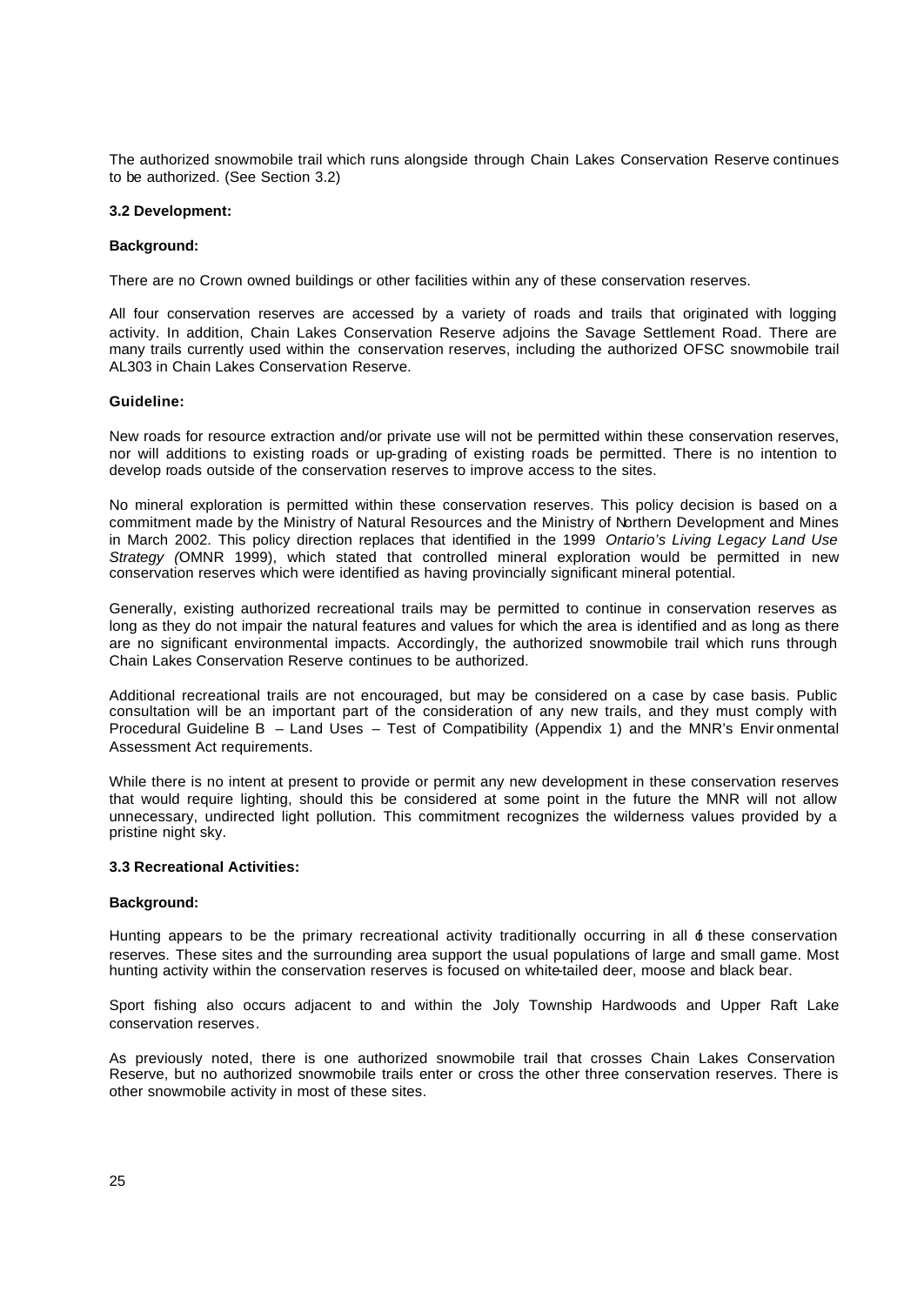All-terrain vehicle trails, mostly associated with the hunting activity, are present in all the conservation reserves. Although their use appears primarily seasonal, associated with the fall hunting season, there is potential for creation of unauthorized trails by all-terrain vehicles.

There is little evidence of the use of the conservation reserve by hikers, birdwatchers, canoeists, mountain bikers, skiers, or snowshoers.

#### **Guideline:**

Hunting and sport fishing are permitted to continue within the conservation reserves.

Recreational use such as hiking, wildlife viewing, snowshoeing, and cross-country skiing, while currently very limited in extent and ther efore not managed, will be allowed to occur in the conservation reserves.

The existing authorized snowmobile trail in Chain Lakes Conservation Reserve will continue to be authorized. Trail and off-trail use will be monitored to ensure that the conservation reserve values are not being adversely impacted. Off-trail use of snowmobiles and all-terrain vehicles is only permitted for the direct retrieval of game.

New recreational trails or changes to existing routes are not permitted without prior MNR authorization. New trails are not encouraged, but may be considered on a case by case basis provided they meet the Procedural Guideline B - Land Uses -Test of Compatibility (Appendix 1) and the MNR's Environmental Assessment Act requirements.

The use of pre-existing unauthorized recreational trails, and any increase in use of all-terrain vehicles, will be monitored to ensure that conservation reserve values are not being adversely impacted. Depending on the results of monitoring, some trails may need to be redirected from sensitive areas or eliminated completely. Otherwise, there is no intent to mark or upgrade these trails.

New recreational activities will be considered on a case by case basis provided they are consistent with maintaining the values of the conservation reserve and comply with Procedural Guideline B - Land Uses - Test of Compatibility (Appendix 1). Emphasis will be placed on activities that have a low impact on the environment of these conservation reserves.

#### **3.4 Commercial Activities:**

#### **Background:**

While there is a history of commercial forest harvesting in or near these conservation reserves, this activity is no longer allowed, by policy, since the sites have been regulated. There has been no recent mining activity within these conservation reserves.

Commercial fur harvesting is authorized through registered traplines. The guiding of non -resident bear hunters is authorized through Bear Management Areas, and bait fish harvesting is authorized through Bait Fish Block licences within these conservation reserves, as described in Section 3.1.

#### **Guideline:**

Fur harvesting, bear hunting services and bait fish harvesting operations are allowed to continue within the conservation reserves.

Mineral exploration is not allowed in these conservation reserves, as discussed in Section 3.2.

Conservation reserve regulations do not permit mining, commercial forest harvesting, hydroelectric power development, the extraction of aggregate and peat or other industrial uses (Public Lands Act, Ontario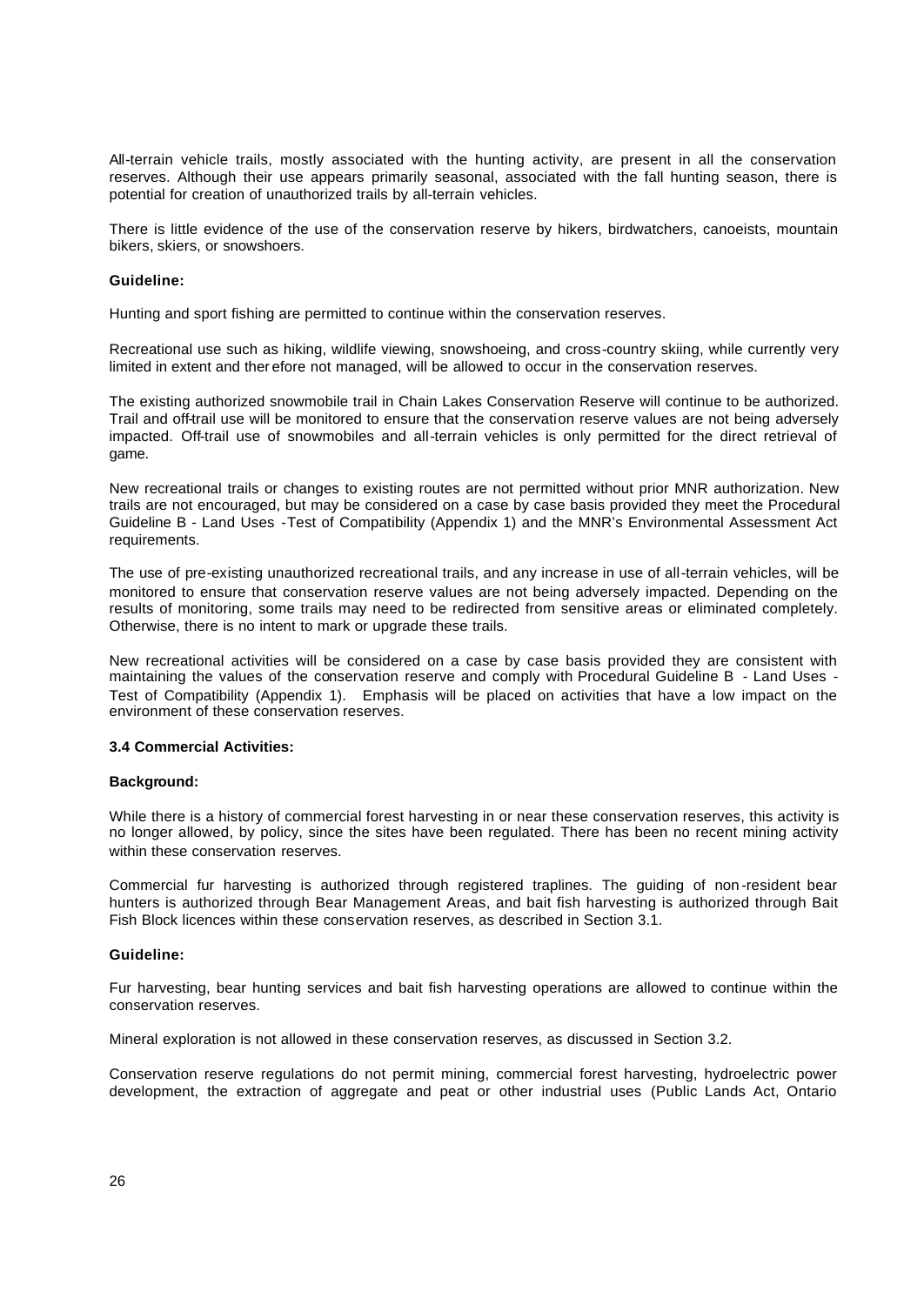Regulation 80 5/94). Other new commercial activities must meet the requirements of Procedural Guideline B (see Appendix 1).

#### **3.5 Aboriginal Interests:**

#### **Background:**

These sites are located within the area of the Robinson – Huron Treaty of 1850, and as such the general area of these conservation reserves is known to be of interest to various First Nations.

#### **Guideline:**

The regulation and management of these conservation reserves will not impede the exercise of existing aboriginal or treaty rights. These rights include hunting, fishing, fur harvesting, gathering of plants for a variety of purposes, and the use of ceremonial sites.

While there are no existing First Nation land claims that extend to this site, it is recognized that at some point in the future there is a possibility of a land claim in this area. If such a land claim is determined to be valid, the conservation reserve designation is not irreversible and does not preclude consideration of these lands in the settlement of a claim.

#### **3.6 Natural Resource Stewardship:**

Except for historic logging, and some more recent forest management in adjacent areas, vegetation management for specific purposes has not been practised in these conservation reserves. Wildlife and fisheries management, particularly sport fishing, hunting and fur harvesting, have been occurring according to the prevailing policies and legislation.

The emphasis will be on ensuring that the natural values of the conservation reserves are not negatively affected by current and future activities. Th erefore, applications for new specific uses will be carefully studied and reviewed. Necessary studies may be undertaken by proponents, the Ministry, and/or partner organizations.

#### **Guideline – Vegetation:**

The intent of these sties is to allow the existing vegetation communities to evolve naturally. The Ministry will continue to monitor for the status/presence of significant species and associations.

The OMNR recognizes fire as an essential process fundamental to the ecological integrity of these conservation reserves. In accordance with existing conservation reserve policy and the Forest Management Strategy for Ontario, forest fire protection will endeavour to use "light on the land" techniques, which do not unduly disturb the landscape, in these conservation reserves. Examples of light on the land techniques may include limiting the use of heavy equipment, and limiting the number of trees felled during fire response efforts. Input from the local MNR Area Supervisor would be solicited if a forest fire threatens any of these areas. Opportunities for prescribed burning to achieve resource management objectives may be considered. Plans for any prescribed burning will be developed in accordance with the OMNR Prescribed Burn Planning Manual.

Programs may be developed to control forest insects and diseases in these conservation reserves where these threaten significant values in or adjacent to the site. Where insects or disease threaten significant values, in or adjacent to the sites, control will be directed as narrowly as possible to the specific insect or disease. Biological control will be used wherever possible. In all cases, regard shall be had for Procedural Guideline B (see Appendix 1).

The unauthorized cutting of a handful of large white spruce trees in 2002 is under investigation.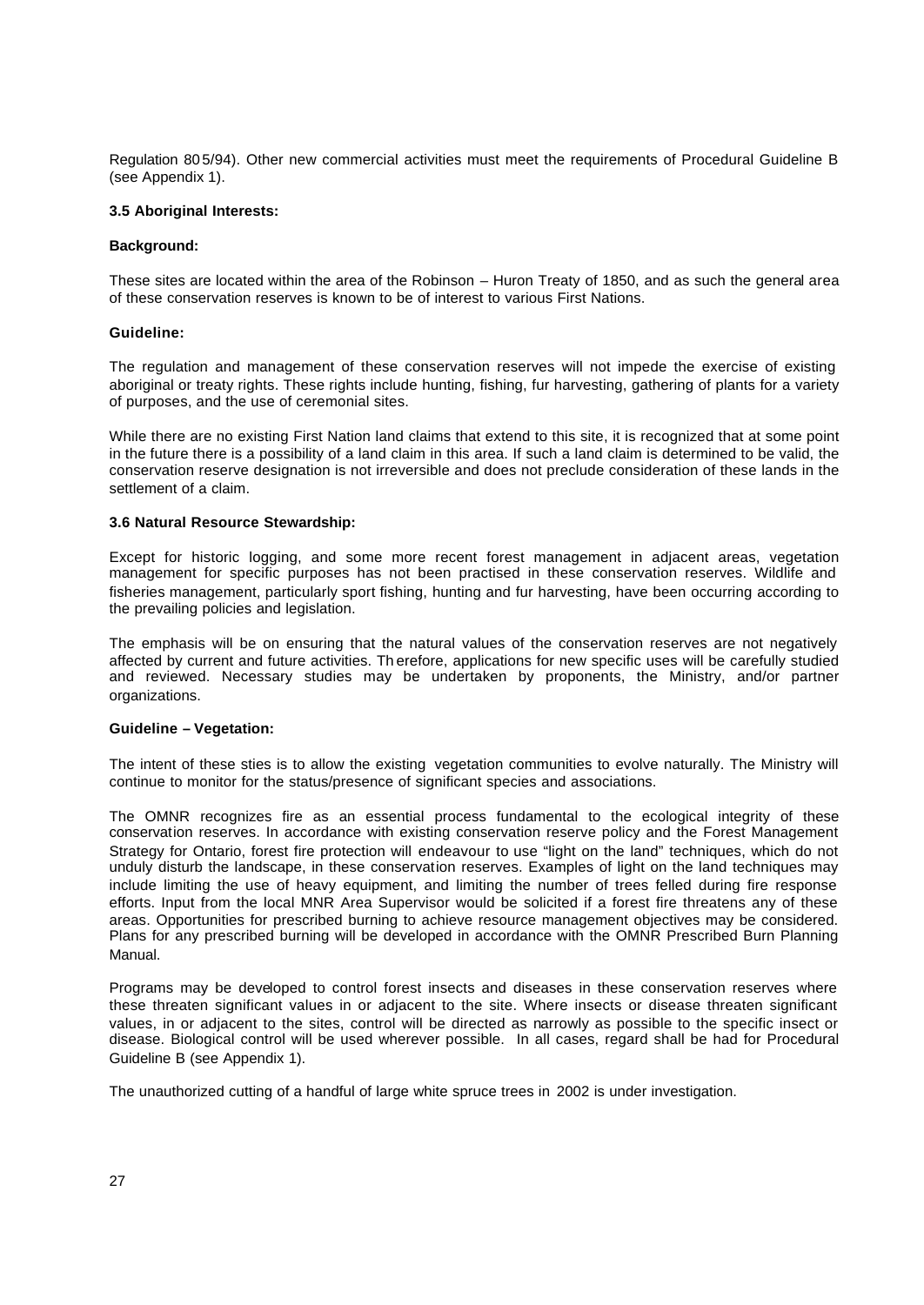#### **Guideline – Wildlife and Fisheries:**

The relevant Ontario hunting and fishing policy and legislation of the time will guide hunting and fishing within these conservation reserves. Fur harvesting and bait fishing will be managed through the maintenance of the current licensing system.

#### **3.7 Cultural Resource Stewardship:**

#### **Background:**

There is evidence of logging throughout these conservation reserves beginning in the late 19<sup>th</sup> century and recurring occasionally up to the late  $20^{\text{th}}$  century. There is some evidence of settlement activities associated with the Joly Township Hardwoods and Chain Lakes sites.

Recent regional evaluation (OMNR 2003) shows that all four conservation reserve contain some areas that have a high potential for cultural heritage sites. There is also anecdotal information (Allen 2000) about historic First Nations use of the Chain Lakes area as a travel corridor. However, no specific studies or inventories have been undertaken within these conservation reserves, and no specific significant cultural resource values have been evaluated or identified to date.

#### **Guideline:**

Should the MNR consider either carrying out or permitting new structural development, significant clearing of vegetation or altering of land within these conservation reserves, the MNR will adhere to the cultural heritage resource screening process as is identified in its Memorandum of Understanding (MOU) with the Ministry of Tourism, Culture and Recreation (MTCR). While the purpose of this MOU is to provide a process to identify and protect cultural heritage resources when the MNR is reviewing work permits or disposing of Crown rights under the authority of the Public Lands Act, Ontario Regulation 805/94, the considerations and criteria would also enable the MNR to identify high potential cultural heritage areas for other purposes within conservation reserves. If the screening process indicates that the site of a proposed activity is within an area of high cultural heritage potential, the MNR will consult with the MTCR to determine the appropriate cultural heritage assessment requirements and will undertake a preliminary archaeological assessment if appropriate.

Interested partners will be encouraged to undertake inventories, studies, and research to document the First Nations, resource harvest/management and recreation history in the area. The MNR will discuss the appropriateness of archaeological assessment with local First Nations and the Ministry of Tourism, Culture and Recreation.

#### **3.8 Client Services:**

#### **Background:**

Access to these conservation reserves has generally been confined to traditional uses for the current commercial and recreational activities. There are no Crown facilities or services developed on or adjacent to the conservation reserves. The information fact sheet for these conservation reserves is available to the public through the Parry Sound District Office, Bracebridge Area Office or via the Internet at www.ontarioslivinglegacy.com.

#### **Guideline:**

The focus will remain on low key information and self-interpretation of conservation reserve values and features. Consideration will be given to the preparation of information brochures (with map) to highlight the features for which the areas were identified and appropriate uses to ensure the protection of those features. Consideration will be given to the strategic location of identity signs where roads, the authorized snowmobile trail, and other trails meet or form part of conservation boundaries. There are no other plans for structural development within these conservation reserves.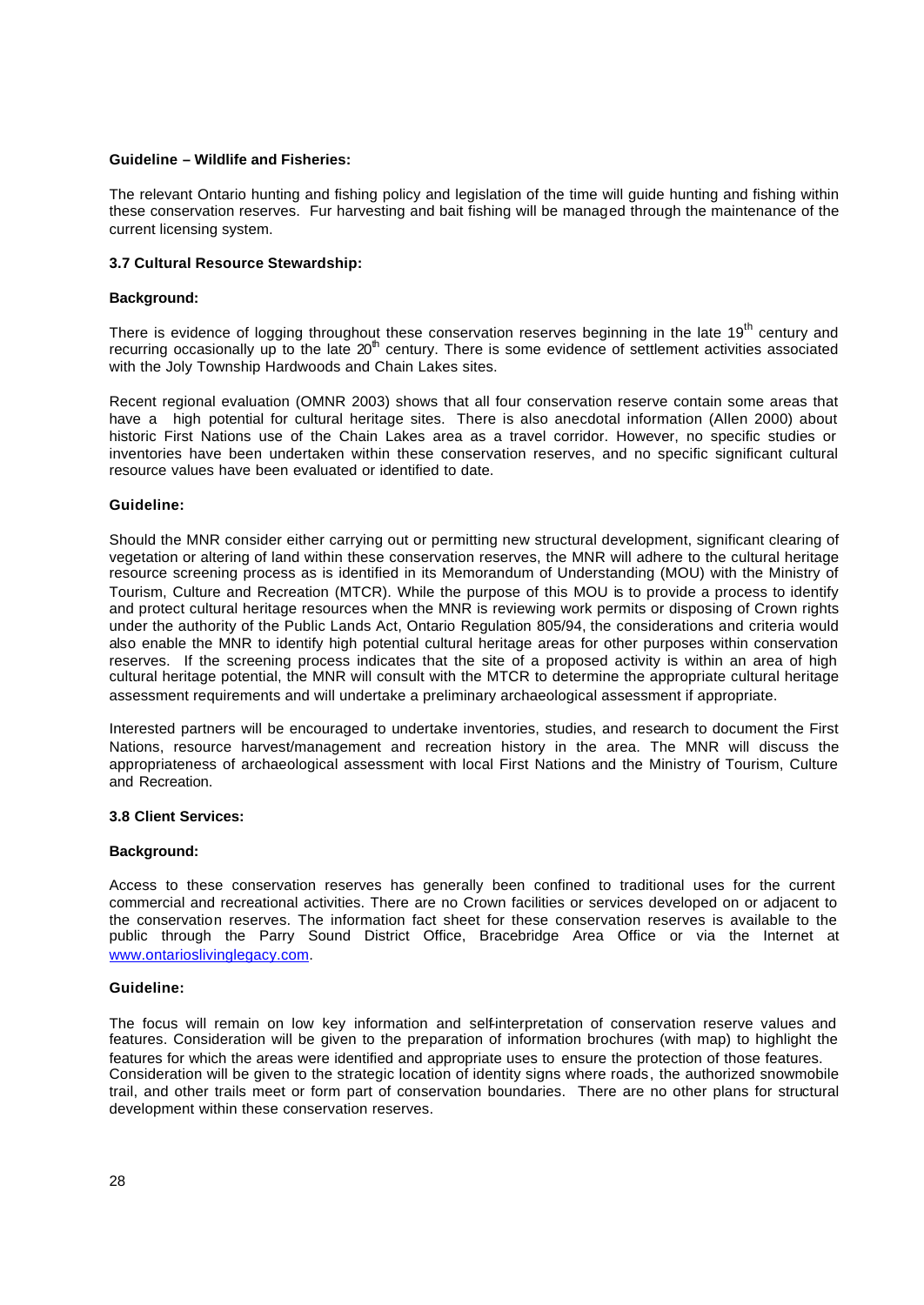#### **3.9 Research:**

#### **Background:**

Research to date has included the preparation of a number of check sheets to document life science values, earth science values, and recreation potential and values.

#### **Guideline:**

Research focussing on the prehistoric and historic use of these conservation reserves and their vicinity will be encouraged.

Research focussing on the assessment of use/activity impacts on sensitive species and habitats will be encouraged.

All research will be carried out in a non-destructive manner. Research proposals must follow Procedural Guideline C – Research Activities in Conservation Reserves (Appendix 3).

#### **3.10 Marketing:**

#### **Background:**

There has been no marketing of these conservation reserves to date. Promotion and information about these sites has been primarily through the *Ontario's Living Legacy* planning process and recent MNR Parry Sound District public consultation regarding the boundaries of the sites.

#### **Guideline:**

Marketing activities of these conservation reserves will be kept to a minimum.

### **4.0 Implementation**

Administrative responsibility for all four conservation reserves belongs to the Bracebridge Area Office of the Parry Sound District of the Ministry of Natural Resources . The Area Office will continue to have the custodial care of these reserves. Emphasis will be placed on awareness information highlighting conservation reserve values, and monitoring and managing the current approved uses. Priorities will include:

• Amend the regulation plan for the Chain Lake Conservation Reserve to include the lands in Lot 7, Concession 5, Proudfoot Township.

- Ensure compliance to prescribed management policies of the approved SCI.
- GPS location of existing trails and classify their status and condition.
- Monitor and evaluate recreational and commercial use levels and impacts;
- Encourage further inventory and research of the significant life science resources of the conservation reserves;
- Encourage research about significant flora and fauna species and communities, and potential impacts on these by various recreation activities;
- Support cooperative ongoing education of resource users with respect to resource and land stewardship values, in order to maintain the ecological integrity of these sites and to provide long term recreational opportunities; and
- Provide client services (e.g. brochure or fact sheet) at nearby MNR offices.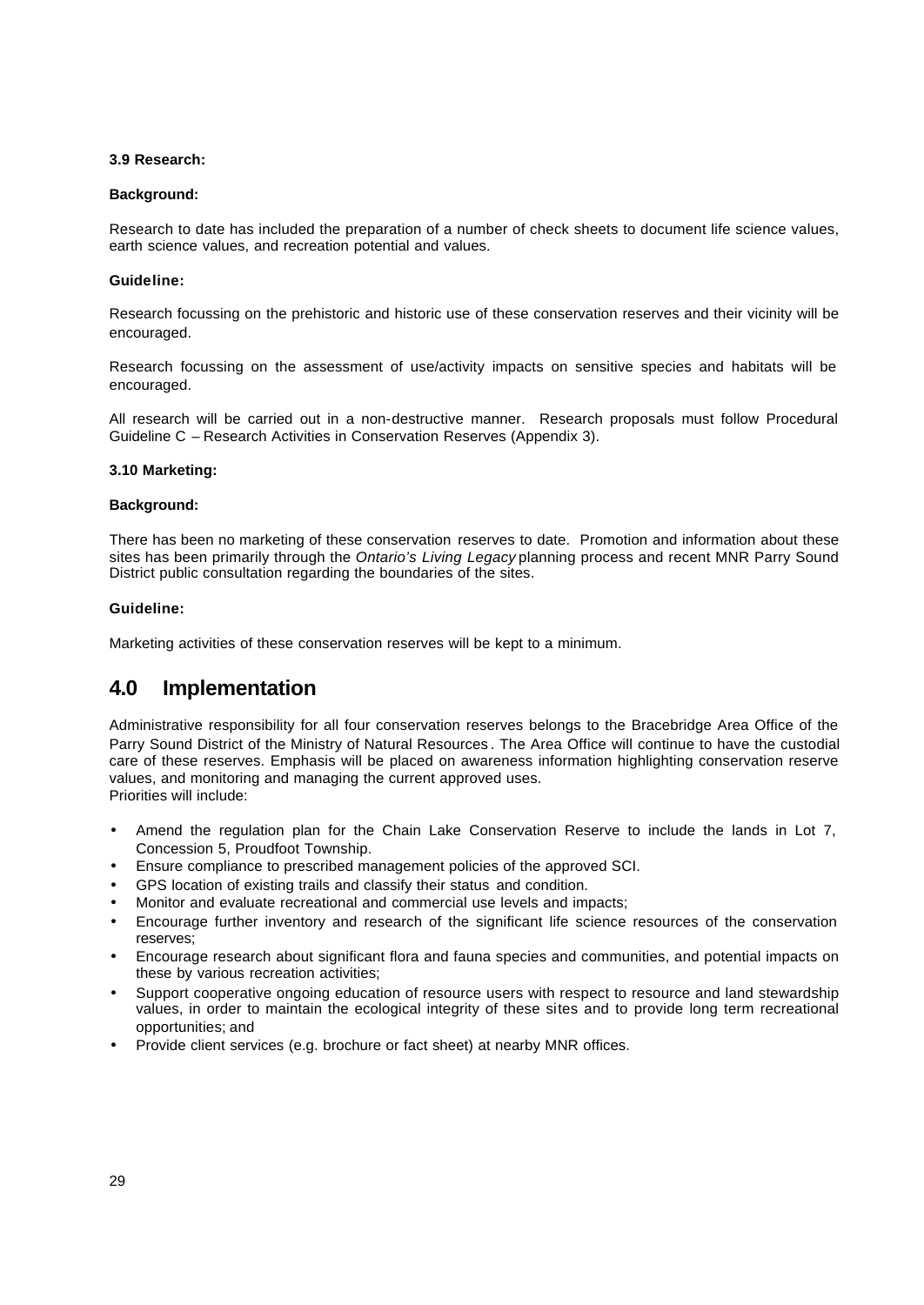### **5.0 Review and Revision of the Statement of Conservation Interest**

This Statement of Conservation Interest will be amended through a standard process of minor and major amendments. Minor amendments will be processed in a relatively informal manner and will require the approval of the Area Supervisor. These amendments will deal with uses and activities that do not affect any of the policies in this SCI (e.g. new uses and/or activities that are consistent with existing permitted uses).

Uses and/or activities that were not anticipated in the approved SCI and which may have an impact on the values of any of the reserves will require a major amendment. This will include an opportunity for public comment and input, will require the approval of the District Manager and Regional Director.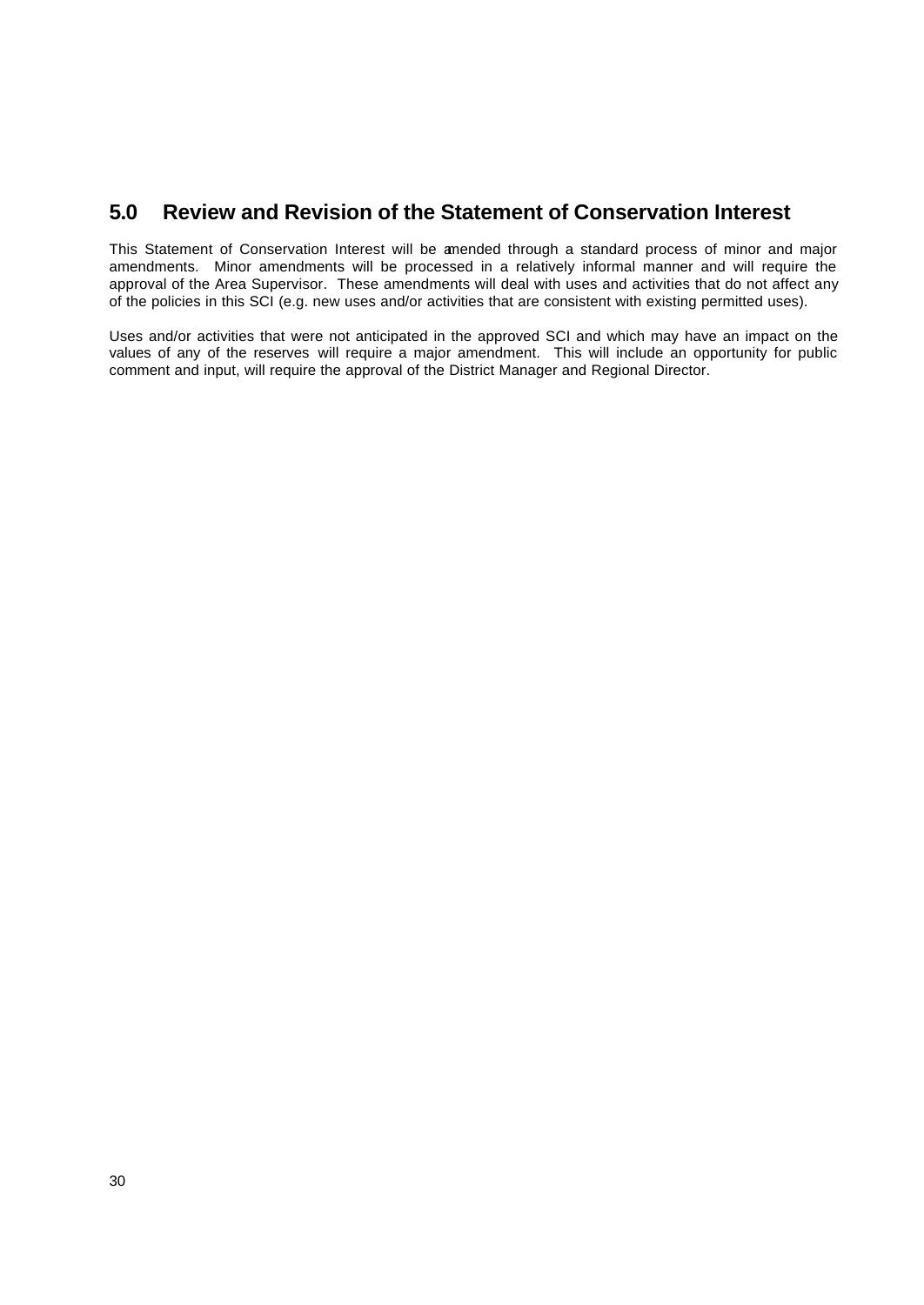### **6.0 References**

Allen, W. 2000. Historical Significance Report. E-mail to D. Shaver, OMNR Parry Sound.

- Bissonnette, M. 2001. Life Science Checksheets for Joly Township Hardwoods, Bridge Lake Outwash Plain Forest, and Chain Lakes Conservation Reserves. OMNR, Parry Sound.
- Blythe, C. and Associates. 2002. Natural Heritage Area Life Science Checksheets for Upper Raft Lake Conservation Reserve. OMNR, Parry Sound.

Brunton, D. F. 1992. Life Science Areas of Natural and Scientific Interest in Site District 5E-8. OMNR, Algonquin Region, Huntsville.

- Chapman, L. J. 1975. The Physiography of the Georgian Bay-Ottawa Valley Area of Southern Ontario. Ontario Division of Mines, GR 128, 35p. Accompanied by Map 2228, scale 1 inch to 4 miles or 1:253,440.
- Chapman, L. J. and Putman, D. F. 1984. Ontario Geological Survey, Special Volume 2, The Physiography of Southern Ontario, Third Edition. OMNR.
- Crins, W. J. and Kor, P. S. G. 1998. Natural Heritage Gap Analysis Methodologies Used by the Ontario Ministry of Natural Resources. Unpublished Paper. Peterborough: OMNR.
- Davidson, R. J. 1981. A framework for the conservation of Ontario's earth science features. Ontario Ministry of Natural Resources, Toronto, 262 p.
- Duba, D. and Frey, E. D. 2000. Upper Raft Lake Conservation Reserve Earth Science Report, OMNR Peterborough.

\_\_\_\_\_\_\_ 2001 Joly Township Hardwoods, Bridge Lake Outwash Plain Forest, and Chain Lakes Conservation Reserves Earth Science Report, OMNR Peterborough.

Easton, R. M. 1992a. The Grenville Province and the Proterozoic history of central and southern Ontario; in Geology of Ontario, Ontario Geological Survey, Special Volume. 4, Part 2.

1992b. Tectonic evolution of Ontario. Part 3: Mesoproterozoic evolution of the southeast margin of Laurentia; in Geology of Ontario, Ontario Geological Survey, Special Volume 4, Part 2.

- Gavel, P. 2002 Recreation Resource Inventory Reports for Joly Township Hardwoods, Bridge Lake Outwash Plain Forest, Chain Lakes and Upper Raft Lake Conservation Reserves. OMNR Parry Sound.
- Hills, G. A. 1959. A Ready Reference to the Description of the Land of Ontario and its Productivity. Ont. Dept. of Lands and Forests, Division of Research, Maple, Ontario.
- Kor, P. S. G. and Delorme, R J. 1989. Quaternary Geology of the Magnetawan Area, Southern Ontario: Ontario Geological Survey, Preliminary Map P. 3134, Scale 1:50,000
- McDonnell, J. 2003 Personal Communication, during February 21, 2003 SCI Review Meeting, Bracebridge.
- Noble, T. W 1983. Biophysiographic Analysis, Site Region 5E, Algonquin Region, Ministry of Natural Resources. Algonquin Region, Huntsville.
- Ontario Ministry of Natural Resources. 1999. Ontario's Living Legacy: Land Use Strategy. Queen's Printer for Ontario.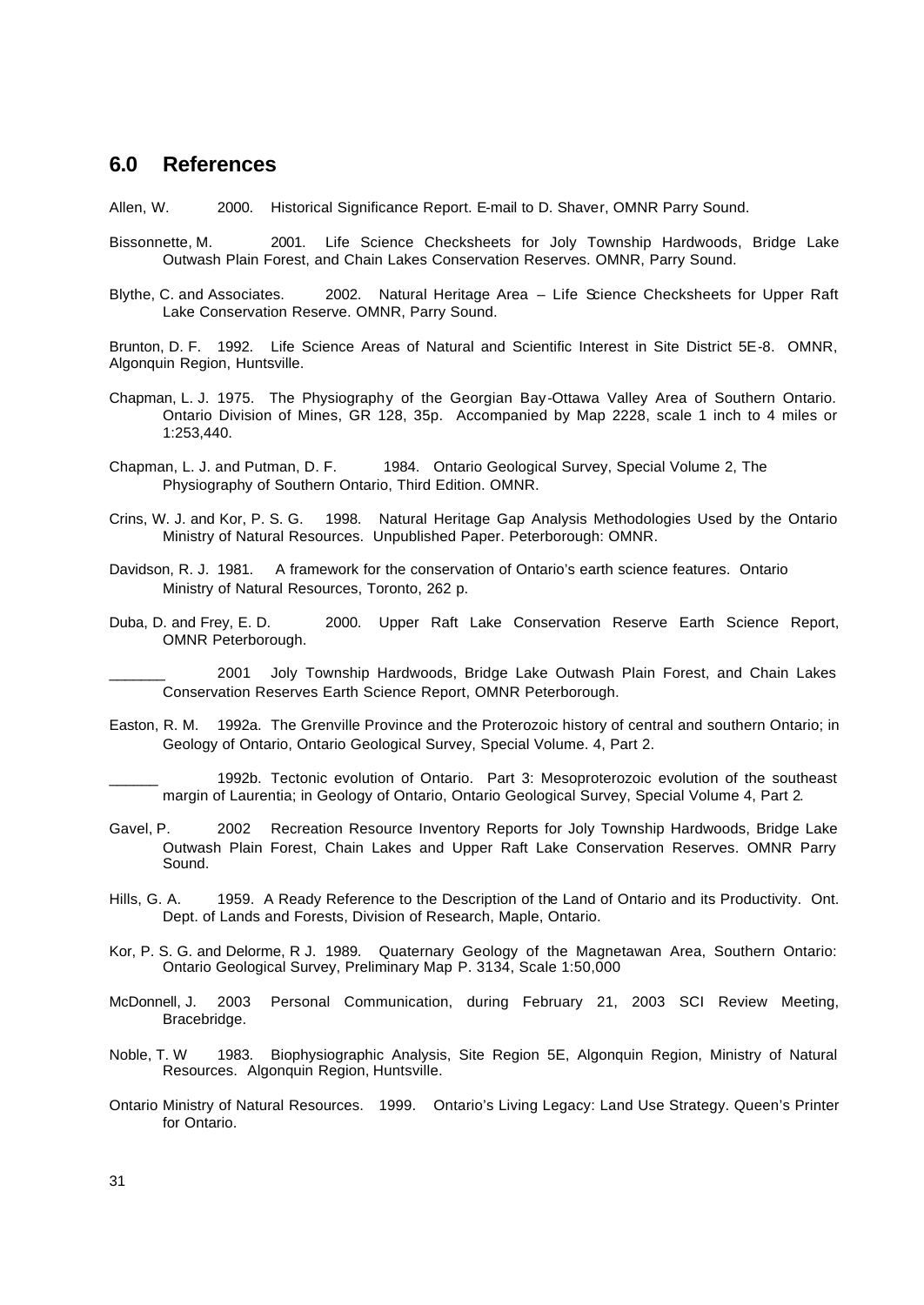Ontario Ministry of Natural Resources. 2003. Cultural Heritage Registered Site Reserves and Areas of High Potential, Parry Sound District, Scale 1:150000.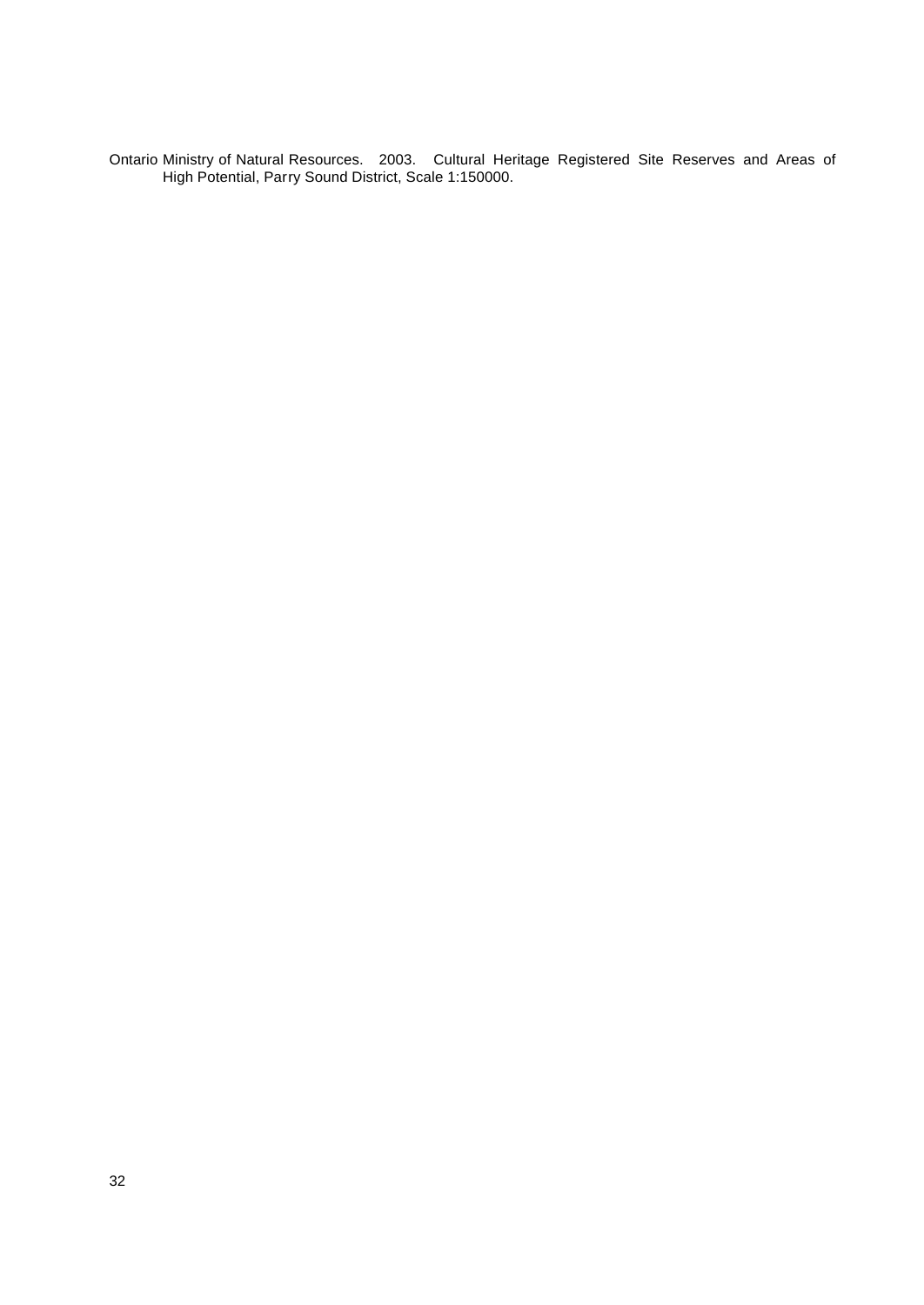### **APPENDICES**

### **Appendix 1 Procedural Guideline B – Land Uses – Test of Compatibility (PL Procedure 3.03.05)**

The conservation reserve policy provides broad direction with regard to the permitted uses. The policy provides **only an indication** of the variety of uses that will be considered acceptable in conservation reserves. The only caution is that **"any new uses, and commercial activities associated with them, will be considered on a case by case basis, and, they must pass a test of compatibility to be acceptable.**" What does a 'test of compatibility' mean?

An examination of this must start from the premise of why an area is set aside – specifically, its representative natural heritage values. Criteria are then identified to guide compatibility considerations. These criteria apply to the long-term acceptability of both existing uses and new uses.

1. **Conformity to SCI/RMP:** SCI describe values for which an area has been set aside and the range of appropriate uses that will be permitted in the area. SCI may also speak to the acceptability of other 'new' uses currently not occurring in the area.

The first 'test' is: "do proposed new land uses and/or commercial activities conform to the direction of the SCI/RMP for the conservation reserve? Would the new use(s) depart from the spirit of appropriate indicator land uses in the SCI/RMP?"

- 2. **Impact Assessment:** If the proposed use(s) pass test 1 it is important to determine their impact on the area before they are approved. This should include the following:
- Impact on **natural heritage values:** "will the new use(s) impact any natural values in the area? If so how and to what degree? Is it tolerable?"
- Impact on **cultural values:** "will the new use(s) impact an historical or archaeological values in the area?"
- Impact on **research activities:** "will the new use(s) affect research activities in the area?"
- Impact on **current uses:** "will the new use(s) have any negative impact on the array of current uses?"
- Impact on **area administration:** "will the new use(s) increase administrative costs and/or complexity?" (For example, the cost of area monitoring, security and enforcement).
- Impact on **accommodating the use outside** the conservation reserve: "Could the use(s) be accommodated as well or better outside the conservation reserve?"
- Impact on **socio-economics of the area:** "will the new use(s) affect the community(ies) surrounding the area in a positive or negative way?" (For example, will the new use make an area less remote thereby affecting a local tourism industry that is dependent on the area's remoteness for its appeal?"
- Impact on **area accessibility:** "does the new use(s) give someone exclusive rights to the area or a portion of the area to the exclusion of other existing uses?"

The following table (Appendix 2) provides a **guide of indicator uses** for the consideration of uses that may be permitted within conservation reserves. For any specific conservation reserve that test of compatibility should be applied to determine which specific uses are acceptable.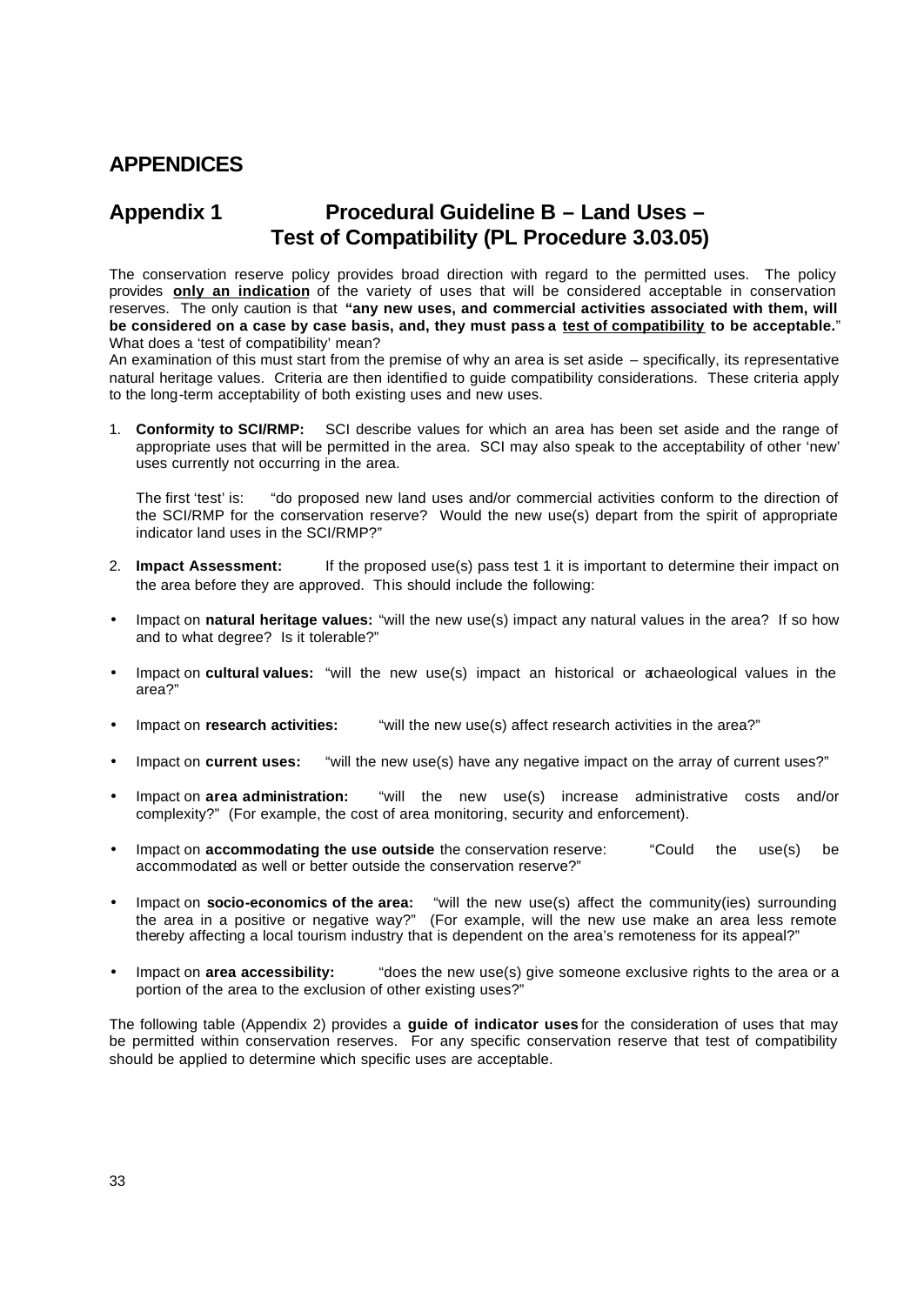## **Appendix 2 Indicator Uses for Conservation Reserves: Generic and Specific**

| <b>Activities</b>                                     | <b>Generic Policy</b><br>Permitted? $Y = yes$ ,<br>$N = no$ , $M = maybe$<br><b>Existing</b><br><b>New</b> |                                      | <b>Specific Application in</b><br>Joly Twp Hardwoods,<br><b>Bridge Lake Outwash</b><br>Plain Forest, Chain<br><b>Lakes and Upper Raft</b> |
|-------------------------------------------------------|------------------------------------------------------------------------------------------------------------|--------------------------------------|-------------------------------------------------------------------------------------------------------------------------------------------|
|                                                       |                                                                                                            |                                      | <b>Lake CRs</b>                                                                                                                           |
| <b>Recreation</b>                                     |                                                                                                            |                                      |                                                                                                                                           |
| Sport fishing                                         | Y                                                                                                          | Y                                    | Y                                                                                                                                         |
| Sport hunting                                         | Ϋ                                                                                                          | Ÿ                                    | $\overline{Y}$                                                                                                                            |
| Food gathering                                        | Υ                                                                                                          | Υ                                    | $\overline{\mathsf{Y}}^{\mathsf{A}}$                                                                                                      |
| <b>Facility infrastructure</b>                        | M                                                                                                          | M                                    | M                                                                                                                                         |
| Non-trail snowmobiling                                | $N^r$                                                                                                      | $\overline{\mathsf{N}}^{\mathsf{t}}$ | $N^{\prime}$                                                                                                                              |
| Non-trail all-terrain vehicle use                     | $N^{\mathsf{T}}$                                                                                           | $N^{\prime}$                         | $N$ <sup>1</sup>                                                                                                                          |
| Rock climbing/caving                                  | M                                                                                                          | М                                    | N/A                                                                                                                                       |
| Canoeing/kayaking                                     | Y                                                                                                          | Y                                    | $\overline{Y}$                                                                                                                            |
| Motorized boating                                     | Y                                                                                                          | Y                                    | Y                                                                                                                                         |
| Picnicking                                            | Y                                                                                                          | Y                                    | $\overline{Y}$                                                                                                                            |
| Camping                                               | M                                                                                                          | M                                    | $\overline{Y}$                                                                                                                            |
| Trails:<br>Hiking                                     | Ÿ                                                                                                          | M                                    | $M^B$                                                                                                                                     |
| X country skiing                                      | Y                                                                                                          | M                                    | $M^B$                                                                                                                                     |
| Cycling                                               | Ÿ                                                                                                          | M                                    | $M^B$                                                                                                                                     |
| Horse riding                                          | Υ                                                                                                          | M                                    | $M^B$                                                                                                                                     |
| Snowmobiling                                          | Ÿ                                                                                                          | M                                    | $\overline{M}^{\overline{B}}$                                                                                                             |
| <b>All-Terrain Vehicles</b>                           | Y                                                                                                          | M                                    | $M^B$                                                                                                                                     |
| <b>Science, Education &amp; Heritage Appreciation</b> |                                                                                                            |                                      |                                                                                                                                           |
| Research                                              | Y                                                                                                          | Y                                    | Y                                                                                                                                         |
| General walking                                       | Y                                                                                                          | Ÿ                                    | $\overline{Y}$                                                                                                                            |
| Photography & Painting                                | Υ                                                                                                          | Y                                    | Y                                                                                                                                         |
| Wildlife viewing                                      | Ϋ                                                                                                          | Ÿ                                    | Ÿ                                                                                                                                         |
| <b>Outdoor Education/Interpretation</b>               | Y                                                                                                          | Y                                    | Ÿ                                                                                                                                         |
| Collecting                                            | N                                                                                                          | M <sup>2</sup>                       | $M^2$                                                                                                                                     |
| <b>Commercial Activities</b>                          |                                                                                                            |                                      |                                                                                                                                           |
| <b>Food harvesting</b>                                | M                                                                                                          | M                                    | N                                                                                                                                         |
| Fishing                                               | $\overline{\mathsf{M}}$                                                                                    | M                                    | N                                                                                                                                         |
| <b>Baitfish harvesting</b>                            | Y                                                                                                          | M                                    | $\overline{\mathsf{Y}}^3$                                                                                                                 |
| Fur harvesting                                        | Y                                                                                                          | М                                    | Y                                                                                                                                         |
| Trap cabins                                           | Y                                                                                                          | N                                    | M'                                                                                                                                        |
| Resort - outpost camp                                 | Υ                                                                                                          | N                                    | $N^C$                                                                                                                                     |
| Outfitting - bear management                          | Υ                                                                                                          | N                                    | $Y^3$                                                                                                                                     |
| Wild rice harvesting                                  | Y                                                                                                          | $\overline{\mathsf{M}}$              | N/A                                                                                                                                       |
| <b>Resource Management</b>                            |                                                                                                            |                                      |                                                                                                                                           |
| Inventory monitoring                                  | Υ                                                                                                          | Y                                    | Y                                                                                                                                         |
| Featured species management                           | M                                                                                                          | M                                    | $M^E$                                                                                                                                     |
| Natural systems management                            | M                                                                                                          | M                                    | M                                                                                                                                         |
| <b>Industrial Activities</b>                          |                                                                                                            |                                      |                                                                                                                                           |
| Timber harvesting                                     | N                                                                                                          | ${\sf N}$                            | N                                                                                                                                         |
| Mineral exploration                                   | N                                                                                                          | $\overline{\mathsf{N}}$              | $\mathsf{N}$                                                                                                                              |
| Mining                                                | N                                                                                                          | $\overline{\mathsf{N}}$              | $\mathsf{N}$                                                                                                                              |
|                                                       |                                                                                                            |                                      |                                                                                                                                           |
| Hydro generation                                      | N<br>Y                                                                                                     | N<br>$N^4$                           | ${\sf N}$<br>$N^4$                                                                                                                        |
| <b>Energy transmission corridors</b>                  |                                                                                                            |                                      |                                                                                                                                           |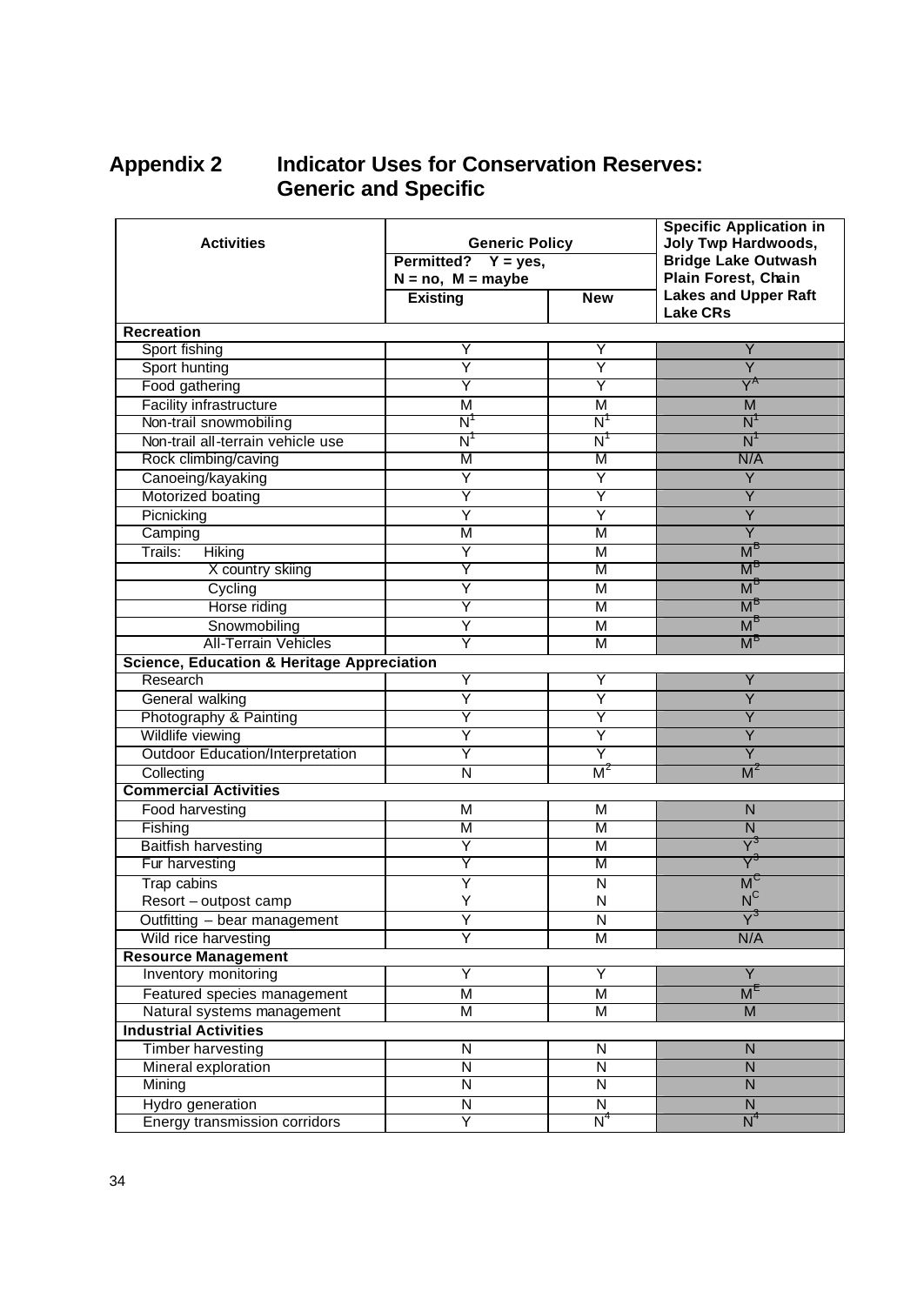| Communications corridors        |    |                         |      |
|---------------------------------|----|-------------------------|------|
| Public transportation corridors |    |                         |      |
| Resource access roads           | м  |                         |      |
| Private access roads            | м  | $\mathsf{N}^\mathsf{v}$ |      |
| <b>Other Activities</b>         |    |                         |      |
| Land Disposition                |    | $N^{\circ}$             |      |
| <b>Recreation Camps</b>         | 、C |                         | C, D |

#### **Notes:**

On generic policy application in conservation reserves:

- 1. For direct retrieval of game only.
- 2. Only as a part of an approved research project.
- 3. Transfer requests will be considered in the context of the Statement of Conservation Interest or Resource Management Plan for each conservation reserve.
- 4. Existing use is permitted to continue. New transportation corridors, communications lines, and transmission lines are discouraged in conservation reserves except under unusual circumstances where there are no other viable alternatives.
- 5. New private roads, including additions to existing roads, will not be permitted except where there are existing commitments.
- 6. Sale of Crown lands in conservation reserves is not permitted, except for certain minor dispositions (e.g. sale of small parcel of land where adjacent private lot is too small to enable installation of a septic system, or to facilitate legal title to lands where there has been a long-standing encroachment of a dwelling on Crown land) where they do not detrimentally affect the values an area is intended to protect.

On specific policy application in Joly Township Hardwoods, Bridge Lake Outwash Plain Forest, Chain Lakes and Upper Raft Lake Conservation Reserves:

- A. Food gathering is permitted for personal consumption only and must be conducted in a sustainable manner, and such that it does not harm the values of the conservation reserve.
- B. Existing authorized recreational trails are permitted to continue in conservation reserves as long as there are no significant environmental impacts and they do not impair the natural features and values for which the area is identified. Additional high impact recreational trails are discouraged, but new trails may be considered on a case by case basis, provided they comply with Procedural Guideline B – Land Uses – Test of Compatibility (Appendix 1).
- C. Existing authorized uses can continue. New cabins, outpost camps and private recreation camps are not permitted.
- D. Existing authorized recreation camps are eligible for enhanced tenure, but not for the purchase of lands. A decision to grant enhanced tenure or to transfer recreation camps will be addressed through a screening process.
- E. While not under consideration for the foreseeable future, vegetation management for white-tailed deer habitat is a possibility in the Chain Lakes Conservation Reserve, which is known to contain winter deer concentration habitat. Such land use and resource management policy direction for vegetation management and featured species management (deer in this case) is consistent with Conservation Reserve Policy PL 3.03.05.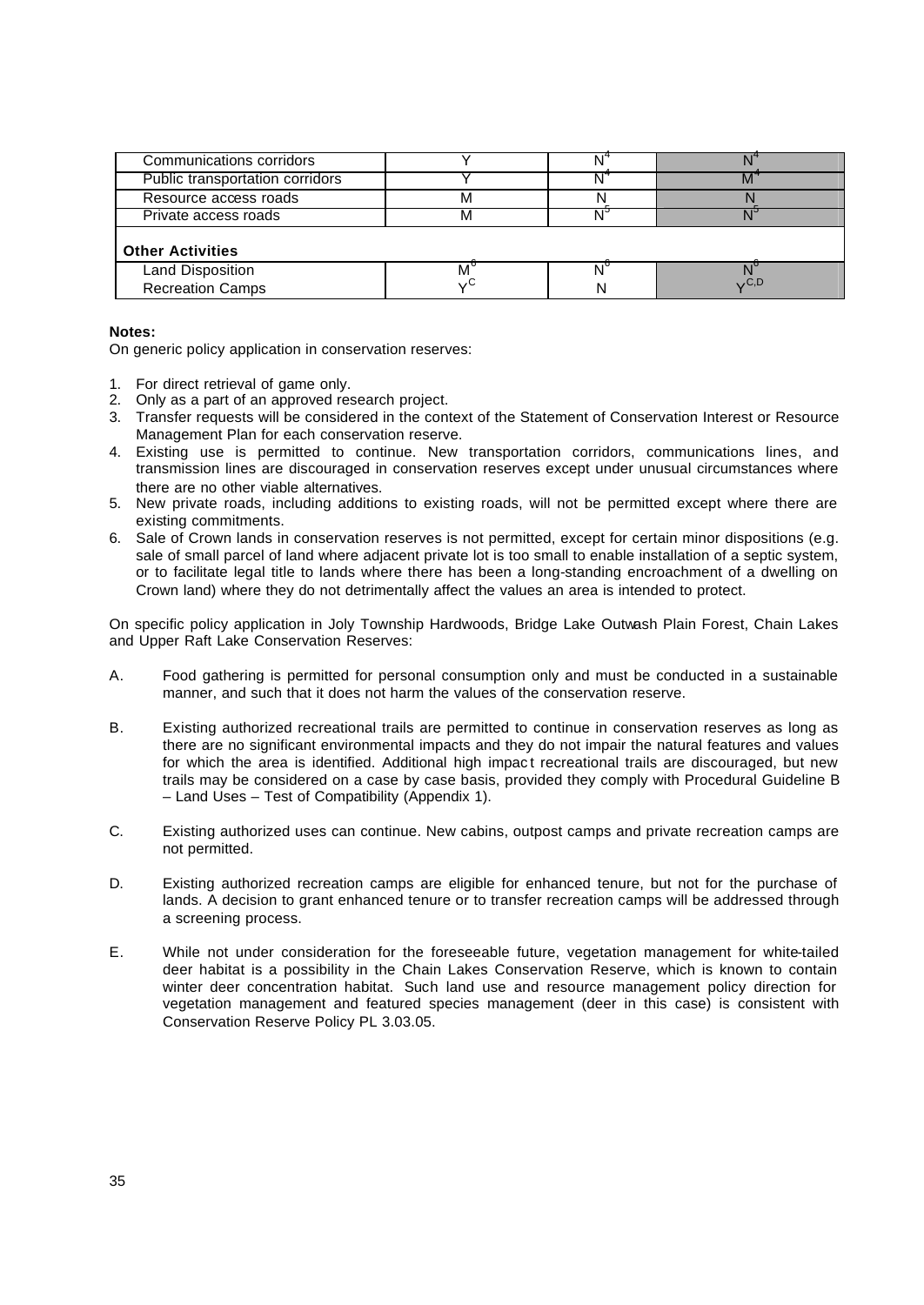## **Appendix 3 Procedural Guideline C Research Activities in Conservation Reserves (PL Procedure 3.03.05)**

#### **Purpose**

To encourage contributions to the goal of conservation reserves by:

- Providing direction for research activities associated with conservation reserves; and
- Establishing a process for the review and approval of proposals by researchers, which could have an impact on the values protected by the conservation reserve.

#### **Definition**

Research means any investigation or study of the natural, cultural, economic, management or other features or characteristics of conservation reserves.

#### **Guidelines**

Research will be encouraged to provide a better understanding of the natural values protected by a conservation reserve and to advance their protection, planning and management. The Statement of Conservation Interest will define, for each conservation reserve, the key research issues, set out the parameters within which research may occur and identify research needs.

#### **Applications and Approvals**

Researchers must apply in writing to the Area Supervisor for permission to conduct research. The request letter must contain a statement explaining why the proposed research should be undertaken in the particular conservation reserve in preference to another location.

Proposals will be reviewed and approved by the Area Supervisor, guided by the SCI prepared for each reserve (see Guideline A – Resource Management Planning) and using Guideline B – Land Uses – Test of Compatibility. Permission must be granted in writing, including any conditions to be met in conducting the research, prior to the undertaking of any research project.

#### **Term and Conditions**

Permission to conduct research under this policy will be valid for a period of 12 consecutive months from the date of issue. Permission to continue a research project for an additional periods of 12 months or less may be granted upon submission of a written request and a progress report. The Ministry may require the posting of collateral to assure that the terms and conditions of granting permission are met.

The Area Supervisor may suspend or revoke permission at any time for failure on the part of the researcher to meet:

- 1. The intent of this policy.
- 2. The requirements under the Public Lands Act, Ontario Regulation 805/94 including all amendments, where applicable.
- 3. The requirements under any other Act or regulations of Ontario or Canada, including those governing the taking, handling, storing, confining, fur harvesting, excavating and marketing any specimen, artifact, information or action (for example, scientific collector's permit).
- 4. The conditions and agreements specified in granting permission.

#### **Final Report**

The researcher will submit copies of reports, publications and theses following the results of the project to the Area Supervisor.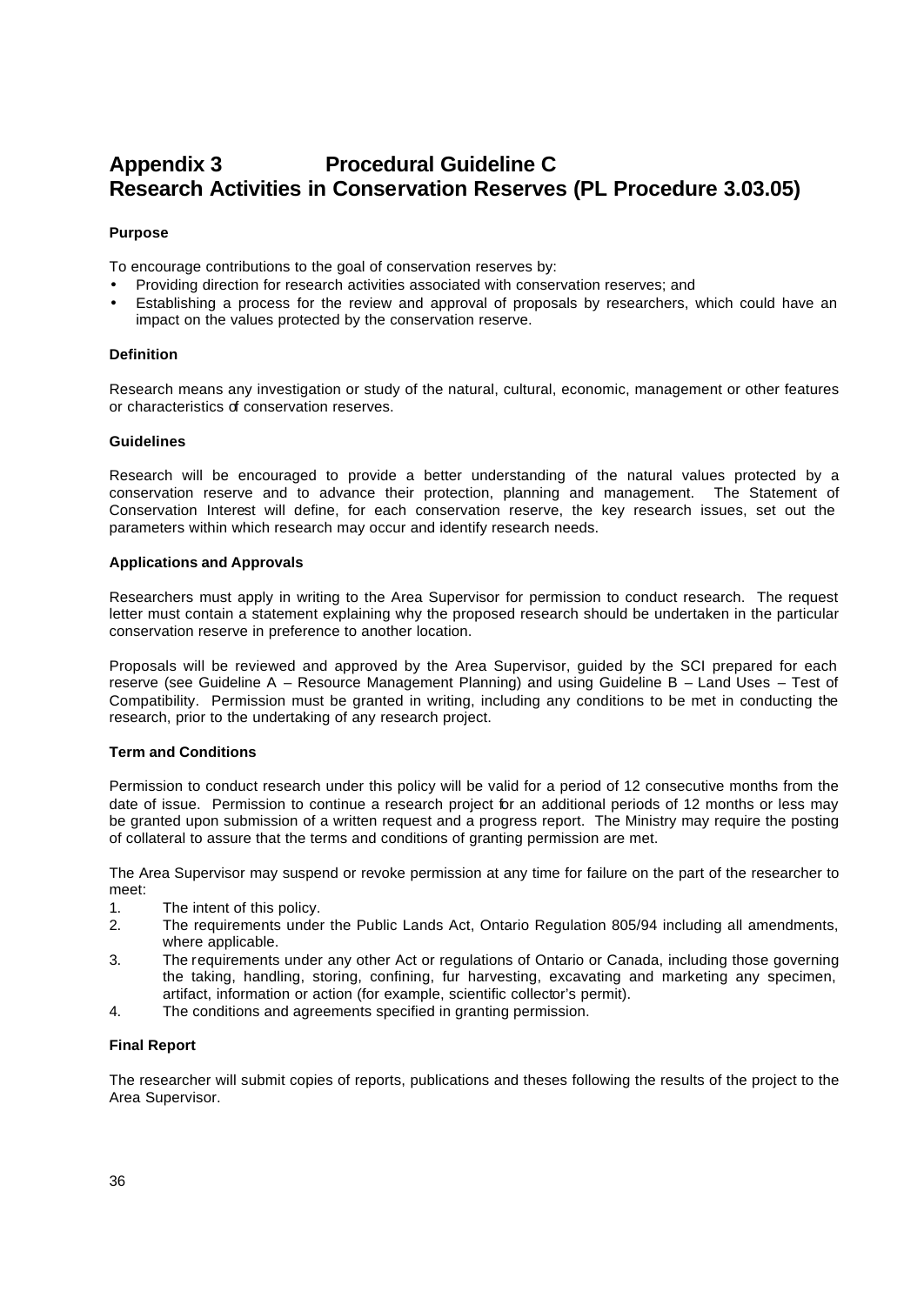## **Appendix 4 Recreation Camp Tenure**

Existing recreation camps within conservation reserves are generally permitted to continue. They may be eligible for "enhanced" tenure, but are not eligible for purchase of land. There are 2 forms of enhanced tenure that may be considered (as per September 22, 2000 direction from MNR's Assistant Deputy Ministers of Natural Resource Management and of Field Services):

- upgrade in the nature or type of tenure (e.g. from a Land Use Permit to a lease); and/ or
- an extension in the term of the tenure (e.g. from 1 year to 10 years).

Applications for enhanced tenure will be approved if determined acceptable using these screening criteria:

- i) Must follow the review process identified in MNR's land disposition policies:
	- a) MNR District Manager must ensure that there will be no serious, foreseeable resource management or user conflicts as a result of the enhanced tenure;
	- b) The intended use/activity will not likely impact on Goal 1, 2 or 3 of the Provincial Policy Statement, issued under Section 3 of the Planning Act;
	- c) The site conforms with the MNR's land use planning direction;
	- d) The disposition is reviewed under the Environmental Assessment Act's Exemption Order MNR 26/7;
	- e) The site is not within a Provincial Significant Wetland (PSW). If the site is adjacent to a PSW it must be determined that the proposed enhancement of tenure will not have a negative impact on the function or natural features of the wetland;
	- f) If the site is on lake trout lake, a lease will only be considered after such time as the policy on development on such lakes has been approved;
- ii) Would not result in increased negative impact on natural heritage, cultural heritage or recreational values of the conservation reserve, or on existing authorized land uses;
- iii) Must be subject to consultation with affected First Nations, and be consistent with any aboriginal land claim negotiations or protocol agreements;
- iv) All rents, taxes, fees, rates or charges must be paid up.

A change in tenure does not convey a commitment to provide for, or agree to, a change in the type or the standard of existing access to the recreation camp.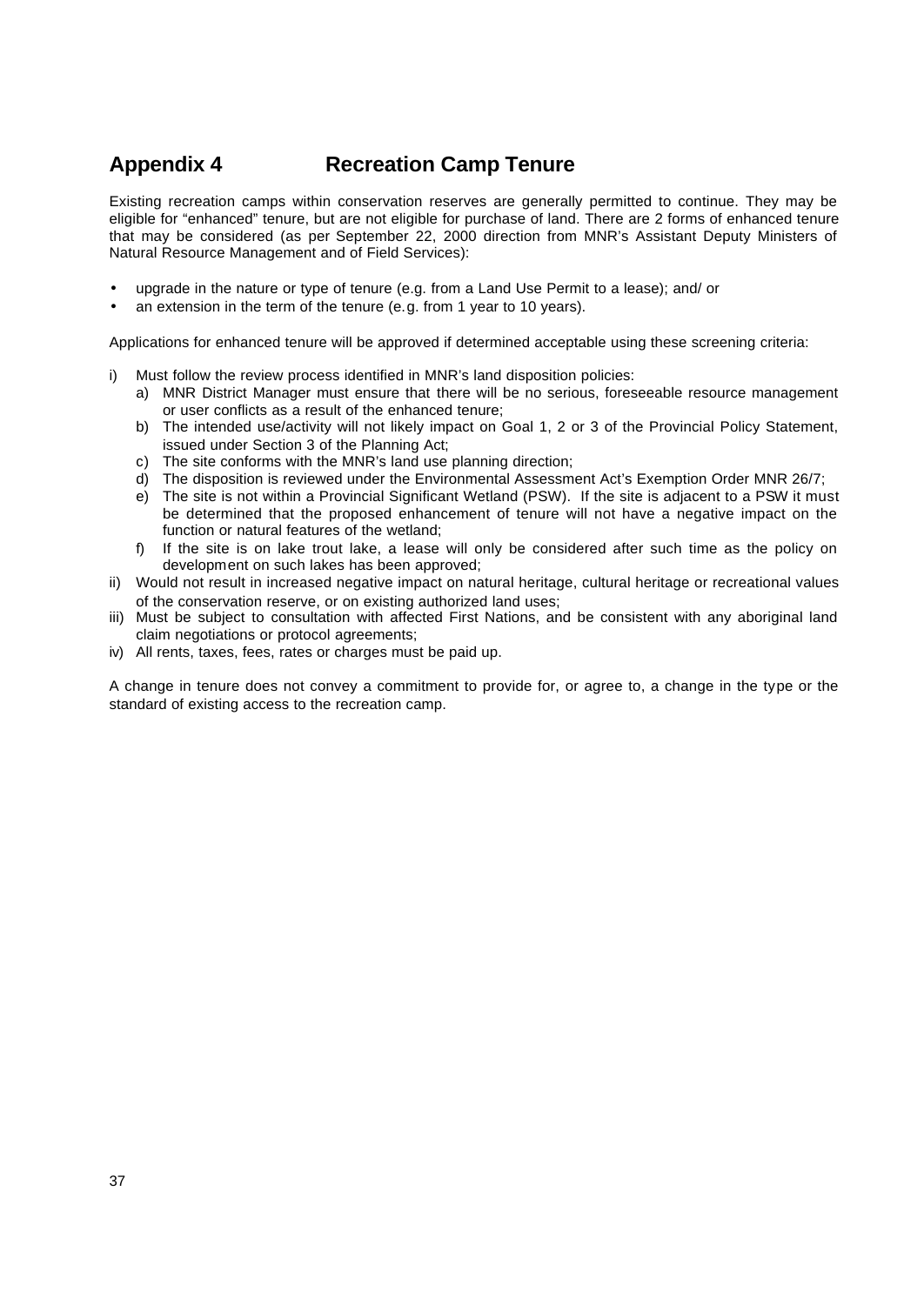